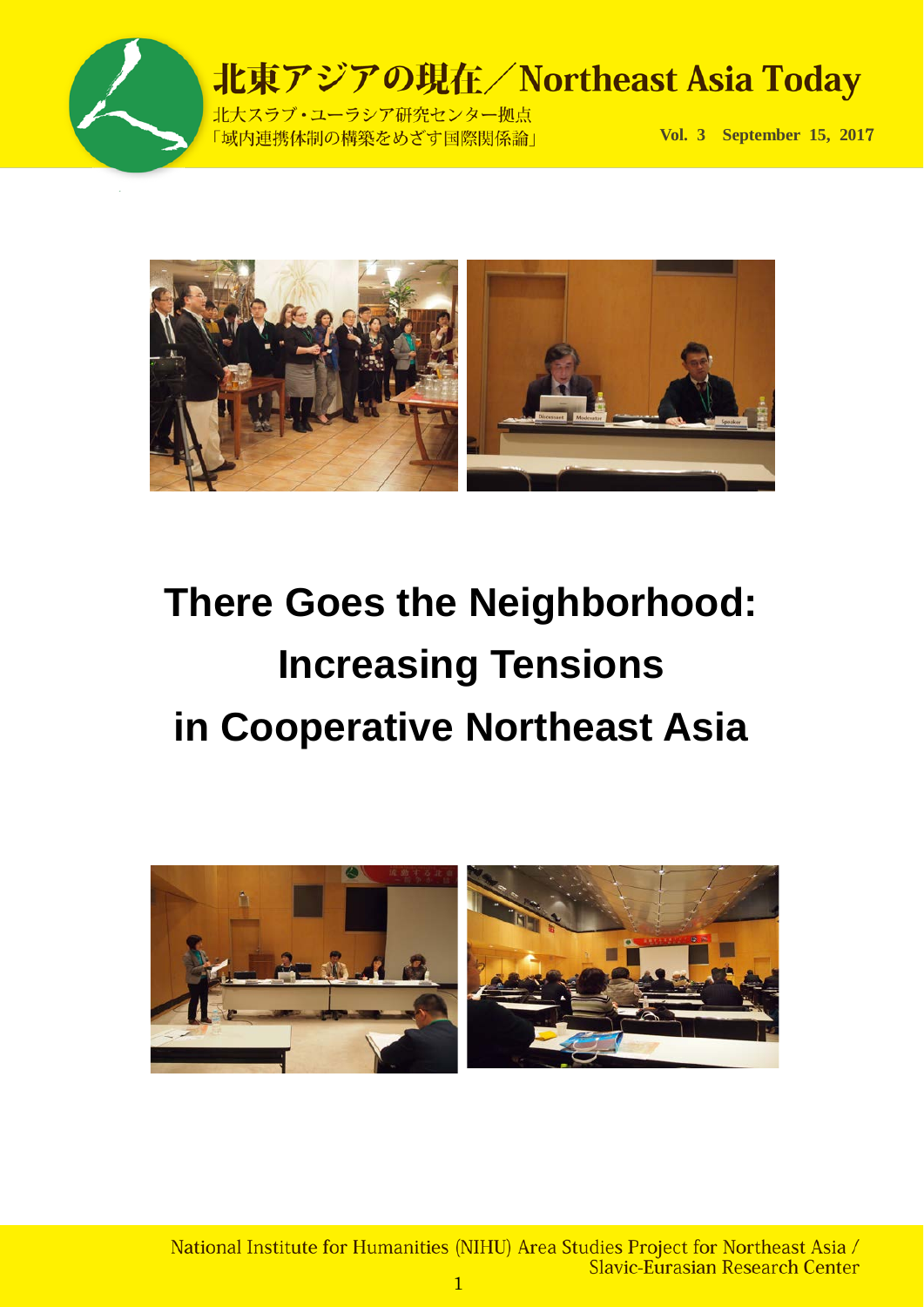

### **Table of Contents**

| 3                                                                                                                                                                            |
|------------------------------------------------------------------------------------------------------------------------------------------------------------------------------|
| <b>PART 1</b>                                                                                                                                                                |
|                                                                                                                                                                              |
| Navigating Marriage Migration from Russia<br>to the People's Republic of China                                                                                               |
|                                                                                                                                                                              |
| Impact of International Migration on Regional Population Growth in Japan                                                                                                     |
|                                                                                                                                                                              |
| Korean Networks in the Russian Far East: Openness, Accessibility and Adaptiveness                                                                                            |
|                                                                                                                                                                              |
|                                                                                                                                                                              |
| <b>PROSPECTS FOR A REGIONAL ARCHITECTURE IN NORTHEAST ASIA . 26</b><br>The Absence of Institutionalization and Increasing Ideational Complexities in Northeast<br>Asia Today |
|                                                                                                                                                                              |
|                                                                                                                                                                              |
| The Politics of Economic Integration and Institutional Architecture                                                                                                          |
| The Disinterested Colossus: The Balance of Interests and U.S. Foreign Policy During the<br><b>Unipolar Era</b>                                                               |
|                                                                                                                                                                              |
| China's Challenge in Subsuming Hong Kong and Taiwan:<br>Observations on Their Reunification Logic and Methods                                                                |
|                                                                                                                                                                              |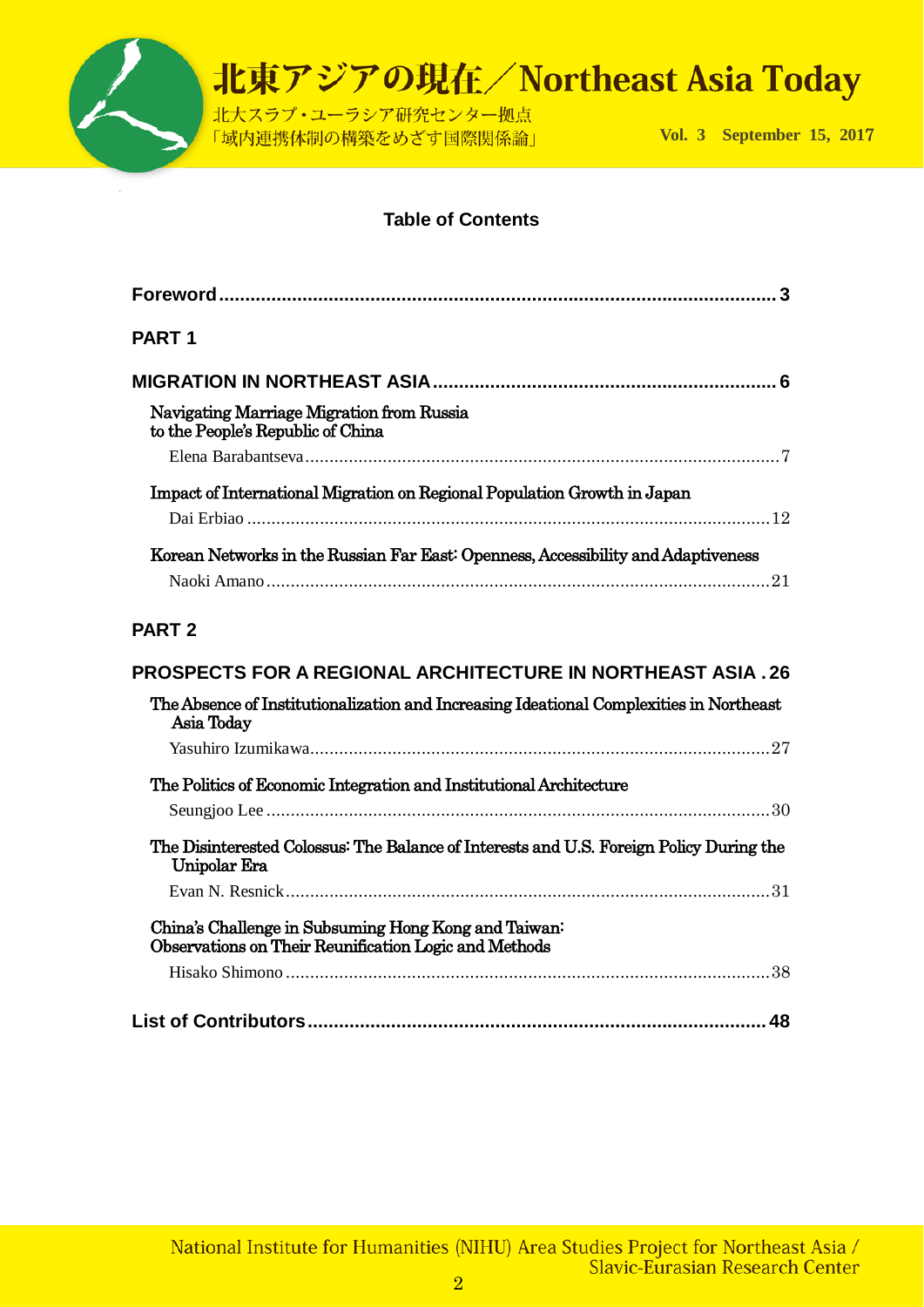

### **Foreword**

 The first international symposium of NoA-SRC (NIHU Area Studies Project for Northeast Asia, Slavic-Eurasian Research Center) was held on December 17-18, 2016 at the Kitakyushu International Conference Center in Fukuoka. By focusing on the geopolitics, bilateral relations, power structures and the transnational movement of people, the symposium examined the possibilities and challenges for community-building in Northeast Asia where tensions are rising among China, Russia, North Korea, South Korea, Japan and the United States. The detail of the two-day symposium is as follows.

**Day 1 (December 17): Opening Remarks Keynote Speech:** Yong-Chool Ha (University of Washington)

### **Session 1: Positioning Asia and Kyushu in Shifting Global Geopolitics**

Speakers: T. J. Pempel (University of California, Berkeley) Paul Evans (University of British Columbia) Hiroyuki Okamoto (Kyushu Economic Research Center) Commentators: Beom-Shik Shin (Seoul National University) Sergey Sevastyanov (Far Eastern Federal University) Moderator: Akihiro Iwashita (Kyushu University & Hokkaido University)

### **Session 2: Integration, Population and Gender in Northeast & Southeast Asia**

Speakers: Elena Barabantseva (University of Manchester) Hisako Shimono (University of Kitakyushu) Erbiao Dai (Asian Growth Research Institute) Commentator: Reiko Ogawa (Kyushu University) Moderator: Keiko Tamura-Tsuji (University of Kitakyushu)

#### **Day 2 (December 18):**

### **Session 3: Sino-Russian Dynamics: The Fault-line of Northeast Asian Competitive Cooperation**

Speakers: Chisako Masuo (Kyushu University), Marcin Kaczmarski (University of Warsaw) Norio Horie (Toyama University) Yang Cheng (East China Normal University)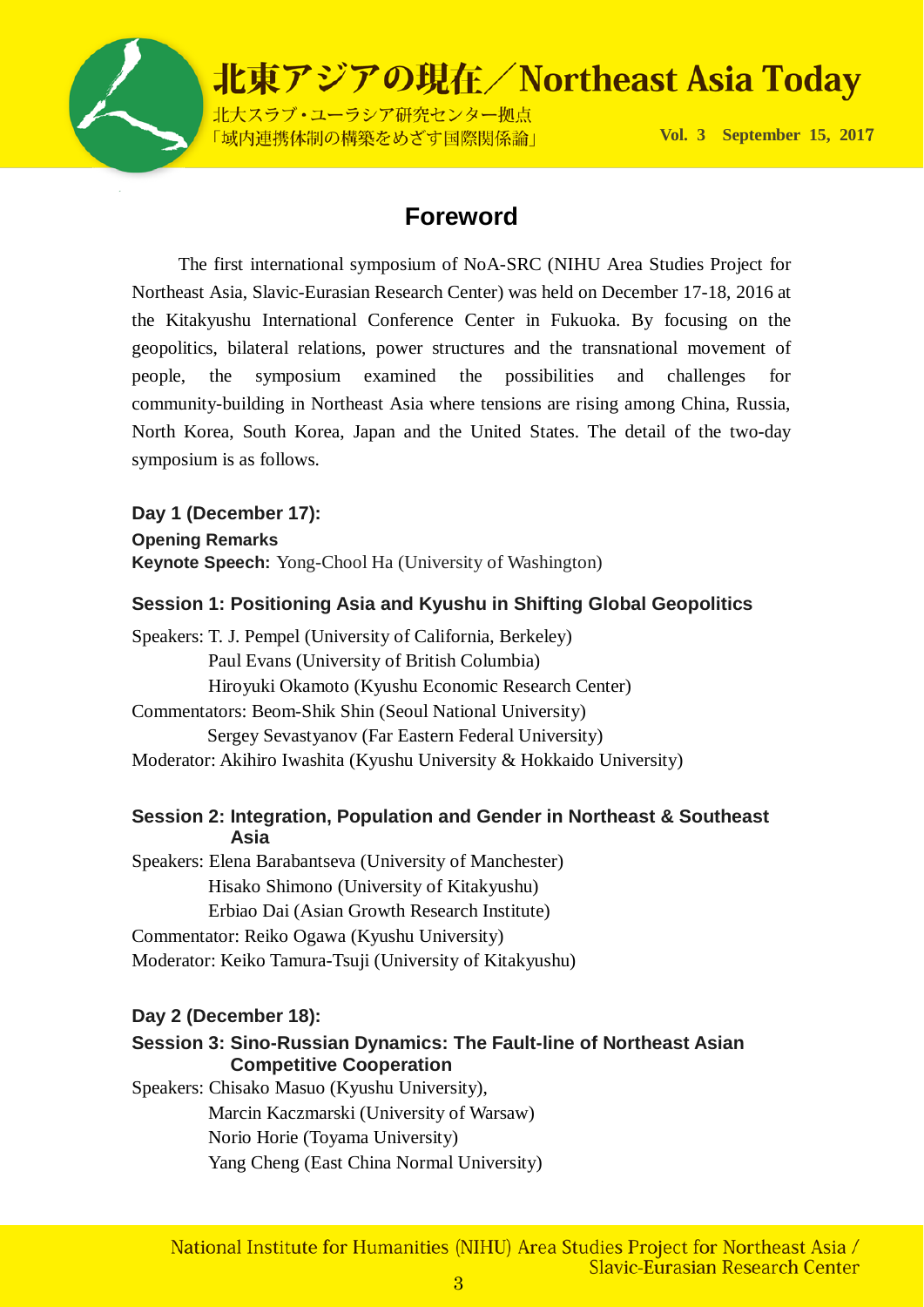

Moderator & Commentator: David Wolff (Hokkaido University)

### **Session 4: Migration Policy and the Movement of Peoples in the Russian Far East**

Speakers: Natalia Ryzhova (Far Eastern Federal University) Igor Saveliev (Nagoya University) Naoki Amano (Yamagata University) Moderator & Commentator: Hiroki Oka (Tohoku University)

### **Session 5: Theorizing Northeast Asia: Power, Interests and Ideology**

Speakers: Evan Resnick (Nanyang Technological University) Seungjoo Lee (Chung-Ang University) Yasuhiro Izumikawa (Chuo University)

Moderator & Commentator: Akitoshi Miyashita (Tokyo International University)

 This online report *Northeast Asia Today* (Vol. 3) includes those presentations that discussed migration, population change and a prospective regional order in Northeast Asia. The purpose of this online report is to make some of the insights from the symposium available in an easy to access format. What follows, therefore, are summaries of the presenters' main ideas rather than complete academic papers. Other parts of the symposium sessions have been published elsewhere. The keynote lecture by Yong-Chool, Ha and Session 1 have been published as Slavic Eurasia Papers Series No. 8: Iwashita Akihiro and Jonathan Bull eds., *Positioning Asia and Kyushu in Shifting Global Politics* (Sapporo: Slavic-Eurasian Research Center, 2017).

*Northeast Asia Today* (Vol. 3) consists of two parts. In Part 1 "Migration in Northeast Asia," first, Elena Barabantseva examines the media representations of, and emerging regulatory mechanism governing, cross-border and international marriage between Chinese and Russians in the PRC. Second, Dai Erbiao analyzes the impact of international migration on regional population growth in Japan mainly by using the statistical data of the Japan Immigration Association. Third, Naoki Amano pays attention to the historical role and "adaptiveness" of Korean migrants and argues that the Korean migrants and their network can help Northeast Asian nations foster transborder cooperation. These discussions should deepen understanding about the historical background and the current trends in the transborder movement of people in Northeast Asia where immigration is under relatively rigid control by governments.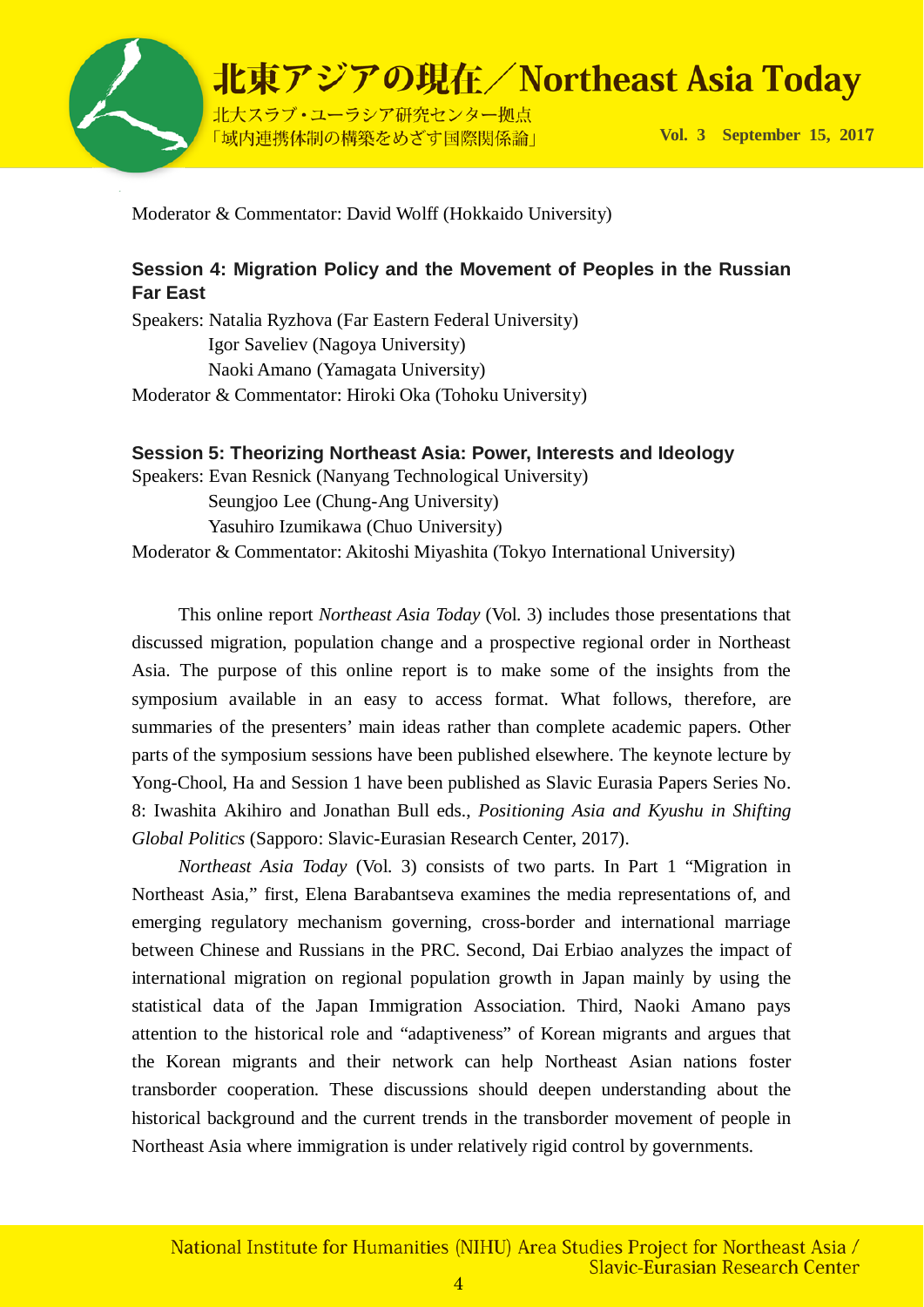

北大スラブ·ユーラシア研究センター拠点 「域内連携体制の構築をめざす国際関係論」

**Vol. 3 September 15, 201**7

 In Part 2 "Prospects for a Regional Architecture in Northeast Asia," Yasuhiro Izumikawa examines the reason why Northeast Asia lacks institutions. He insists that ideational/normative commonalities are not a necessary condition for a successful institution. Instead, he pays attention to two normative trends in East Asia which are an increasing mixture of bilateralism and multilateralism, and the future of democratic norms. Second, Seungjoo Lee analyses the redesign of regional architecture in this region. Particularly he focuses on three emerging features: multilayering, complexity, and diversification. Third, Evan Resnick explores the impact of the U.S. President Donald Trump on foreign policy and the implications for the international order in Northeast Asia. Finally, Hisako Shimono examines changes in China's reunification logic and its attitude toward issues in both Hong Kong and Taiwan. She also pays attention to China's economic support to develop relations with Hong Kong and Taiwan and its difficulties in dealing with local societies. The above arguments will facilitate the existing discussions on the prospects for a regional security and economic architecture in Northeast Asia, and also provide us with significant factors to calculate the two superpowers' behavior.

> August 23, 2017 **Mihoko Kato** National Institutes for the Humanities / Slavic-Eurasian Research Center, Hokkaido University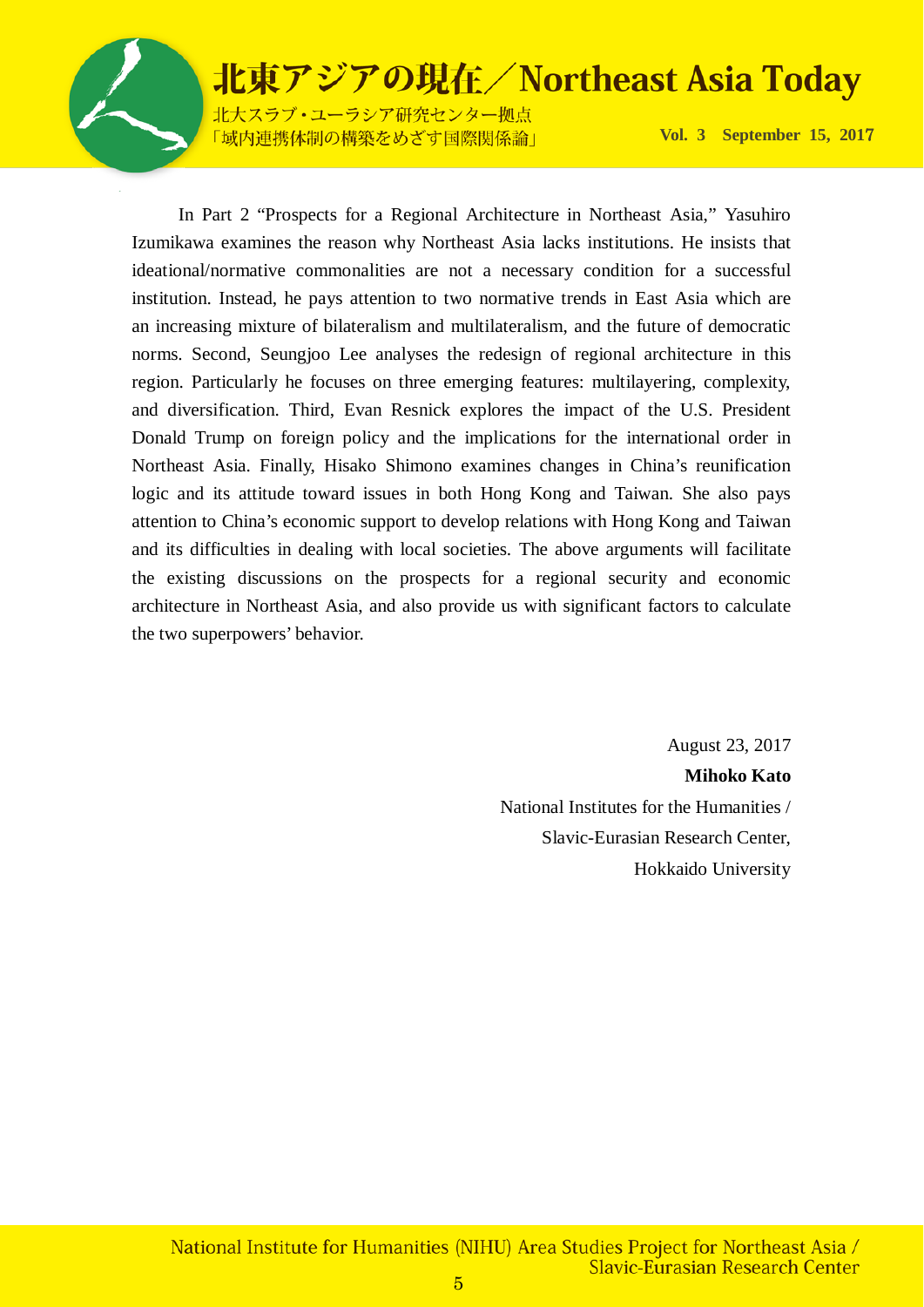

北大スラブ·ユーラシア研究センター拠点 「域内連携体制の構築をめざす国際関係論」

**Vol. 3 September 15, 201**7

### **PART 1 MIGRATION IN NORTHEAST ASIA**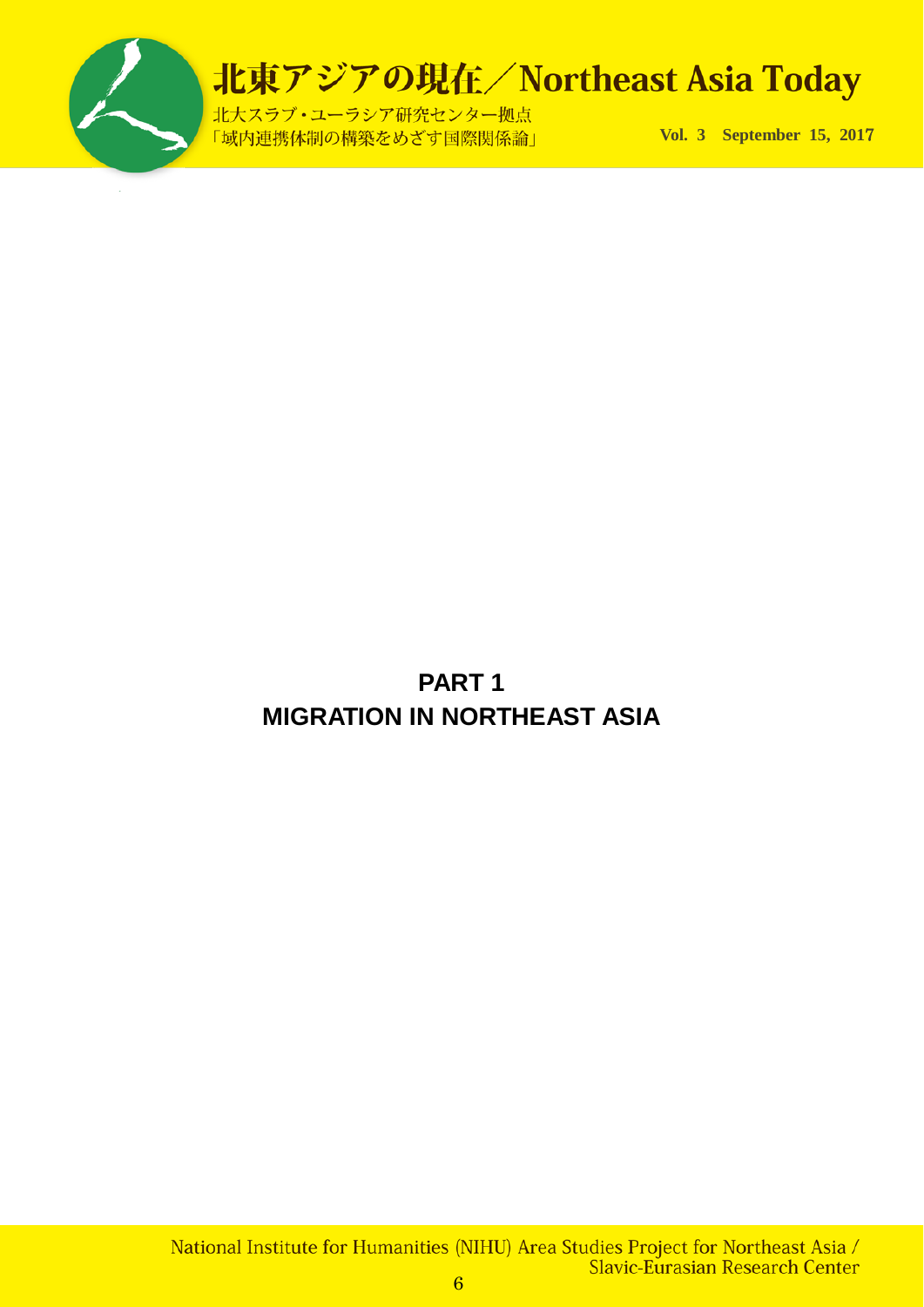

### **Navigating Marriage Migration from Russia to the People's Republic of China**

Elena Barabantseva

(University of Manchester)

Cross-border and international marriages reappeared in the People's Republic of China (PRC) in the mid-1990s against the backdrop of the country's growing economic openness, mobility, and emergence of new zones of contact between Chinese and foreigners. Despite deep cultural and linguistic disparities between China and Russia, the reinvention of bilateral relations in the post-Soviet period and relaxation of entry-exit policies encouraged educational exchanges, border trade, and business relations between the two countries. These contacts sometimes led to romantic and intimate encounters. With the increasing occurrence of cross-border intimate relations, the question of marriage registration emerged in a new light. In this talk I presented my analysis of the media representations of and emerging regulatory mechanism governing Chinese-Russian marriages in the PRC.

In recent years the topic of marriage with foreigners has become prominent in the Chinese public domain. For example, on June 8, 2016, the *East Asia Tribune*, an allegedly Singapore-based online English news site specialising in independent journalism and reportage, published a news item announcing that the Supreme People's Court of China passed legislation that will ban Chinese women from marrying non-Chinese men from the beginning of 2018 while not extending this ruling to Chinese men. In the course of one day the news item was dismissed as a hoax, only after it generated thousands of responses and comments on WeChat, the most popular social network platform in China. The news item touched on widely shared concerns in the Chinese media. Considered in relation to another unbelievable but true public campaign, the ban on interracial marriages for Chinese women couldn't feel any more real. On April 15, 2016, 'Dangerous Love' (危险的爱情) poster campaign appeared in the residential areas of inner Beijing to commemorate the inaugural National Security Education Day on April 14. The posters warned of the perils of a romantic relationship between Western male English teachers and Chinese girls. The visual story told how a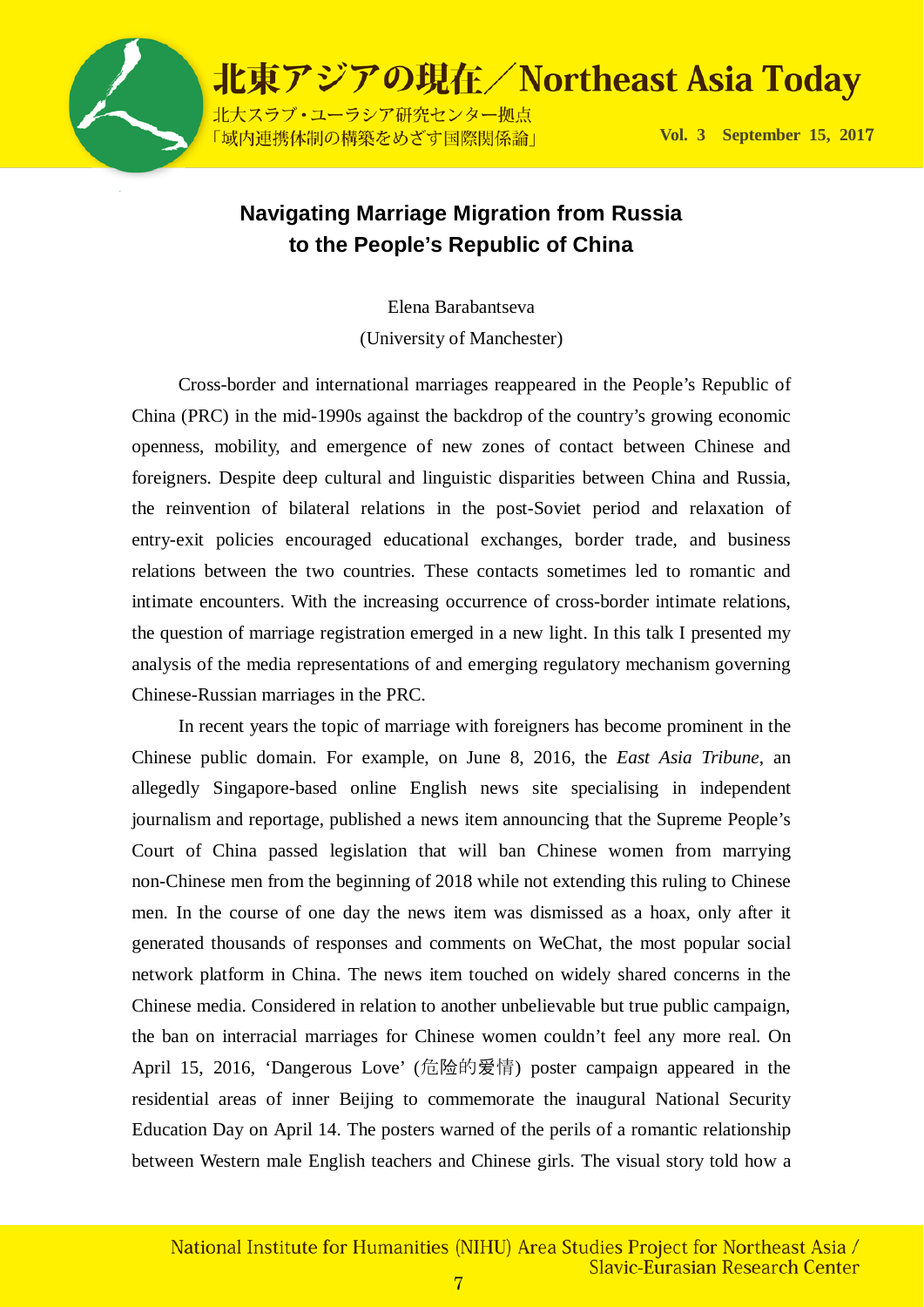

北大スラブ·ユーラシア研究センター拠点 「域内連携体制の構築をめざす国際関係論」

**Vol. 3 September 15, 201**7

Western spy in disguise as a language teacher used a Chinese female civil servant to get access to undisclosed materials landing the couple a term in prison. The juxtaposition of the Singaporean hoax news and the real propaganda posters exposes the range of feelings running through Chinese society provoking a host of emotional responses.

These two events highlight popular concerns occurring along the national discourses of marriage migration to and from China. The anxiety over the 'lack' of Chinese women as a result of the decades-long family planning, emigration of Chinese women for marriage in the West, Taiwan, and Hong Kong, and pursuit of professional careers, manifested in the concern over 'left over women' is the other side of how marriages with foreigners are framed in the official and popular discourses. The interplay of these themes highlights the centrality of management of family lives and foreign presence to the PRC's national security imperatives. It is within this context of mediatised collective public feelings that I situated my analysis of Chinese-Russian marriages.

In the early 2000s the Chinese state media started publishing materials about a growing number of happy Russian-Chinese families in the North-East of China. These materials varied from short TV reportages to printed news items, and TV dramas. Among the growing popularity and familiarity of the topic, the village of Sihecun in the North-Eastern province of Heilongjiang hit the headlines as a 'Russian Brides village' when a series of publications between 2008 and 2011 reported that 22 villagers came back to China after working in Russia with Russian wives. During a research visit to the village in August 2016, however, the village representatives spoke vaguely of such couples and couldn't recall any Russian women living there at the time. Instead, the authorities highlighted that the village served as a film set for the 26-episode drama 'Northeast Love Story' (*Dongbei Aiqing Gushi*) which was broadcasted on Chinese TV. Playing up the proximity of the two states, long historical, and political relations, the Chinese media products emphasised the growing popularity of Chinese-Russian marriages in China.

After the Russian-Ukrainian conflict over Crimea and the war in Eastern Ukraine broke out in 2014, the media coverage of Russian-Chinese, and later Ukrainian-Chinese marriages became more prominent and bold. The new aspect of the coverage was that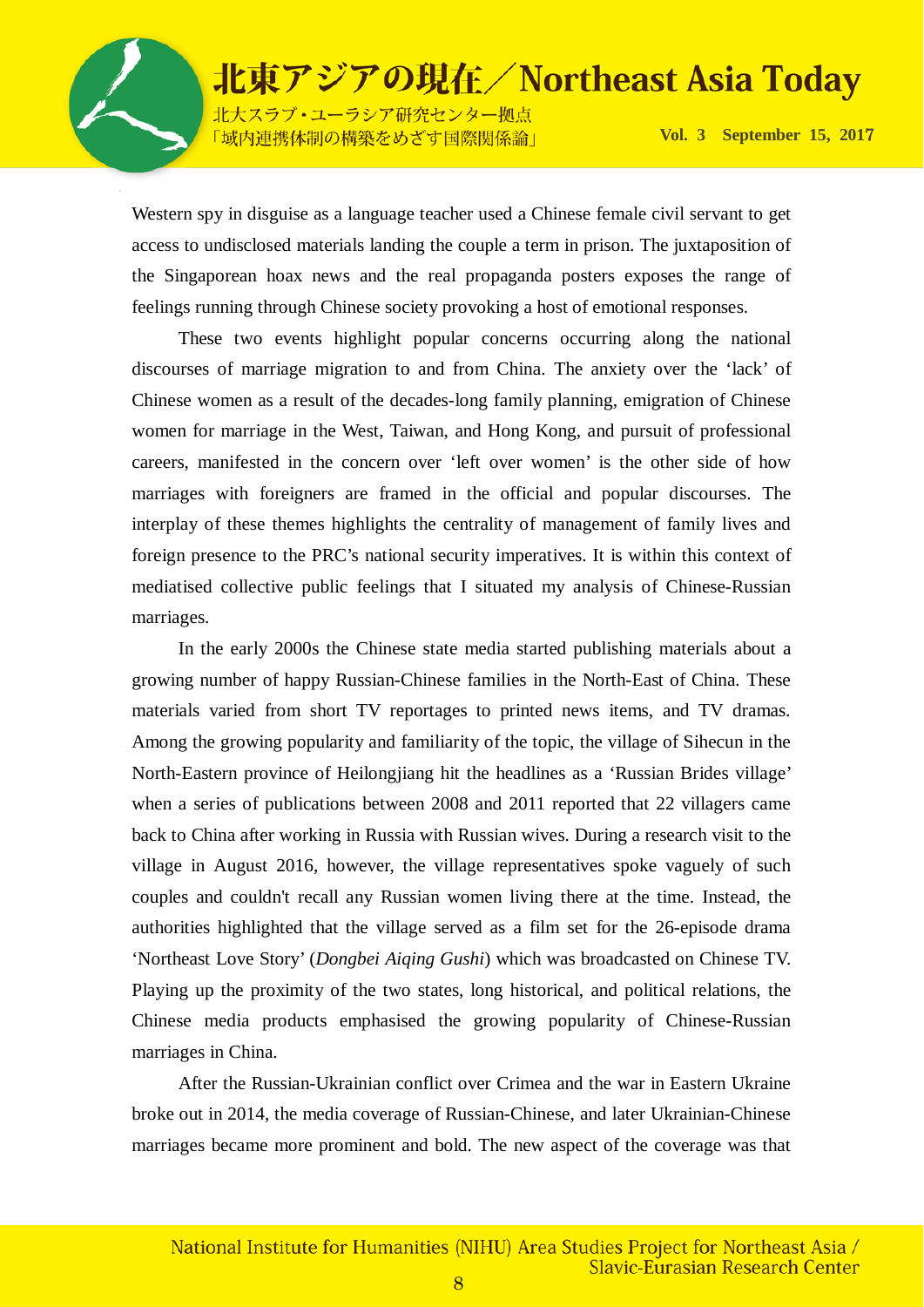北大スラブ·ユーラシア研究センター拠点 「域内連携体制の構築をめざす国際関係論」

**Vol. 3 September 15, 201**7

the economic crisis and instability hitting Russia and Ukraine became a precursor for a growing number of women from these countries seeking to marry Chinese men. For example, one headline in 2012 expressed that more Russian women want to marry Chinese men, another in 2014 announced that 'Russian Women want to become Chinese daughters-in-law', and yet another one compared the 'advantages' of Russian girlfriends to Ukrainian. One story which became particularly popular in December 2014 (against the backdrop of the escalating Russian-Ukrainian conflict and growing accusations of the West against Russian military presence in Eastern Ukraine) detailed a happy marriage of a self-made Chinese businessman in Ukraine who made many Chinese netizens jealous of his beautiful Ukrainian wife in December 2014. In response to the post, one commentator announced that— 'if you let Chinese people out in the world, the world will truly see the power of the Chinese people!' 'I am going to the Ukrainian Embassy this afternoon to get my visa'.

It is difficult to garner the official position of two states on the issue of Russian-Chinese marriages, yet their implicit involvement is noticeable. The Russian-Chinese bilateral relations took on a new level of development when in May 2015 Xi Jinping visited Moscow formally marking the merger of two state initiatives, China's new Silk Road Economic Belt and Eurasian Union. Several weeks after Xi Jinping's visit to Moscow a curious advert circulated in the Russian printed media advertising 'the ideal formula' of mixed Russian-Chinese marriages, and Russian media started commenting on the 'unexpected' aspect of 'Putin's turn to Asia'. Originally placed in *Rossiyskaya Gazeta* (the official mouthpiece of Russia's main party United Russia) with the alleged support from China's Ministry of Education the advert offered the formula of an ideal international couple: Russian wife  $+$  Chinese husband  $=$ 'ideal couple'. It summarised the qualities of the Russian wife as good-looking, educated, independent, hard-working, and giving her husband freedom. According to the advert, the Chinese husband is a caring and serious family man, who leads a healthy life-style, and is a good handyman.

Favourable media representations of the Russian women as suitable wives for Chinese husbands are further informed by the powerful idea of the racial hierarchy and its role in shaping cultural perceptions of the ethnic Other in China. Although ethnic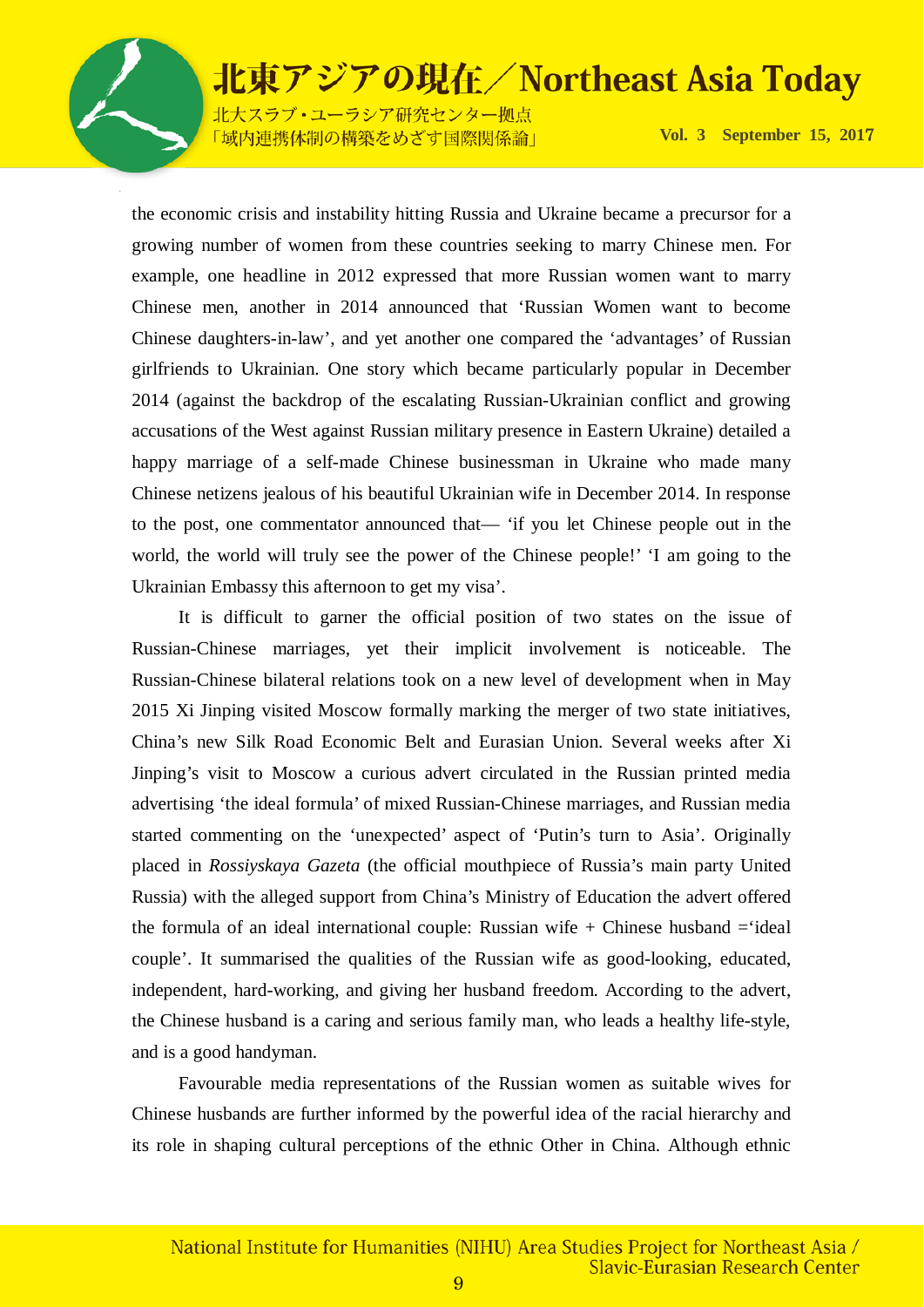

北大スラブ·ユーラシア研究センター拠点 「域内連携体制の構築をめざす国際関係論」

**Vol. 3 September 15, 201**7

categorisation is a product of Chinese communist policies, it developed from the fusion of the Western colonial practices, Chinese imperial conceptions of the world, and later socialist ideals. The historically neighbouring status and shifting geographical borders are reflected in Chinese ethnic composition which includes Russian as a recognised ethnic group in China's multi-ethnic society. Russia as one of the former colonial powers which 'humiliated' China along with Western powers in the  $19<sup>th</sup>$  century, is viewed as China's equal in terms of cultural influence, yet superior in its historical and political roles, as the birthplace of the first socialist state, and its military and technological achievements. Russian women, on par with the majority Han, are commonly presented as educated, modern and civilised. But the most venerated aspects of Russians in China are their European features, and white skin which translate to the popular depictions of blond, white-skinned, blue-eyed beauties as common representations of Russian women in China.

 International marriages in China are governed across three intersecting areas of the PRC's legislative activity and state policies: marriage and family sphere, migration and mobility to China, and population governance. The spheres of family life and migration became areas of several state regulations since the early 2000s. The 2001 amendment of the marriage law and 2003 marriage registration regulations (*Hunyin Dengji Tiaoli*) facilitated divorce proceedings. In 2004 the new measure for the Administration of Examination and Approval of Aliens' Permanent Residence in China (2004) specified the procedure for marriage registration with a foreigner including Taiwanese, Hong Kongese, and Macanese 'compatriots'. The 2013 Entry and Exit Administration Law provides the latest regulatory framework for dealing with the 'three illegalities' problem pertaining to unauthorised work, entry, and residence in China. Although the new law makes provisions for permanent residency for long-term foreign residents in China, the conditions set out are almost impossible to satisfy. In addition to providing a valid marriage certificate, a health certificate and meeting the requirement to have been married for 5 years, and been a resident in China for at least 5 years (with at least 9 months of residence each year), the foreign spouse of a Chinese citizen must also provide a "notarized certificate of source of income [with] an amount of savings [that] must at least cover ten years' living costs" and a "notarized house-leasing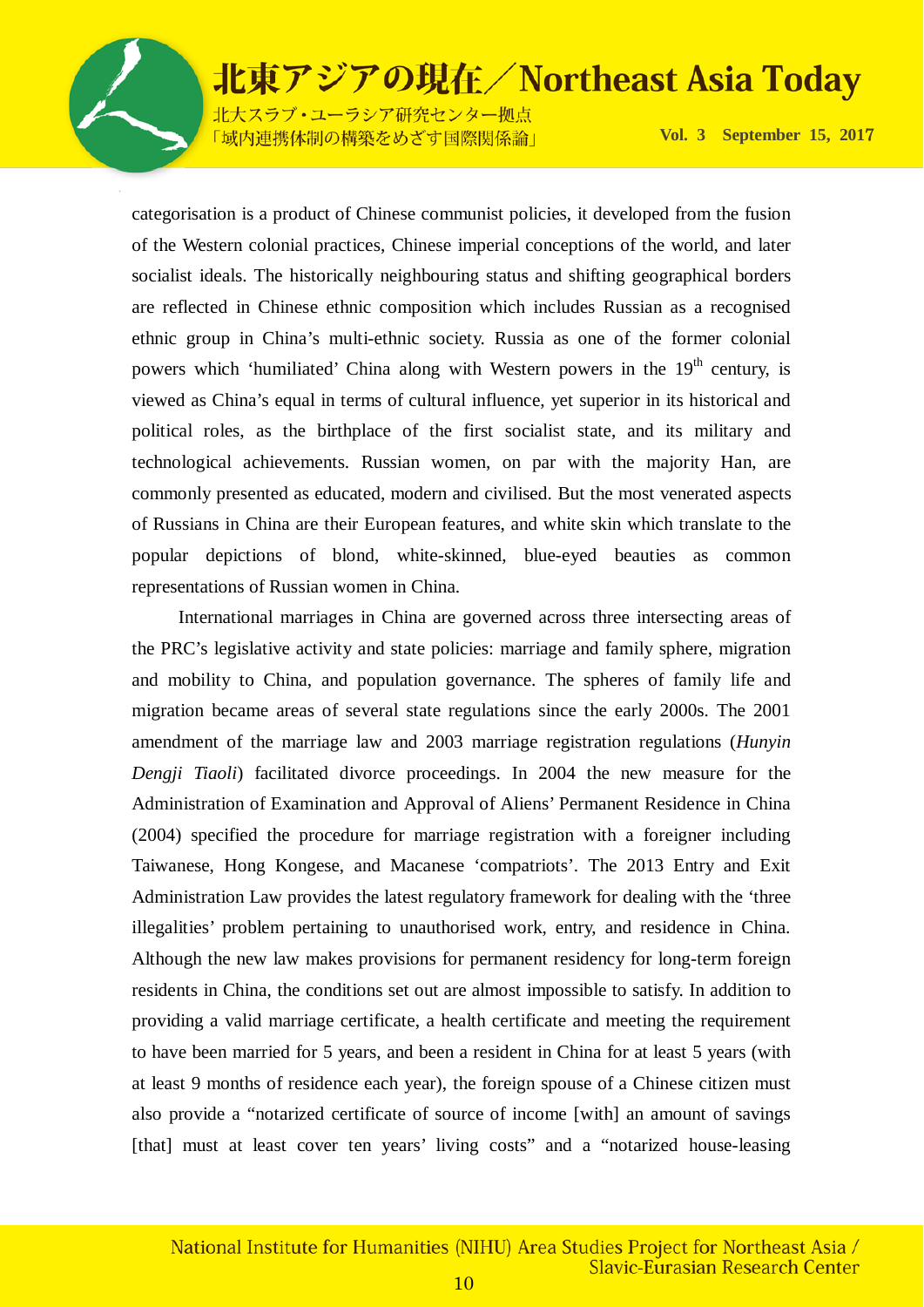

北大スラブ·ユーラシア研究センター拠点 「域内連携体制の構築をめざす国際関係論」

**Vol. 3 September 15, 201**7

certificate or certificate of property ownership" (Liu, 2011: 64). What is more significant, the 'family visit' visa granted to foreign spouses of Chinese citizens does not grant its holder a right to work in China. The governance of marriage migration in the PRC is predicated on separation of domestic and public spheres, reserving a temporary residence status for foreign spouses in China. This has engendered an informal labor market of foreign spouses who, in the case of Russian wives, could only work informally as language instructors, child carers, or engage in cross-border trade with Russia.

China's shifting economic and political roles as a global power reconfigures state relations and person-to-person relations alike. The topic of Russian-Chinese marriages hitting the national news, internet chat rooms, entertainment programmes, and propaganda campaigns signals that societal and cultural changes are under way in China. The status of Russia as a traditional great power translates into a positive image of Russian-Chinese marriages as progressive and beneficial to China's development. Yet, social and economic roles envisaged for Russian spouses in the emerging legal and administrative frameworks place them firmly in reproductive and caring spheres in Chinese society.

#### References

Liu Guofu, *Chinese Immigration Law* (Fanham: Ashgate, 2011).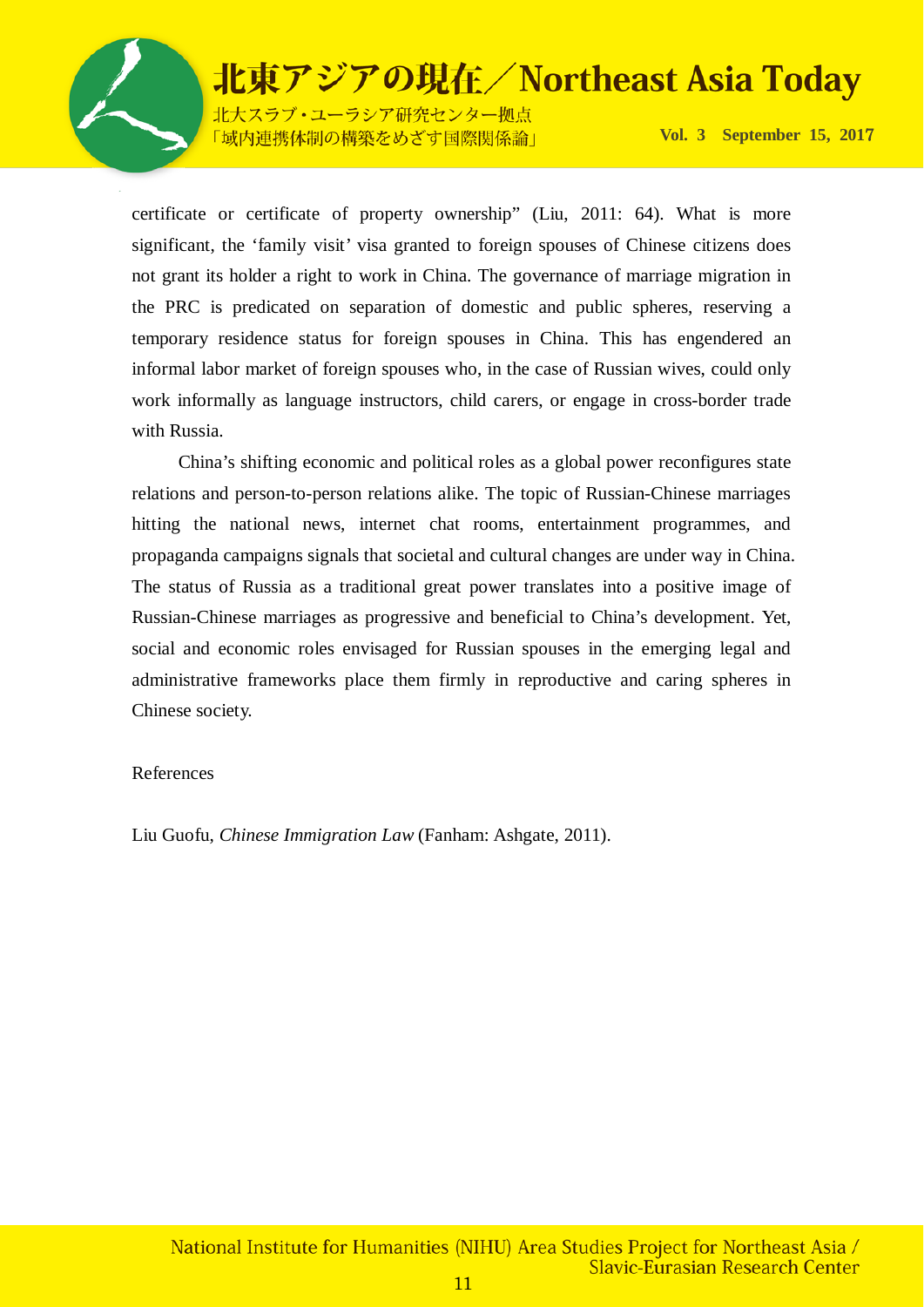

### **Impact of International Migration on Regional Population Growth in Japan**

Dai Erbiao

(Asian Growth Research Institute, Kitakyushu)

#### **1. Introduction**

With the rise of concerns towards immigration policy, it is important to correctly evaluate the impact of international migration to Japan, which increased significantly after the mid-1980s. This paper tries to clarify the effect of international migration on regional population growth in Japan, and analyzes the underlying factors of regional foreign population growth. It is organized into six sections. Section 2 introduces recent trends in international migration to Japan. Section 3 describes the features of the foreign population's regional distribution in Japan. Section 4 examines the contribution of the foreign population on regional population growth in three major Metropolitan Areas (3MAs) and other areas. Section 5 analyzes the underlying factors of foreign population growth in Japan's 47 prefectures. Section 6 discusses future prospects of international migration to Japan.

#### **2. Recent trends in international migration to Japan**

 After the "Plaza Accord" in 1985, with the dramatic appreciation of the yen, rise of labor wages, rapid increase of outward Japanese FDI, and structural labor shortage for some "3K" ("3D") industry sectors, the demand for various foreign laborers increased significantly. Meanwhile, as the world's second largest economy with a high-income level, Japan became an attractive destination for international migrant workers. Under such a background, from 1980 the population of foreign residents had risen until 2008, when the Japanese economy was heavily hit by the world financial crisis, which started from the United States (Table 1).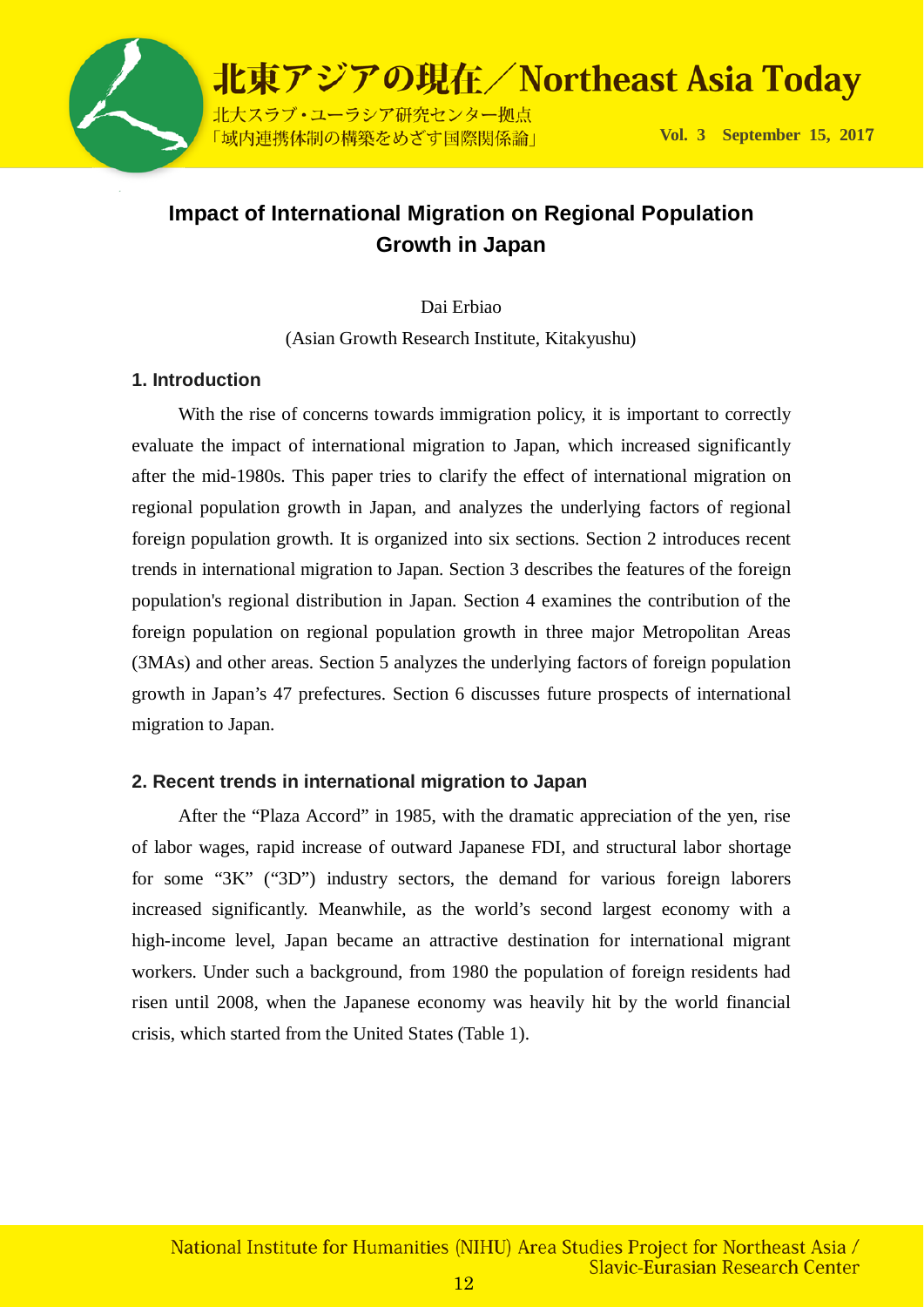

| 年    | Japanese (J)                                                                               | Foreigner (F)            | Total (P)                | F/P  |
|------|--------------------------------------------------------------------------------------------|--------------------------|--------------------------|------|
|      | $(1000 \text{ persons})$                                                                   | $(1000 \text{ persons})$ | $(1000 \text{ persons})$ | (%)  |
| 1950 | 82,569                                                                                     | 599                      | 83,168                   | 0.72 |
| 1960 | 92,841                                                                                     | 651                      | 93,492                   | 0.70 |
| 1970 | 103,119                                                                                    | 708                      | 103,827                  | 0.68 |
| 1980 | 116,320                                                                                    | 783                      | 117,103                  | 0.67 |
| 1985 | 120,287                                                                                    | 851                      | 121,138                  | 0.70 |
| 1990 | 122,398                                                                                    | 1,075                    | 123,473                  | 0.87 |
| 1995 | 124,299                                                                                    | 1,362                    | 125,661                  | 1.08 |
| 2000 | 125,387                                                                                    | 1,686                    | 127,073                  | 1.33 |
| 2005 | 125,730                                                                                    | 2,012                    | 127,742                  | 1.57 |
| 2006 | 126,286                                                                                    | 2,085                    | 128,371                  | 1.62 |
| 2007 | 126,347                                                                                    | 2,153                    | 128,500                  | 1.68 |
| 2008 | 126,340                                                                                    | 2,217                    | 128,557                  | 1.72 |
| 2009 | 126,343                                                                                    | 2,186                    | 128,529                  | 1.70 |
| 2010 | 125,359                                                                                    | 2,134                    | 127,493                  | 1.67 |
| 2011 | 126,180                                                                                    | 2,079                    | 128,259                  | 1.62 |
| 2012 | 125,957                                                                                    | 2,034                    | 127,991                  | 1.59 |
| 2013 | 125,704                                                                                    | 2,066                    | 127,770                  | 1.62 |
| 2014 | 125,431                                                                                    | 2,122                    | 127,553                  | 1.66 |
|      | Source: Ministry of Internal Affairs and Communications, Statistics Bureau (various years) |                          |                          |      |
|      | Japan Immigration Association (various years)                                              |                          |                          |      |

#### Table 1. The population growth of foreign residents in Japan

(Source) Japan Immigration Association (various years)

Before the mid-1980s, the vast majority (more than 90%) of foreign residents in Japan were colonial immigrants, who mainly came from the Korean peninsula and Taiwan before 1945, and their descendants. They have *special permanent residence status* and are usually called as "Old Comers," while the foreign migrants who came to Japan after the mid-1980s are called "New Comers". With the rise of Japan's foreign population, there appeared two significant changes in the characteristics of foreign residents in Japan.

One is the decline of the old comers' share in total foreign population, dropping from more than 90% before 1980 to less than 20% after 2008, and the continued rise of the share of new comers (Table 2). Another is the significant change in the composition of foreign residents' place of origin (country/region). In recent years, China has emerged to be the largest sending country, followed by South Korea/North Korea, Brazil, the Philippines, Peru and the United States. In addition, foreign migrants in Japan are from nearly 200 countries, indicating a rising diversity in the structure of sending country.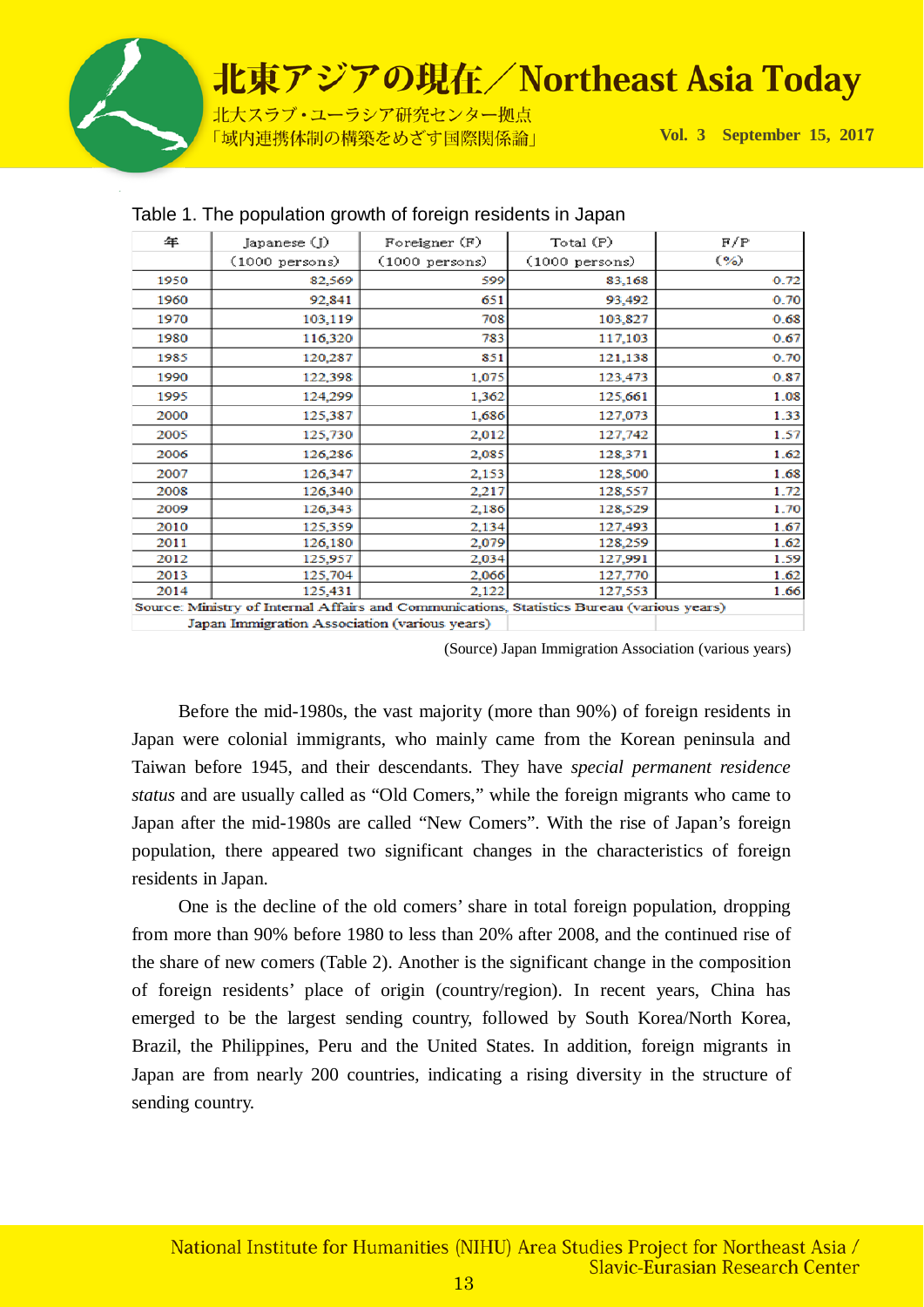

北大スラブ·ユーラシア研究センター拠点 「域内連携体制の構築をめざす国際関係論」

**Vol. 3 September 15, 201**7

|                               | Resident status                      | 1995      | 2001      | 2005      | 2008      | 2010      | 2015      |
|-------------------------------|--------------------------------------|-----------|-----------|-----------|-----------|-----------|-----------|
| Total                         |                                      | 1,362,136 | 1,778,462 | 2,011,555 | 2,217,426 | 2,134,151 | 2,232,189 |
|                               | <b>Permanent Resident</b>            | 626,606   | 684,853   | 801,713   | 912,361   | 964,195   | 1,047,621 |
|                               | PR                                   |           | 184,071   | 349,804   | 492,056   | 565,089   | 700,500   |
|                               | Special PR                           |           | 500,782   | 451,909   | 420,305   | 399,106   | 347,121   |
| <b>Non-Permanent Resident</b> |                                      | 735,765   | 1,093,609 | 1,209,842 | 1,305,065 | 1,169,956 | 1,184,568 |
|                               | College Student                      | 95,126    | 135,380   | 157,715   | 179,827   | 201,511   | 246,679   |
|                               | Trainee                              | 17,713    | 38,169    | 54,107    | 86,826    | 100008    | 192,655   |
|                               | Designated activity                  | 6,558     | 30,496    | 87,324    | 121,863   | 72,374    | 37,175    |
|                               | Long-Term Resident                   | 151,143   | 244,460   | 265,639   | 258,498   | 194,602   | 161,532   |
|                               | Spouse or Child of JP<br>National    | 244,381   | 280,436   | 259,656   | 245,497   | 196,248   | 140,349   |
|                               | Dependent                            | 56,692    | 78,847    | 86,055    | 107,641   | 118,865   | 133,589   |
|                               | Spouse or Child of PR                | 6,778     | 7,047     | 11,066    | 17,839    | 20,251    | 28,939    |
|                               | Humanities/International<br>Services | 25,070    | 40,861    | 55,276    | 67,291    | 68,467    | 137,706   |
|                               | Engineer                             | 9,882     | 19,439    | 29,044    | 52,273    | 46,592    |           |
|                               | Skilled Labor                        | 7,357     | 11,927    | 15,112    | 25,863    | 30,142    | 37,202    |
|                               | Intracompany Transferee              | 5,901     | 9,913     | 11,977    | 17,798    | 16,140    | 15,465    |
|                               | Instructor                           | 7,155     | 9,068     | 9,449     | 10,070    | 10,012    | 10,670    |
|                               | Professor                            | 4,149     | 7,196     | 8,406     | 8,333     | 8,050     | 7,651     |
|                               | Entertainer                          | 15,967    | 55,461    | 36,376    | 13,031    | 9,247     | 1,869     |
|                               | Other                                | 81,893    | 155,405   | 209,964   | 214,278   | 77,447    | 33,087    |

#### Table 2. Foreign population in Japan by residence status (person)

(Source) Japan Immigration Association (various years)

### **3. Foreign population's regional distribution in Japan**

 Table 3 shows the regional distribution of foreign residents in Japan before the world financial crisis by their residence status, which is re-organized into five categories, including "Skilled Labor", "Student", "Unskilled labor", "PR and family relatives", and "others." The following features can be confirmed from this table.

(1)The three major Metropolitan Areas (3 MAs) are the main destinations/resident places for foreigners of all categories. Among the five categories, skilled labor has the highest proportion (78.4%) in the 3MAs, while unskilled labor has the lowest proportion (55.9 %).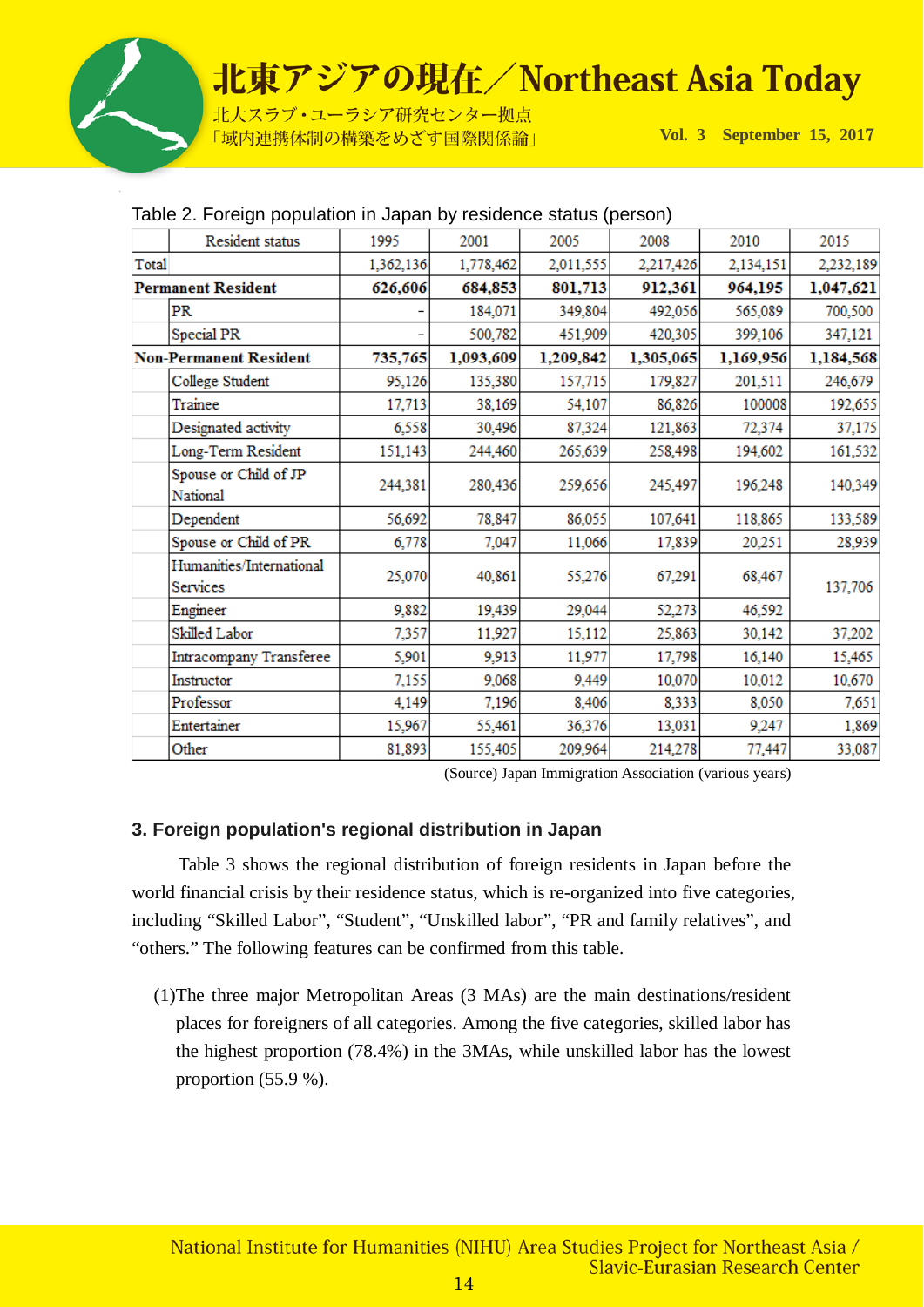

北大スラブ·ユーラシア研究センター拠点 「域内連携体制の構築をめざす国際関係論」

**Vol. 3 September 15, 201**7

(2)differences among the holders of various residence status. Foreigners with the residence status of "Engineer," "Specialist in Humanities/International Service," "Investors/Business Manager," "Legal and Accounting Services," "Journalist," and "Artist" are mostly concentrated in the 3MAs (78.7% - 100%), especially in and around Tokyo.

Table 3. The regional distribution of foreign residents in Japan by residence status (2007)

|                                                 | Japan     | 3 MAs | Tokyo Area | Nagoya Area | Osaka Area | <b>Other Area</b> |
|-------------------------------------------------|-----------|-------|------------|-------------|------------|-------------------|
|                                                 | (person)  | (% )  | (% )       | (% )        | (% )       | (% )              |
| <b>Total Foreign Residents</b>                  | 2,152,973 | 70.3  | 35.6       | 15.4        | 19.3       | 29.7              |
| <b>Skilled Labor</b>                            | 193,785   | 78.4  | 58.4       | 8.5         | 11.5       | 21.6              |
| Legal/Accounting Services                       | 145       | 100.0 | 97.2       | 0.7         | 2.1        | 0.0               |
| Journalist                                      | 279       | 98.2  | 93.2       | 1.4         | 3.6        | 1.8               |
| Engineer                                        | 44,684    | 88.9  | 74.1       | 7.6         | 7.2        | 11.1              |
| <b>Investor/Business Manager</b>                | 7.916     | 87.7  | 74.2       | 3.6         | 10.0       | 12.3              |
| <b>Intracompany Transferee</b>                  | 16,111    | 85.6  | 68.5       | 8.8         | 8.2        | 14.4              |
| Specialist in Humanities/International Services | 61,763    | 83.0  | 61.3       | 7.5         | 14.2       | 17.0              |
| Artist                                          | 448       | 81.9  | 63.6       | 7.4         | 10.9       | 18.1              |
| Skilled Labor                                   | 21,261    | 78.7  | 55.5       | 13.4        | 9.7        | 21.3              |
| Professor                                       | 8,436     | 65.2  | 34.5       | 9.1         | 21.6       | 34.8              |
| Religious Activities                            | 4,732     | 63.8  | 35.7       | 8.5         | 19.6       | 36.2              |
| <b>Medical Services</b>                         | 174       | 59.8  | 43.7       | 5.2         | 10.9       | 40.2              |
| Researcher                                      | 2.276     | 57.9  | 43.3       | 5.1         | 9.6        | 42.1              |
| Entertainer                                     | 15,728    | 51.9  | 30.4       | 12.5        | 9.0        | 48.1              |
| Instructor                                      | 9,832     | 47.9  | 24.7       | 6.6         | 16.6       | 52.1              |
| <b>Students</b>                                 | 173,604   | 72.8  | 50.3       | 6.1         | 16.4       | 27.2              |
| <b>Cultural Activities</b>                      | 3,014     | 68.2  | 42.9       | 7.0         | 18.3       | 31.8              |
| College Student                                 | 132,460   | 71.1  | 47.6       | 6.6         | 17.0       | 28.9              |
| Precollege Student                              | 38,130    | 79.0  | 60.4       | 4.4         | 14.2       | 21.0              |
| <b>Unskilled</b> labor                          | 461,178   | 55.9  | 19.7       | 25.6        | 10.6       | 44.1              |
| Trainee                                         | 88.086    | 43.3  | 12.1       | 20.9        | 10.3       | 56.7              |
| <b>Designated Activities</b>                    | 104,488   | 48.1  | 16.5       | 21.6        | 10.0       | 51.9              |
| Long-Term Resident                              | 268,604   | 63.1  | 23.5       | 28.7        | 11.0       | 36.9              |
| PR and familly relative                         | 1,240,498 | 73.7  | 34.4       | 14.2        | 25.0       | 26.3              |
| Dependent                                       | 98.167    | 79.6  | 60.3       | 8.4         | 10.9       | 20.4              |
| <b>Permanent Resident</b>                       | 439,757   | 70.3  | 38.5       | 18.1        | 13.7       | 29.7              |
| <b>Special Permanent Resident</b>               | 430,229   | 80.6  | 21.4       | 10.9        | 48.3       | 19.4              |
| Spouse or Child of Japanese National            | 256,980   | 65.2  | 38.9       | 15.0        | 11.3       | 34.8              |
| Spouse or Child of Permanent Resident           | 15,365    | 78.0  | 44.4       | 16.1        | 17.5       | 22.0              |
| other                                           | 83,908    | 75.1  | 56.0       | 12.2        | 6.8        | 24.9              |

(Source) Japan Immigration Association (2008)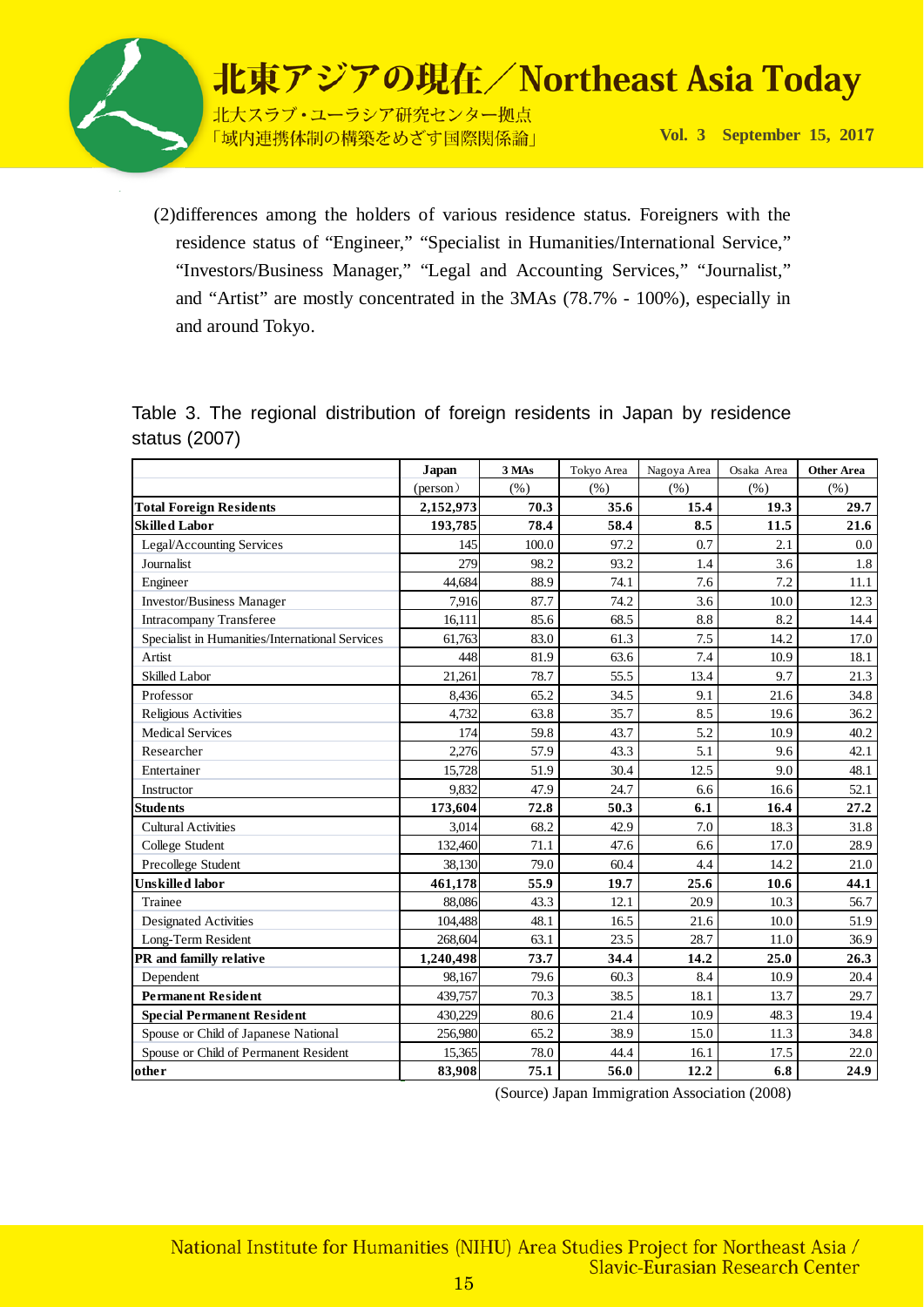

#### **4. The contribution of foreign population to regional population growth in Japan**

 During periods with very small scale international migration, the growth of regional population in Japan was mainly determined by two factors: natural growth of Japanese nationals and social growth (net inter-regional migration) of Japanese nationals. In recent years, however, while the natural growth rates of Japanese nationals for almost all regions are close to zero, the social growth rate (net inter-regional migration rate) of Japanese nationals for the three major metropolitan areas and other areas have also decreased significantly since the mid-1970s, partially due to the narrowing of the inter-regional income/wage disparity. Under such a situation, even a small increase in international immigration has a considerable impact on regional population growth in Japan.

How big are the contributions of foreign residents to the population growth of the four areas in Japan? From Table 4, we can find the answers as follows.

- (1)If we divide the period 1980-2010 into three sub-periods, it is clear that the contribution degree of foreign population growth to the overall population growth of Japan has been increasing, rising from 3.3 % in 1980-1990, 12.8 % in 1990-2000, to 29.8% in 2000-2010.
- (2)The contribution degree of foreign population growth to the overall population growth of each area is quite different. During the period 2000-2010, the contribution degree for "other regions," which is experiencing a population decline, is as high as 106.9 %. Meanwhile, the contribution degree for Tokyo Area  $(8.2 \%)$ , Nagoya Area  $(20.4\%)$ , and Osaka Area  $(-26.4 \%)$  is much smaller. Mainly due to the death and naturalization of the old comers, the foreign population based on nationality in the Osaka area decreased in this recent decade. This is why the contribution degree of foreign population growth in Osaka area is negative.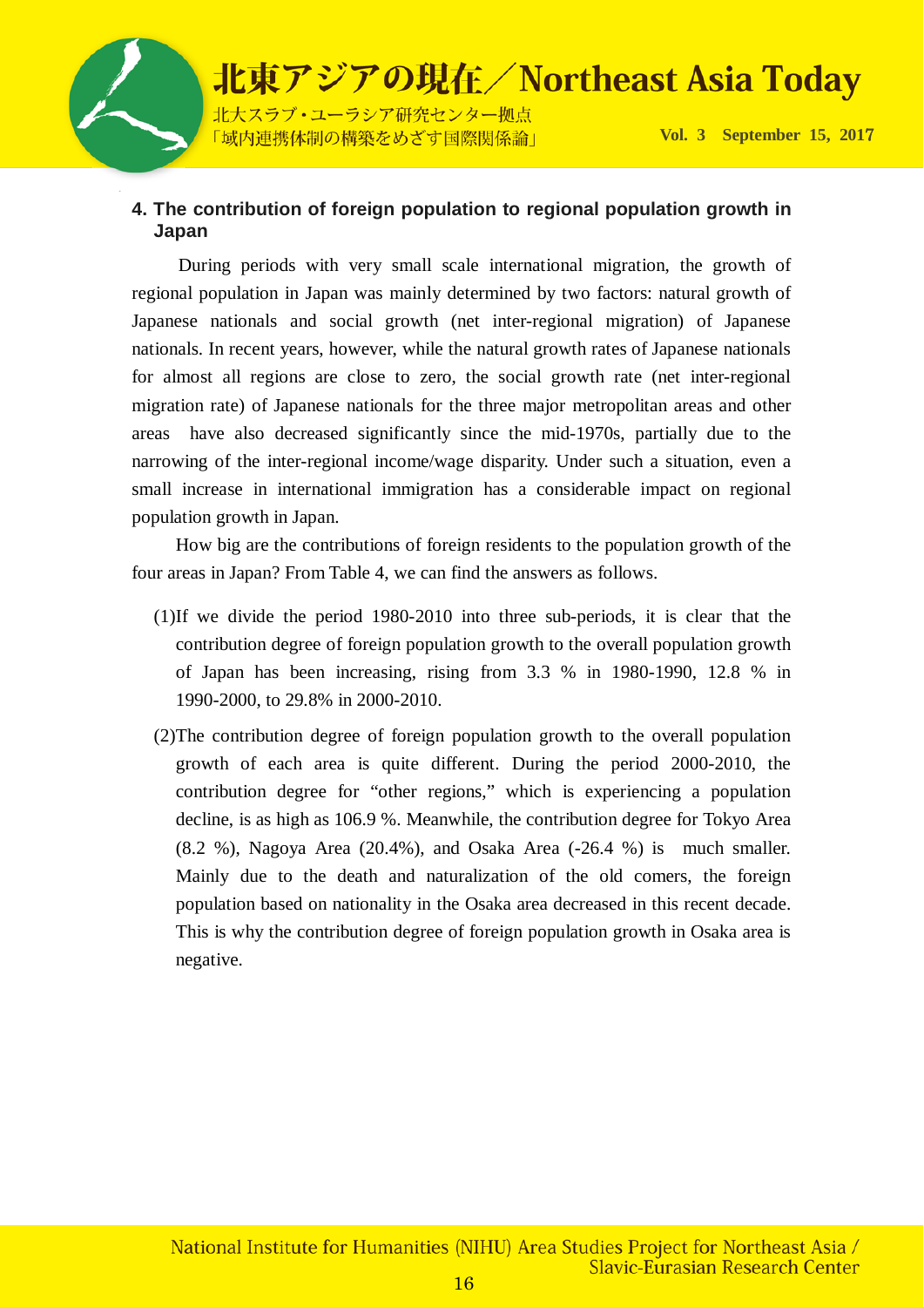

|                      | 1980                             | 1990 | 2000 | 2010 | 1980-1990                             |        | 1990-2000   2000-2010 | 1980-2010 |
|----------------------|----------------------------------|------|------|------|---------------------------------------|--------|-----------------------|-----------|
|                      | Share of foreigne population (%) |      |      |      | Contribution to population growth (%) |        |                       |           |
| 3 MAs                | 0.91                             | 1.11 | 1.43 | 1.74 | 3.6                                   | 9.4    | 9.2                   | 6.6       |
| Tokyo MA             | 0.52                             | 0.88 | 1.29 | 1.72 | 4.2                                   | 9.4    | 8.2                   | 6.7       |
| Nagoya MA            | 0.71                             | 0.82 | 1.46 | 2.03 | 2.5                                   | 16.2   | 20.4                  | 10.8      |
| Osaka MA             | 1.68                             | 1.70 | 1.67 | 1.59 | 2.1                                   | $-0.3$ | $-26.4$               | 0.2       |
| <b>Other regions</b> | 0.26                             | 0.34 | 0.64 | 0.82 | 2.7                                   | 21.7   | 106.9                 | 24.2      |
| Japan                | 0.57                             | 0.72 | 1.03 | 1.29 | 3.3                                   | 12.8   | 29.8                  | 8.9       |

Table 4. Contribution of foreign population to the growth of total population by area in Japan (%)

> (Source) Calculated by the author based on Ministry of Internal Affairs and Communications (various years); Japan Immigration Association (various years)

### **5. Underlying factor of regional foreign population growth**

5.1 Model

This section examines the effects of some socio-economic factors on regional foreign population growth in three periods before the world financial crisis (1980-90, 1990-2000, and 2000-08) by using the following regression model.

$$
GFP_{jt} = C + \beta_1 FP_{jt0} + \beta_2 GRP_{jt} + \beta_3 ERJOA_{jt} + \beta_4 LWAGE_{jt} + \varepsilon_{jt}
$$
 (1)

Where,

 $GFP_{it}$ : growth of foreign population in prefecture j of period t; j: 1-47

 $FP_{it0}$ : the number of foreign population in prefecture j at the beginning of period t (the first year). This variable (factor) is expected to have a positive effect on the increase of the regional foreign population.

 $GRP_{it}$ : Gross Regional Product of prefecture j in the middle year of period t. This variable, reflecting the position of prefecture j in the national economy, is expected to have a positive effect on the growth of the regional foreign population.

ERJOAjt: average value of the *effective opening to application ratio* during the period t. This variable is expected to have positive effect on the growth of the regional foreign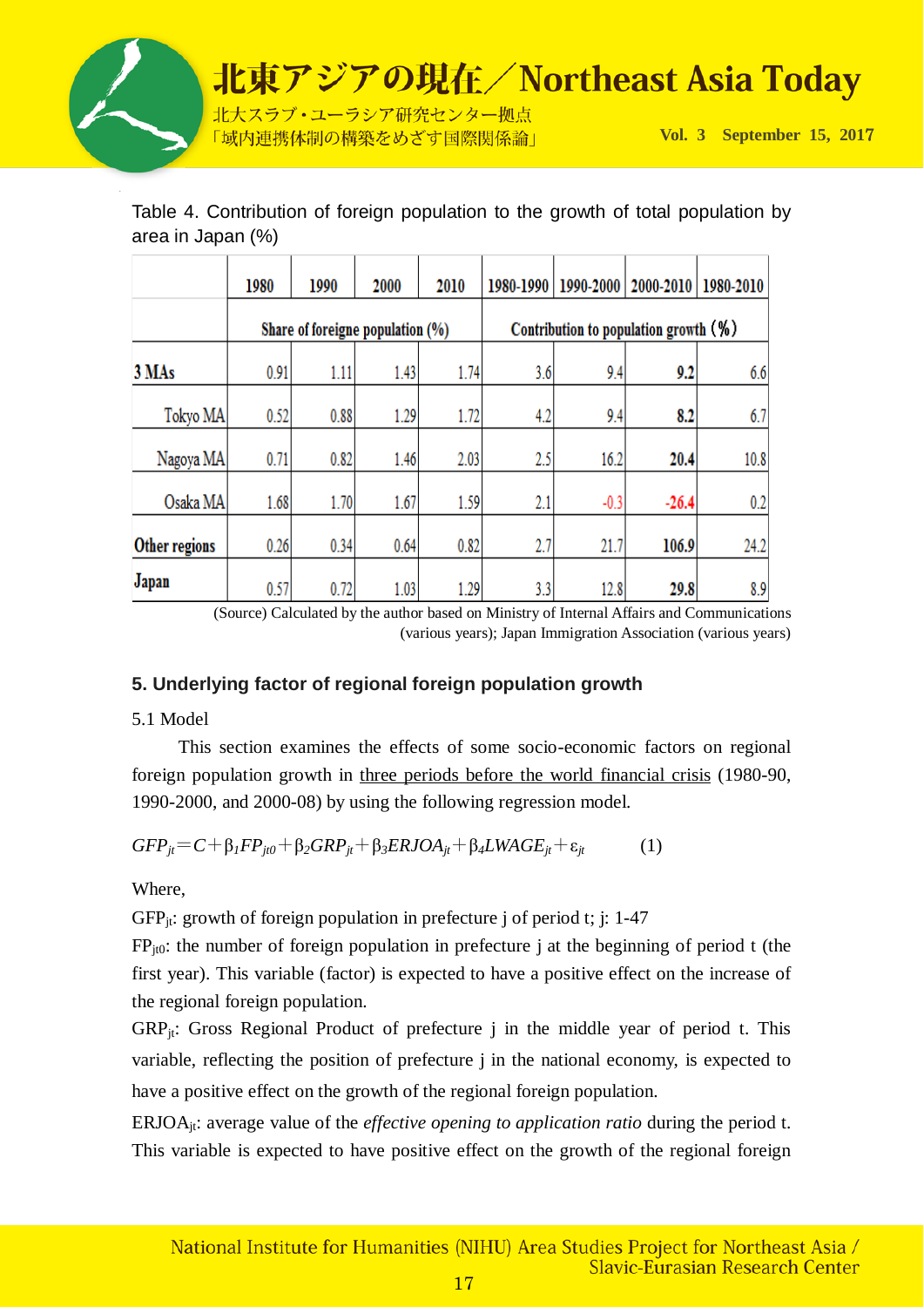

population.

 $LWAGE_{it}$ : the average employee wage of prefecture j in the middle year of period t. This variable is expected to have a positive effect on the growth of regional foreign population, too.

C: constant term; ε*jt* : error term.

The following findings can be confirmed from the regression analysis.

- (1) The effects of four explanatory variables on the growth of the regional foreign population are different for each period.
- (2) For the period of 1980-1990,  $GRP_{it}$  (Gross Regional Product) had a significantly positive effect, reflecting the high concentration of new foreign immigrants in Tokyo during this period. Meanwhile, in contrast to expectation, the variable  $FP_{\text{it0}}$ (number of foreign population at the beginning of the period) had a negative and statistically significant effect, reflecting the negative influence of naturalization/ death of the old comers, who mainly came from the Korean peninsula and Taiwan before 1945.
- (3) For the period of 1990-2000, while  $\text{GRP}_{it}$  (Gross Regional Product) and  $\text{FP}_{it0}$ (number of foreign population at the beginning of the period) had significantly positive and negative effects, respectively, ERJOAjt (*effective opening to application ratio*) also showed significantly positive effects, indicating the rising importance of job opportunities after the crash of the bubble in the 1990s.
- (4) For the latest period of 2000-2008, while  $GRP_{it}$  and  $ERJOA_{it}$  maintained the significantly positive effects, the effect of  $FP_{i0}$  turned out to be not statistically significant, reflecting the offset of two different effects: the increasing positive effects of "*chain migration*" of new comers and the negative effect of old comers' naturalization/ death. In addition, reflecting the increasing trend of foreign

population in "other regions" of lower wage levels, the effect of LWAGE<sub>it</sub> turned out to be negative but not statistically significant, from positive but not statistically significant in the previous periods.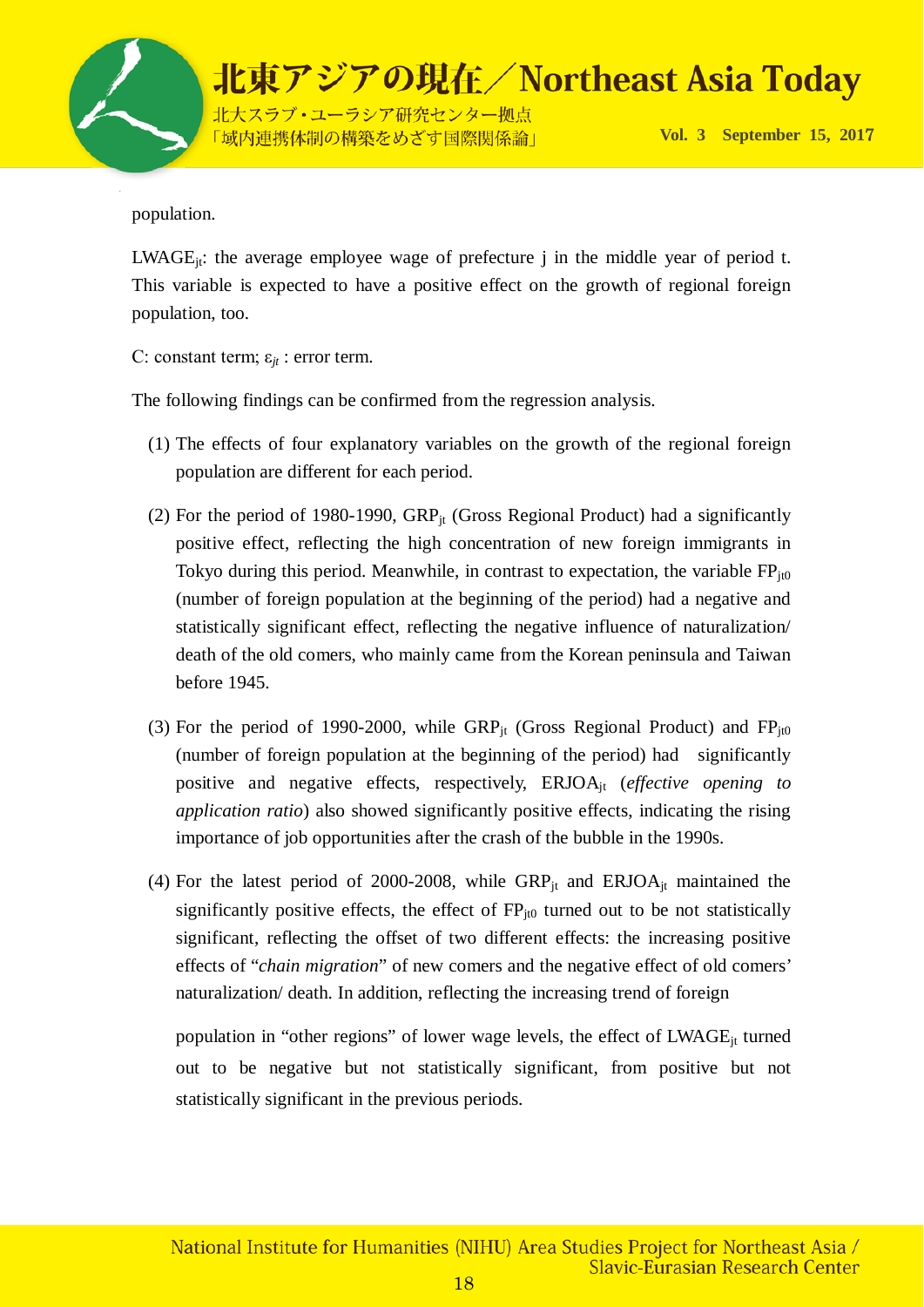

#### **6. Prospects for the future**

 Although there are a lot of uncertain factors affecting the future trends of international migration to Japan and the regional distribution of foreign residents, past experience and the results of this paper suggest the following trends in the future.

Firstly, in order to respond to the ongoing population decline, Japan will continue to promote the reform of immigration policy for receiving more international migrants who are needed for Japan's sustainable development. Given the effect of such a continued open door policy, the effect of *chain migration*, and the still significant income disparity between Japan and the surrounding countries, it is expected that international migration to Japan will continue to increase. On the other hand, it should be noted that there has been a narrowing trend in the income disparity between Japan and the surrounding countries. If the downturn of the Japanese economy continues,

the growth of foreign residents in Japan will gradually slow down. Thus, the quantity and quality of future migrants to Japan, particularly the highly skilled people, will be greatly influenced by Japan's economic performance.

Secondly, with the development of international production-trade networks within the East Asia region, the share of migrants from East Asian countries (particularly China and a few ASEAN countries) in Japan's total foreign population will continue to rise.

Thirdly, due to the migration chain effect and agglomeration effects, the current distribution of the foreign population in Japan, which is heavily concentrated in the 3MA, will not change quickly. In the future, however, except some categories of skilled persons who usually work/live in global cities like Tokyo, more foreign migrants will be distributed in the "other regions," particularly the Kyushu region, which has a unique location (close to China and Korea) and some important regionally central cities like Fukuoka and Kitakyushu. The possible significant increase of the foreign population in "other regions" will be a great opportunity for regional development as well as a big challenge which the three metropolitan areas had experienced previously. How to attract more skilled migrants who can quickly adjust to the Japanese cultural environment with less social friction should be one of the most important policy issues for Kyushu and other non-Major Metropolitan Areas.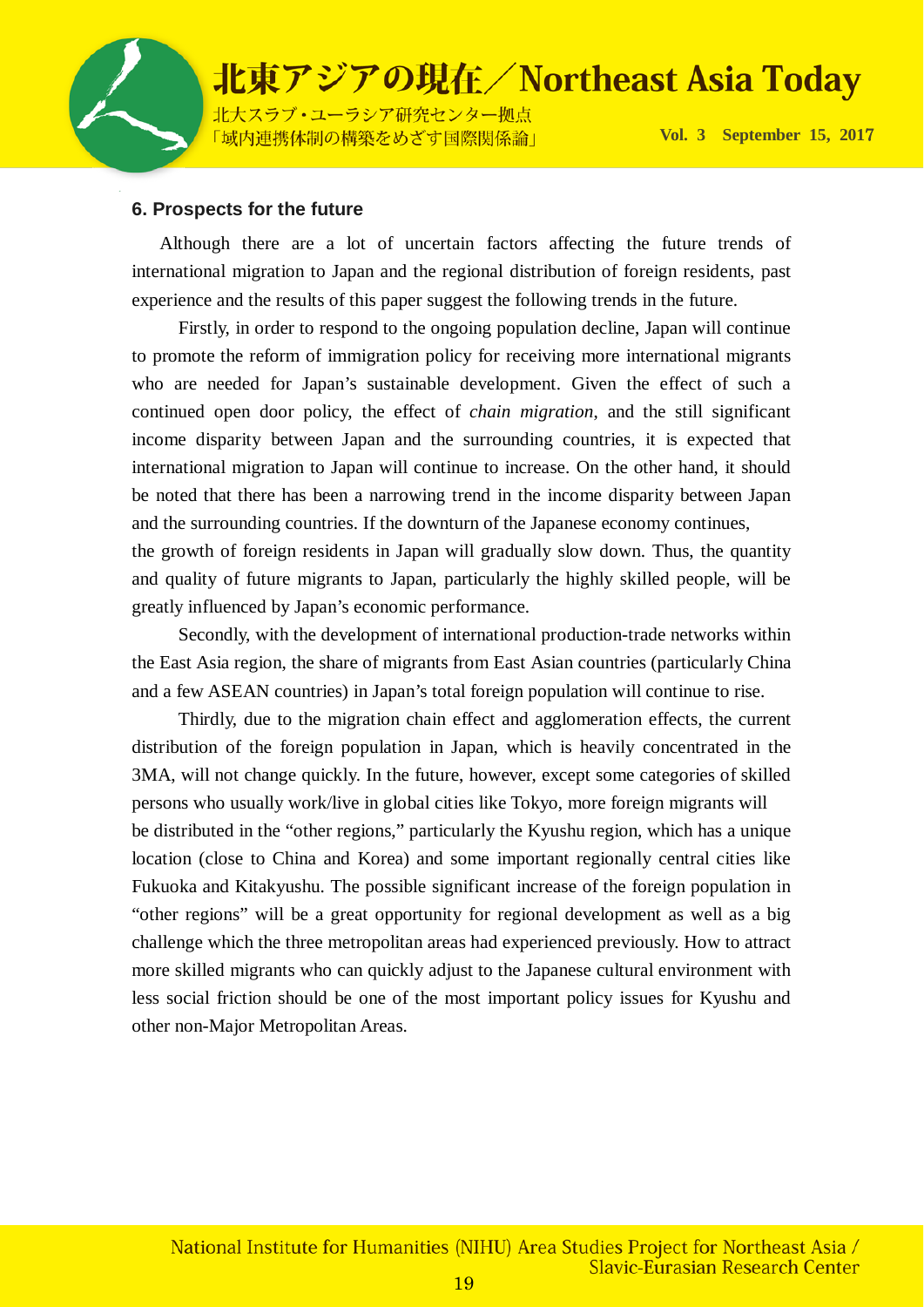

#### **Note**

Since there are no official statistics on the foreign-born population in Japan, statistical data on foreign resident based on nationality are used for the analysis in this paper.

### **References**

Dai E., (2013) "Chinese Migrants in Japan of the 21st Century," Qiu, ed. *Annual Report on Overseas Chinese Study* (Beijing: Social Sciences Academic Press, 2013), pp. 77-113. (in Chinese)

Goering, J.M. (1989), "The 'explosiveness' of chain migration: research and policy issues. Introduction and overview," *International Migration Review* 23, no. 4 (1989), pp. 797-812.

Japanese Business Federation "How should an economic society act: Response to a decrease in population" (in Japanese)

[http://www.keidanren.or.jp/japanese/policy/2008/073.pdf]

Japan Immigration Association (various years), *Statistics for Foreign Residents in Japan*. (in Japanese)

Liberal Democratic Party (LDP) Project Team for a Japanese-style Immigration Nation, LDP national strategy division (2008), "A proposal for Japanese style immigration policy," June 12, 2008 (in Japanese)

[\[http://www.kouenkai.org/ist/pdff/iminseisaku080612.pdf\]](http://www.kouenkai.org/ist/pdff/iminseisaku080612.pdf)

Ministry of Internal Affairs and Communications, Statistics Bureau (various years), *Japan Statistical Yearboo*k. (in Japanese) [\[http://www.stat.go.jp/data/nenkan/\]](http://www.stat.go.jp/data/nenkan/) Ministry of Justice, *Basic Plan for Immigration Control, 5th Edition.* (in Japanese) [http://www.immi-moj.go.jp/seisaku/2015\_kihonkeikaku\_honbun\_pamphlet\_japanese.pdf]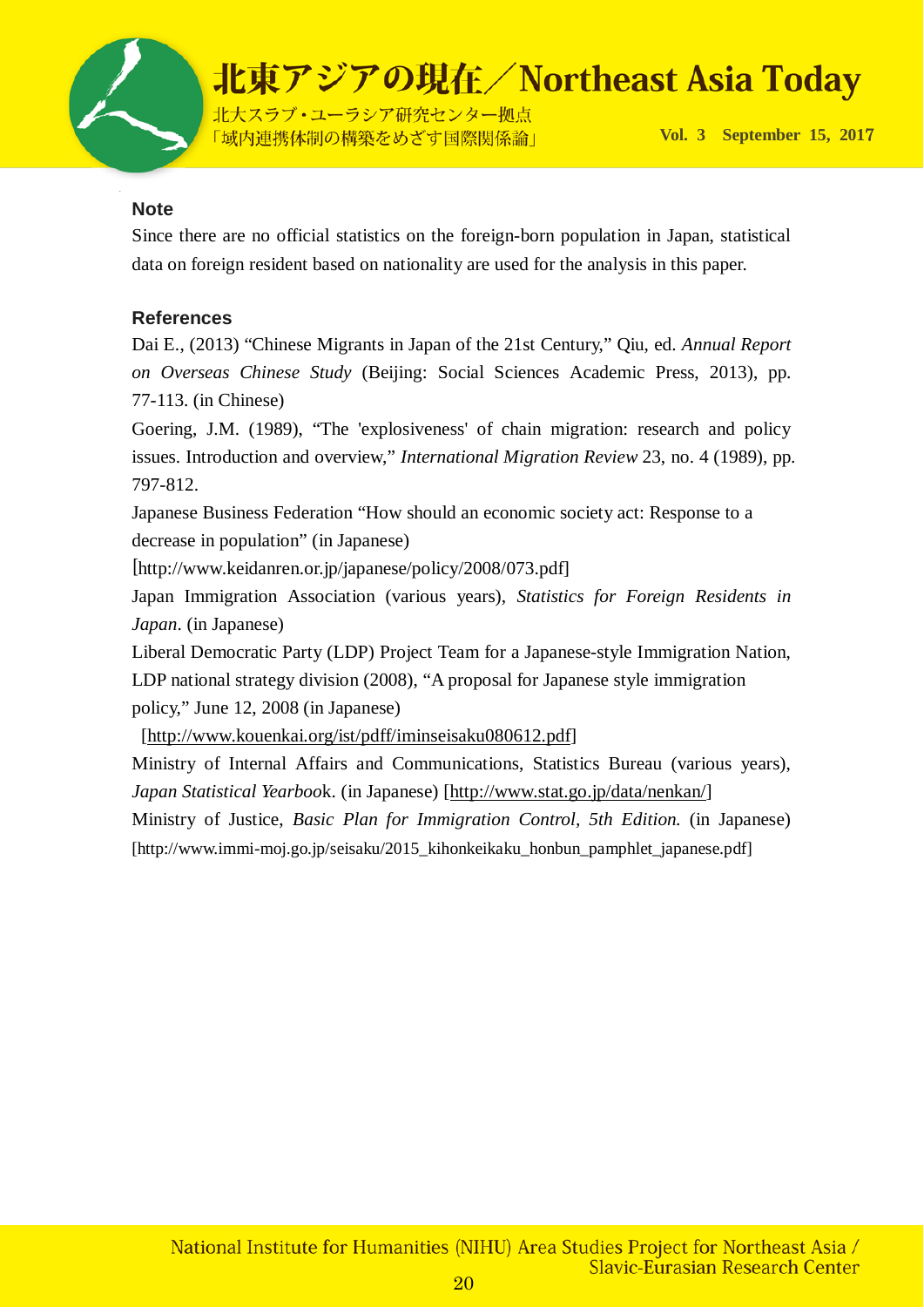

### **Korean Networks in the Russian Far East: Openness, Accessibility and Adaptiveness**

Naoki Amano

(Yamagata University)

At the end of 1990s, a famous historian, Haruki Wada, advocated building "a common house in Northeast Asia." He claimed peoples in Northeast Asia need to cooperate with each other and create a regional community in this area. In his opinion, Koreans should play a prominent role in this cooperation. This is because the Korean peninsula geopolitically lies in the center of Northeast Asia, and many Korean migrants are widely settled in each country. Korean migrants (or Korean diaspora) have set up ethnic networks throughout Northeast Asia.<sup>[1](#page-20-0)</sup> I agree with his opinion that the Korean networks would help create and promote regional cooperation in this area.

Mooam Hyun, the author of the book titled Korean Networks, points out that openness and accessibility are chief characteristics of the Korean networks. In addition to these two characteristics, I would like to add the adaptiveness of Korean migrants. Korean migrants do not isolate themselves form other residents in the receiving countries. Historically they settled within the receiving countries as farmers and coexisted with local residents. However, they do not totally assimilate themselves to the host nations. They maintain their Korean identity and their customs. While the presence of Korean migrants is great enough to have an influence on the culture of the receiving countries, they adopt the language and cultures of the receiving countries. So, their identity remains complex. In other words, they are good at adapting to other cultures, and the openness of the Korean networks encourages its accessibility. According to Hyun, the accessibility of the Korean networks has promoted collaboration with other nations for different goals. This accessibility can help Northeast Asian nations cooperate with each other in various fields. $2^2$  $2^2$ 

I think that the openness, accessibility and adaptiveness of the Korean networks are key elements for future regional cooperation in Northeast Asia. In this presentation,

<span id="page-20-0"></span><sup>&</sup>lt;sup>1</sup> Haruki Wada, *A common house in Northeast Asia* (Tokyo: Heibon-sha, 2003), pp. 101-138. (in Japanese)

<span id="page-20-1"></span><sup>&</sup>lt;sup>2</sup> Mooam Hyun, *Korean Networks: The History and Spaces of the Diaspora and its* Media (Sapporo: Hokkaido University Press, 2013), pp. 10-16. (in Japanese)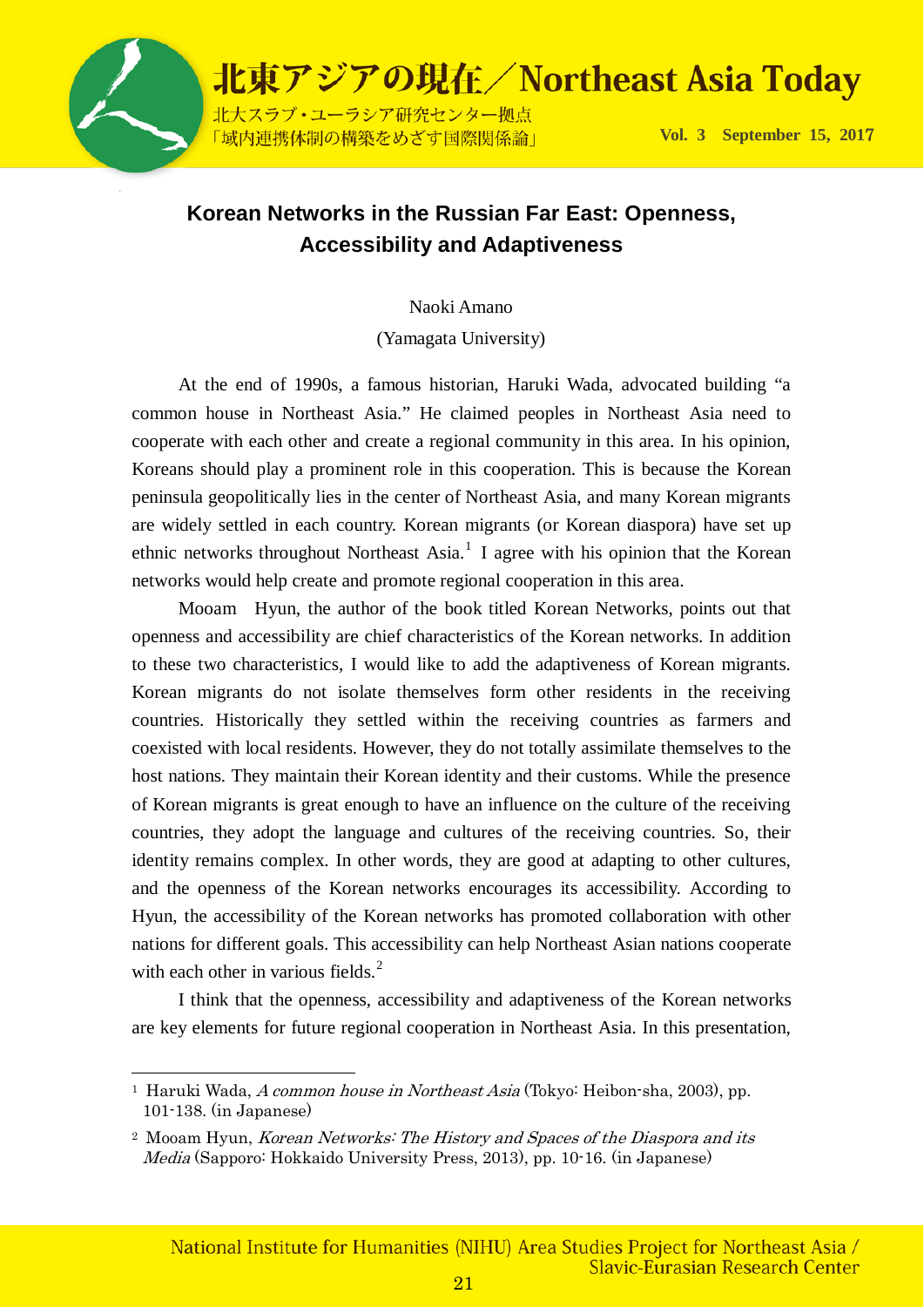

北大スラブ·ユーラシア研究センター拠点 「域内連携体制の構築をめざす国際関係論」

**Vol. 3 September 15, 201**7

I will present a historical case of the Korean networks in the Russian Far East in the beginning of the 1920s. The history of the Russian Far East in the beginning of the 1920s was the history of the civil war after the Russian Revolution. The empire of Japan participated in the war, so the Korean migrants in the Russian Far East were involved not only in the civil war, but also in the Korean independence movement from Japan, which was flourishing in Northeast Asia. The majority of existing works on this theme have focused on the independence movement. It is true that the movement was a major issue for a lot of Korean migrants in the Russian Far East. However, not all migrants were involved in independence movements. Many Korean settlers lived as Russian citizens. They were independent of the movement, though they might wish for the independence of their nation at the bottom of their heart.

I will focus on the diversity of the Korean migrants' life during the civil war and the independence movement in the Russian Far East. I believe that will show the openness, accessibility and adaptiveness of the Korean Networks.

Korean migrants first appeared in the Russian Far East in 1863. They concentrated in the Primorskaia oblast, whose center is Vladivostok. After 50 years, about 57,000 Korean migrants lived in the Primorskaia oblast. Thirty-three percent of them were naturalized in Russia. Some naturalized Koreans, or Russian Koreans, were drafted into the Russian army during World War I. The war increased the demand for labor, and the immigration of Koreans to the Russian Far East continued to grow during the war. The Russian Revolution also accelerated the flow of Korean migrants, because a firm ruler did not control the region, and migrants were able to cross the border easily. In 1923, when the civil war was over, Koreans in the Primorskaia oblast numbered 106,817, or 17 percent of the total population. Over [3](#page-21-0)0% of them were naturalized.<sup>3</sup>

It is a well-known fact that many Koreans took part in the partisan warfare against Japan during the civil war. Their actions, of course, were encouraged by the *Samil* [March First] Independence Movement in Korea in 1919. The news was reported in the Primorskaia oblast by seasonal workers from Korea and Russian local newspapers. Meetings and demonstrations were held at various cities. The Primorskaia oblast became one of the main arenas for the Korean independence movement, and the joint warfare with Russian partisans against Japan offered a good opportunity for realizing their dream.

<span id="page-21-0"></span> <sup>3</sup> Haruki Wada, "Koreans in the Soviet Far East, 1917-1937," in Dae-Sook Suh, ed., Koreans in the Soviet Union (Honolulu: University of Hawaii, 1987), pp. 25-33.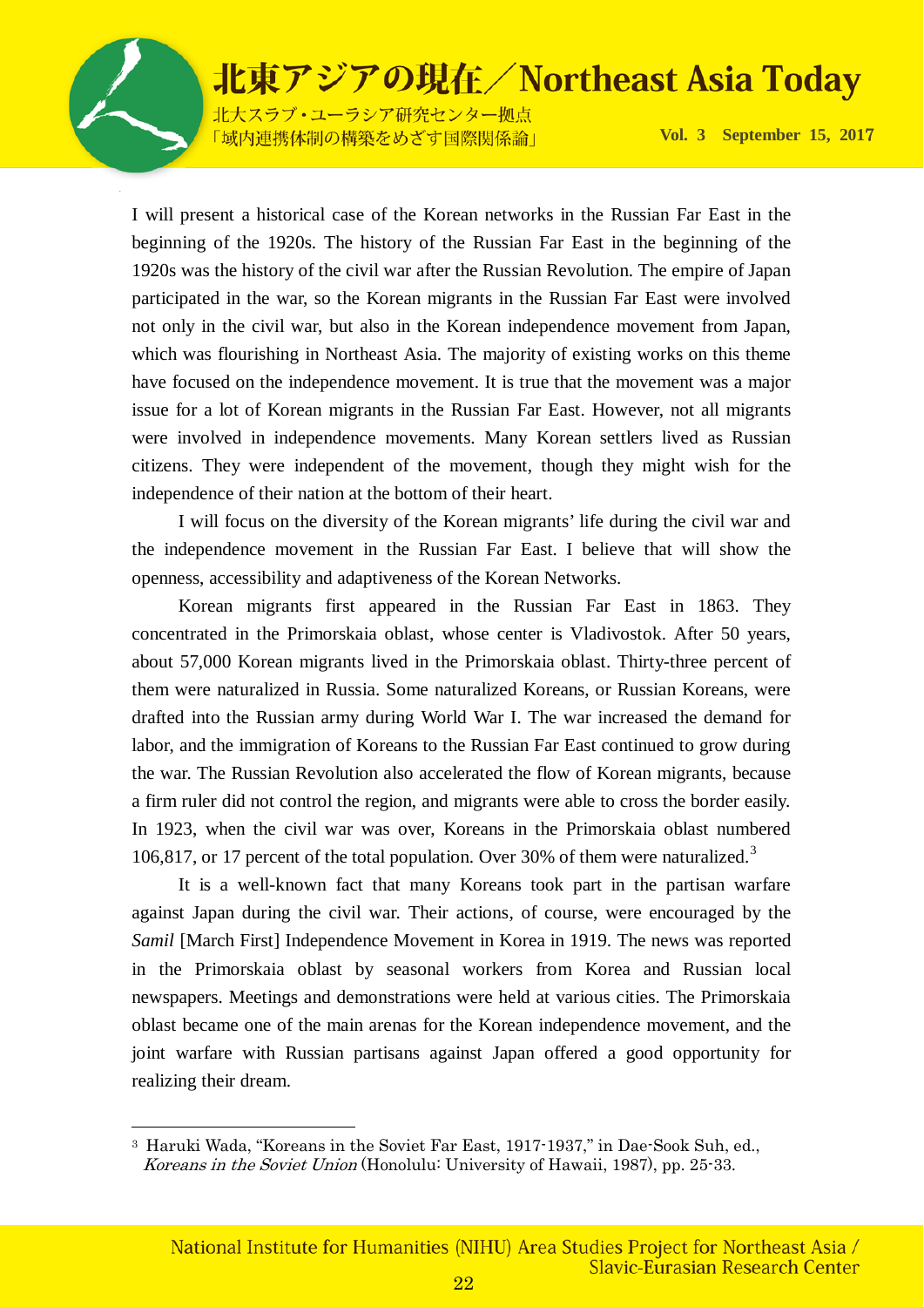北大スラブ·ユーラシア研究センター拠点 「域内連携体制の構築をめざす国際関係論」

**Vol. 3 September 15, 201**7

During the war, much attention was paid to the high morale of Korean partisans. Some Russian partisan leaders recognized that the Korean partisans performed their duties more faithfully than the Russians, and suggested that the Korean fighters be models for the Russian fighters. This led many local Russian workers and peasants to improve the miserable conditions of Korean migrants. For example, in June 1919, the First Congress of Toilers of the Ol'ginskii District, which belonged to the Primorskaia oblast, unanimously proclaimed that Koreans were equal citizens in all points, including the right to cultivate land. $4$ 

The majority of the Korean partisans were newcomers to the Primorskaia oblast. Some partisans who were not naturalized came to the Russian Far East to fight for their independence. Others were children of the naturalized oldcomers. They were also naturalized, and some of them were mobilized in the Russian army during World War I. Such naturalized Korean migrants lived as peasants in the Primorskaia oblast. Quite a few Korean peasants were landless,<sup>[5](#page-22-1)</sup> meaning that the Korean migrants in the Russian Far East carried their movements not only to achieve independence, but also to improve their living conditions in their new home, the Russian Far East.

The naturalized oldcomers and their children settled Russian lands, and studied Russian language and cultures. Their ethnic identity was not just Korean. Such characteristics were different from Chinese or Japanese migrants to the Russian Far East. Chinese migrants worked as merchants or seasonal workers. They kept their Chinese identity and close ties with China.<sup>[6](#page-22-2)</sup> The majority of Japanese migrants were also merchants in cities and did not assimilate to the receiving country. It is noteworthy that in 1918-1919, the number of Japanese merchants increased dramatically, especially in Vladivostok, where the number doubled. This is because the Japanese merchants did business mainly with Japanese expeditionary forces, which intervened in the civil war.

So, the Japanese merchants left the Russian Far East when Japanese forces

<span id="page-22-0"></span> <sup>4</sup> Teruyuki Hara, "The Korean Movement in the Russian Primorskaia oblast, 1905-1922," in Suh, ed., Koreans in the Soviet Union, p. 14.

<span id="page-22-1"></span><sup>5</sup> Hyo-Chong Yu, "Siberian war and Koreans in Russia," Japanese Society for the Study of Russian History, ed., 200 Years History of Japan and Russia: The History of Exchanges with Russia (Tokyo: Sairyu-sha, 1993), pp. 143-151. (in Japanese)

<span id="page-22-2"></span><sup>6</sup> Igor R. Saveliev, Migration and Nation: Chinese, Korean and Japanese Diaspora in the Russian Far East, 1860-1917 (Tokyo: Ochanomizu-shobo, 2005), pp. 219-233. (in Japanese)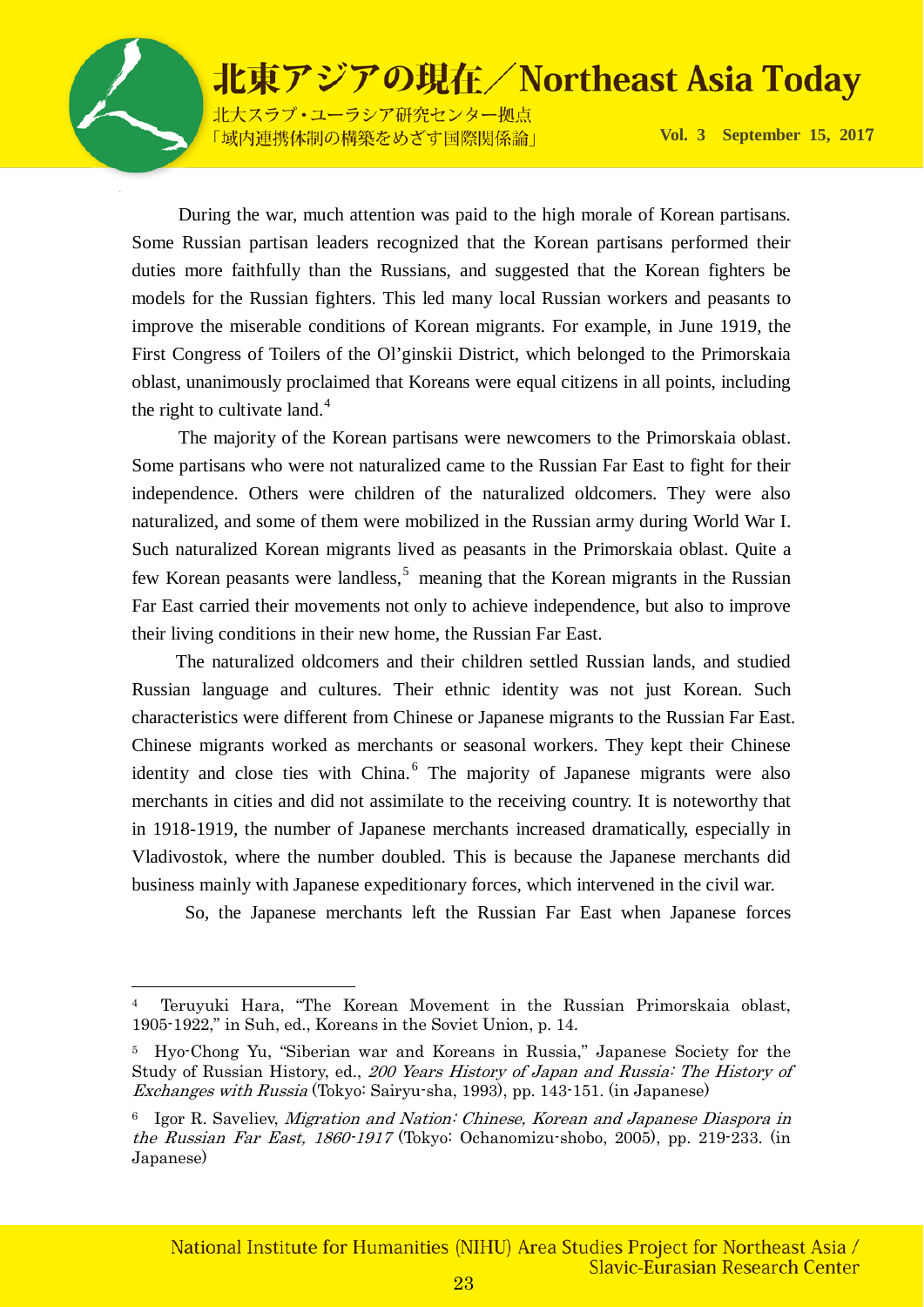

北大スラブ·ユーラシア研究センター拠点 「域内連携体制の構築をめざす国際関係論」

**Vol. 3 September 15, 201**7

evacuated in 1922.<sup>[7](#page-23-0)</sup>

Improving their lives in Russia was as important as independence, or might have been more important for the settled and naturalized Korean migrants. The Russian Revolution, the civil war, and the partisan warfare had a serious impact on the daily lives of the Korean diaspora, which made their living conditions even more miserable. You can find a typical example in education. A normal school in Nikolisk-Ussurisk could not afford to buy experimental instruments for science classes. The director asked the local Korean community to give financial support. However, the community was also not rich enough to help the school because the civil war threatened the existence of the community. The director had to ask the local city office for help.<sup>[8](#page-23-1)</sup>

Such conditions could break the ethnic ties of Koreans in the Russian Far East. In August 1921, some Korean partisans came to Nikolisk-Ussurisk to ask some local Korean peasants for food. The peasants refused to provide help and arrested the partisans.[9](#page-23-2) This case shows that discontent with the partisans was fostered among the local Korean peasants, because war affected their daily lives.

However, it is notable that the civil war and the intervention of Japanese forces gave the Korean peasants an opportunity to improve their lives. Japanese forces demanded rice, so rice prices acutely rose in the Russian Far East market. This led to an increase in the flow of Korean migrants into the Russian Far East. That is because more rice farmers were demanded, and only Koreans had a background in rice production. The area of rice fields in the Primorskaia oblast after the Japanese intervention was thirty times larger than that before the intervention. The rice boom ended with the withdrawal of Japanese forces in 1922, but rice culture took root in the Russian Far East. The Korean farmers continued to cultivate rice after the USSR established power over the Russian Far East thanks to higher prices of rice than that of wheat.<sup>10</sup>

This shows the continuity of the lifestyle of the Korean migrants. In spite of the great political change and the serious damage from the war, Korean migrants had taken

<span id="page-23-0"></span> <sup>7</sup> Teruyuki Hara, "WWI, the Russian Revolution and the Intervention: from the viewpoint of Japanese Diaspora in Russia," in Makoto Iokibe et al., eds., The history of Japan-Russia Relations : Challenging parallel history (Tokyo: University of Tokyo Press, 2015), pp. 173-177. (in Japanese)

<span id="page-23-1"></span><sup>8</sup> Корейцы на российском Дальнем Востоке (вт. пол. XIX – нач. XX вв.): Документы и материалы в 2-х книгах / Под ред. Н.А. Троицкая. Книга 2. Владивосток, 2004. С. 166.

<span id="page-23-2"></span><sup>9</sup> Там же. С. 240.

<span id="page-23-3"></span><sup>10</sup> Там же. С. 230-240; Wada, "Koreans in the Soviet Far East…," p. 35.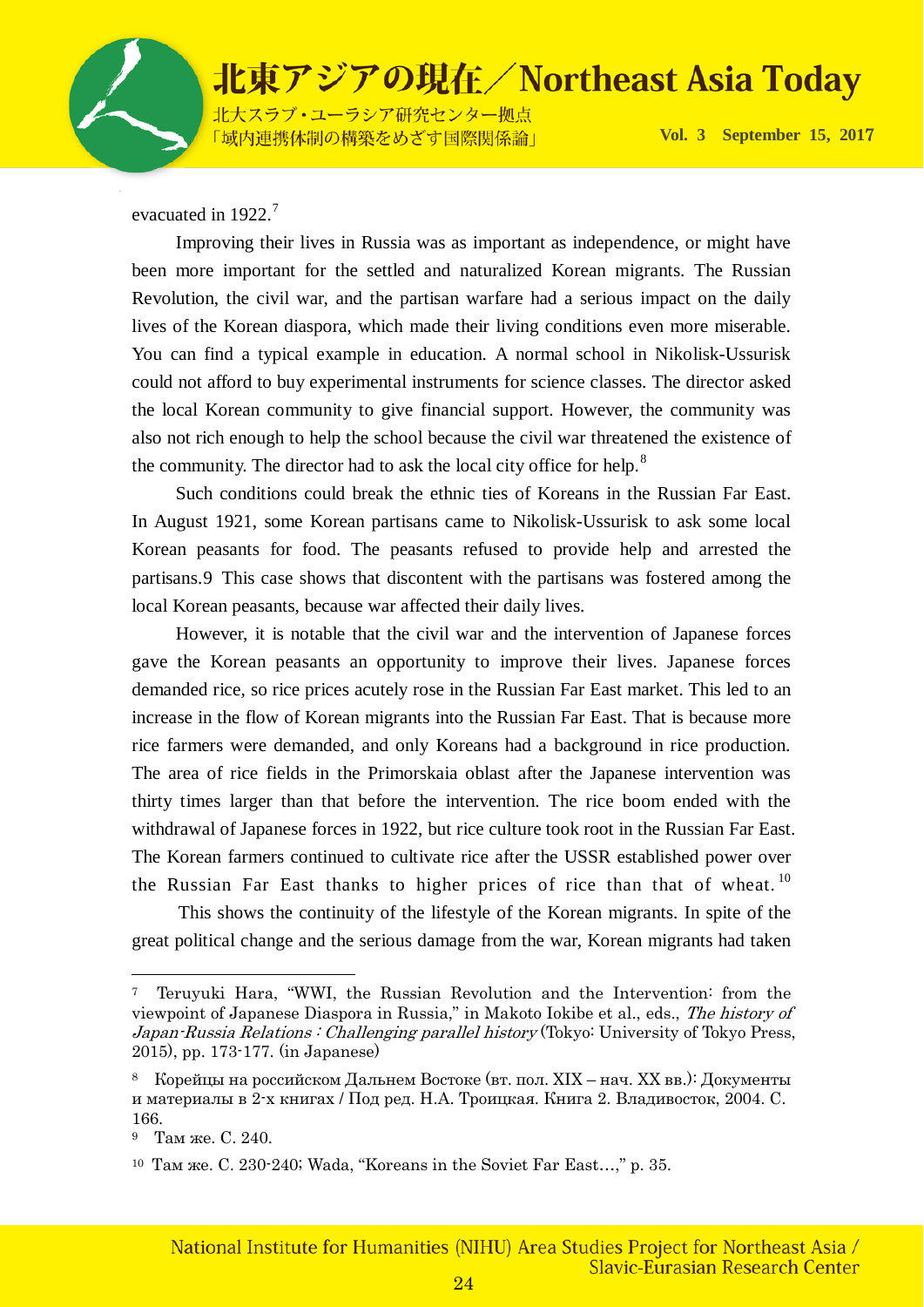

北大スラブ·ユーラシア研究センター拠点 「域内連携体制の構築をめざす国際関係論」

**Vol. 3 September 15, 201**7

deep root in the Russian Far East. They adapted to the receiving country, the land already became their home, and they had to survive there. The Korean independence movement was carried out not only in the Russian Far East, but also in Siberia, Shanghai, Manchuria, and so on. That is, it was carried outside the Korean peninsula. Of course, the movement is hard to carry out in their homeland due to the suppression by the empire of Japan. However, such de-centralized movement was possible thanks to the openness, accessibility and adaptiveness of the networks of Korean migrants.

It is true that the main goal of the movement was to build their independent nation-state, but it was not limited to the ethnic movement. There was a possibility that the movement could have led to transnational cooperation in Northeast Asia.<sup>[11](#page-24-0)</sup> Some Japanese historians point out that there were transborder trade networks in medieval Northeast Asia. The activity of ethnic minorities enabled the networks to work well. The minorities, such as the Ainu, Nivkh and so on, learned the languages and cultures of China or Japan, and the minorities functioned as bridges between these powers. Historians called them marginal people.<sup>[12](#page-24-1)</sup> The networks of marginal people enable transborder cooperation to develop. I think that Korean migrants can act as marginal people, and their networks can help foster transborder cooperation in 21st-century Northeast Asia.

<span id="page-24-0"></span> $11$  Hyun, *Korean Networks*, p. 4.

<span id="page-24-1"></span><sup>12</sup> Murai Shosuke, People Crossing Borders (Tokyo: Yamakwa-shuppan, 2006). (in Japanese)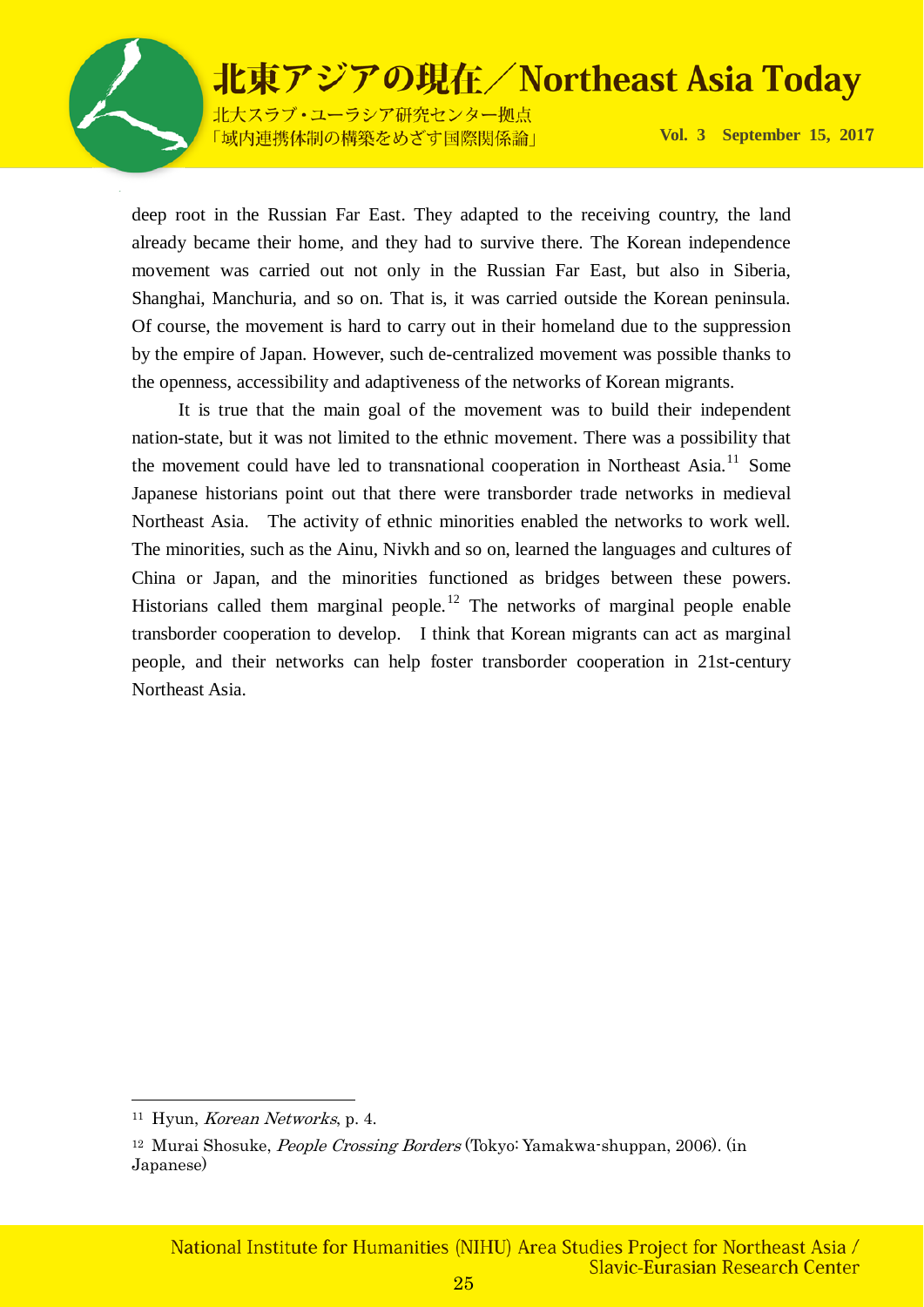

北大スラブ·ユーラシア研究センター拠点 「域内連携体制の構築をめざす国際関係論」

**Vol. 3 September 15, 201**7

### **PART 2 PROSPECTS FOR A REGIONAL ARCHITECTURE IN NORTHEAST ASIA**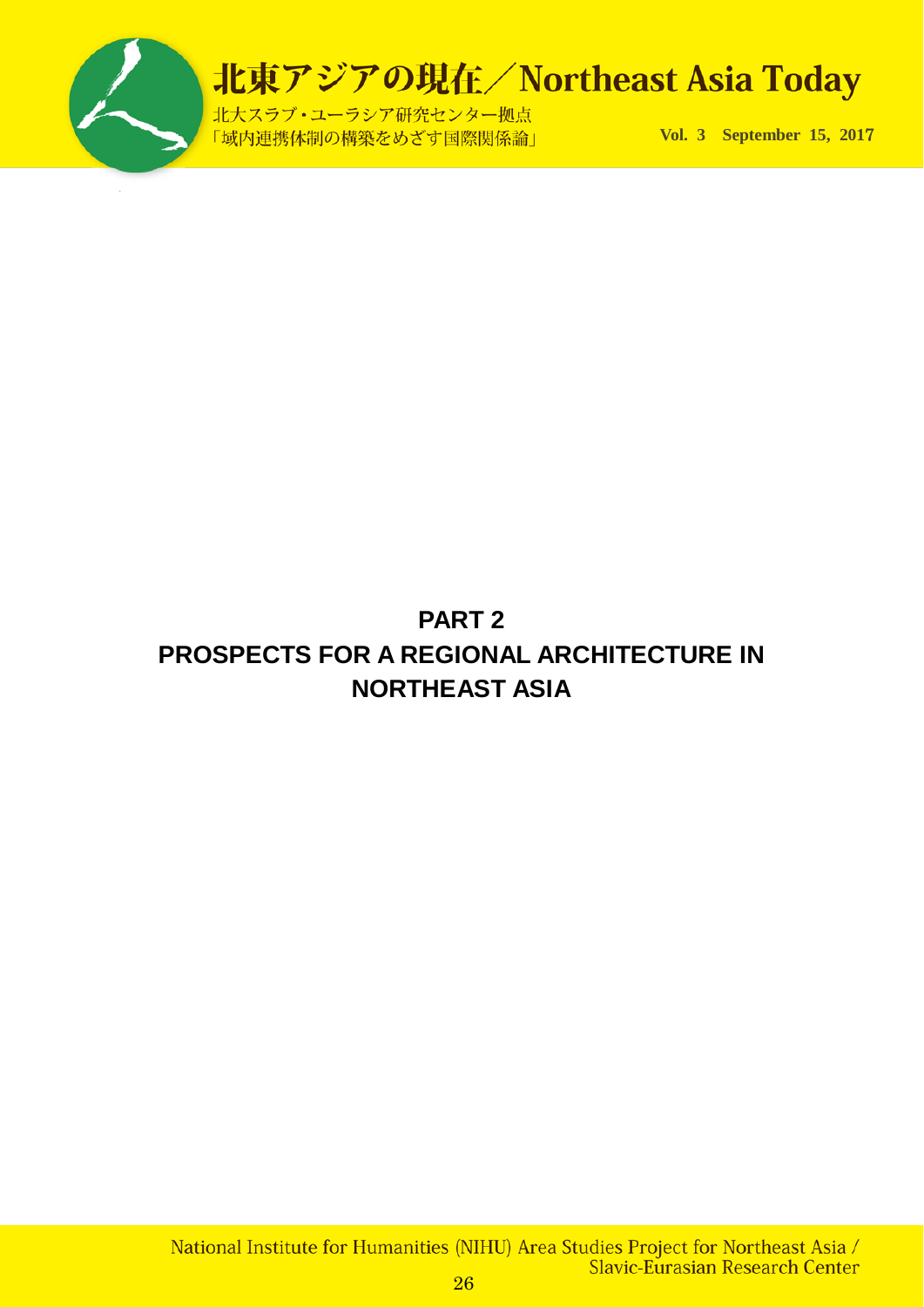

### **The Absence of Institutionalization and Increasing Ideational Complexities in Northeast Asia Today**

Yasuhiro Izumikawa

(Chuo University)

In 1993, Aaron Friedberg wrote an article on East Asia titled "Ripe for Rivalry? Prospects for Peace in a Multipolar East Asia," in which he argued that the absence of regional institutions in East Asia would be one of the causes for future intensification of conflicts there.<sup>[1](#page-26-0)</sup> Since then, regional institutions have proliferated in East Asia, and it is no longer possible to argue that the region lacks institutions. While this may make Friedberg's argument outdated, it still captures the reality of a part of the region: Northeast Asia. Compared with the dense layer of institutions in Southeast Asia, Northeast Asia still lacks viable sub-regional institutions. Various attempts have been made to explain why this is the case.

The conventional wisdom often invoked to answer the aforementioned question is that successful regional institutionalization requires ideational/normative commonalities among member states, and that they are absent in Northeast Asia. In Europe, the European Union is founded upon the principle of democracy, and its member states are Christian.<sup>[2](#page-26-1)</sup> In Southeast Asia, where the Association of Southeast Asian Nations (ASEAN) plays a prominent role both in its sub-regional politics and external relations with outside powers, member states share what Amitav Acharya regards as a region-specific norm that emphasizes the principle of non-intervention.<sup>[3](#page-26-2)</sup> Compared with these models, Northeast Asia is a sub-region where common ideational/normative commonalities hardly exist, even if North Korea, the striking outlier in many aspects, is excluded. There, Japan and South Korea (and Taiwan, though not a "state" per se) are democratic, whereas China is not, with Russia becoming increasingly undemocratic.

Religiously, Russia and South Korea are mainly Christian, Japan is predominantly

<span id="page-26-0"></span> $\frac{1}{1}$  Aaron L. Friedberg, "Ripe for Rivalry: Prospects for Peace in a Multipolar Asia," *International Security* 18, no. 3 (Winter 1993/94), pp. 5-33.

<span id="page-26-1"></span><sup>2</sup> Thomas Risse-Kappen, "Collective Identity in a Democratic Community: The Case of NATO," in Peter J. Katzenstein, ed., *The Culture of National Security: Norms and Identity in World Politics* (New York: Columbia University Press, 1996), pp. 357-399.

<span id="page-26-2"></span><sup>3</sup> Amitav Acharya, *Whose Ideas Matter? Agency and Power in Asian Regionalism* (Ithaca, NY: Cornell University Press, 2009).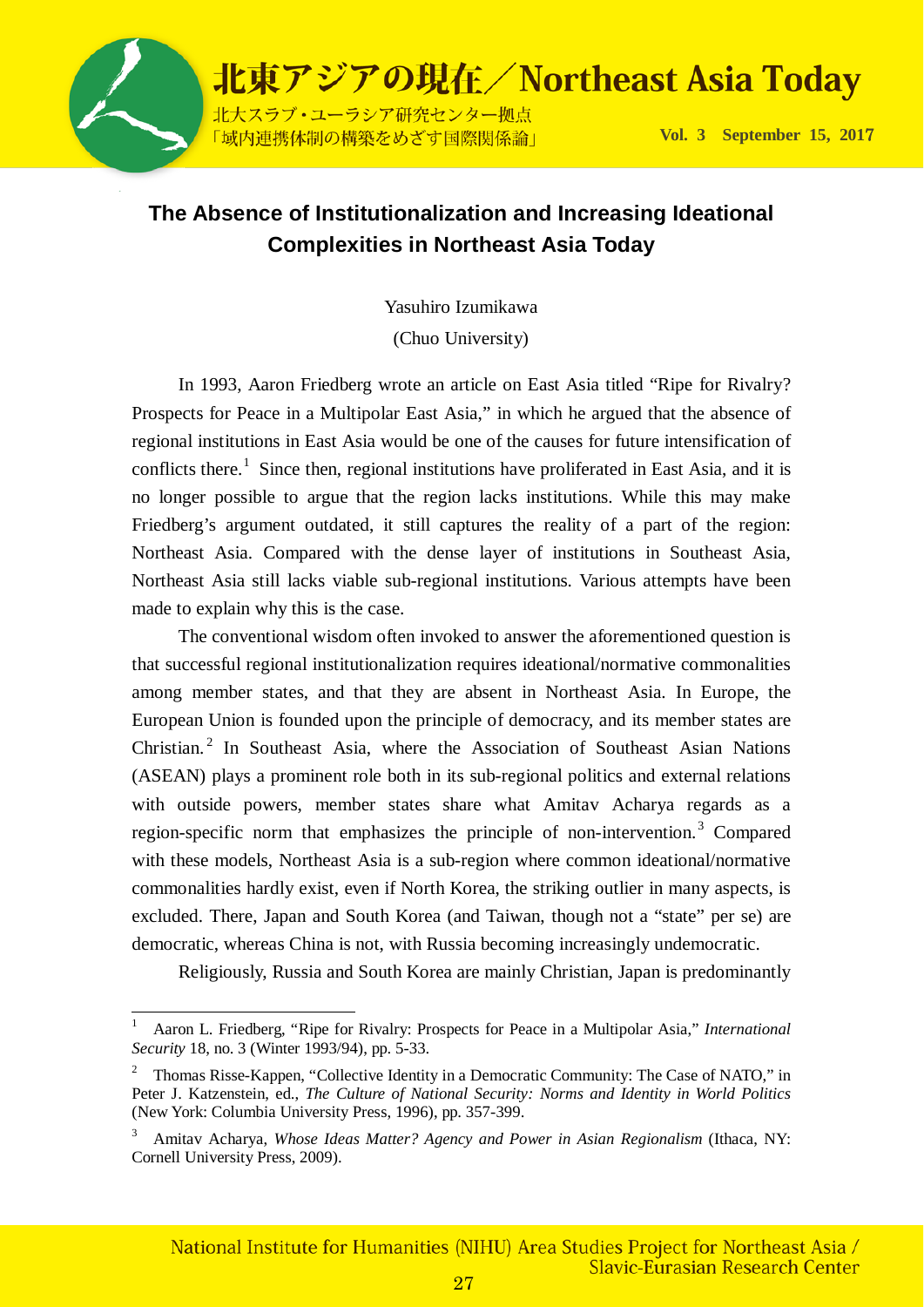

北大スラブ·ユーラシア研究センター拠点 「域内連携体制の構築をめざす国際関係論」

**Vol. 3 September 15, 201**7

Buddhist, and China, although communist ideology officially overrides any religion, has Taoist and other religious traditions. Although some point to Confucianism as the underlying cultural heritage in the sub-region (except Russia), its influence over people's lifestyles greatly vary across states.

The development of a collective identity in Northeast Asia may be made even more difficult because historical memory reinforces the division among states. Brad Glosserman and Scott Snyder, for instance, argue that different identities shaped by the memories of Japan's pre-WWII imperialism make genuine cooperation highly unlikely between South Korea and Japan, despite the fact that they are both democratic, economically interdependent U.S. allies.<sup>[4](#page-27-0)</sup> The issue of historical memory also plays out between China and Japan. In fact, when the issue of historical memory related to WWII becomes salient, it enables China to drive a wedge between Japan on the one hand and South Korea (plus the United States) on the other.

While the absence of region-wide ideational/normative commonalities may seem to preclude the advent of a successful northeast Asian institution, this may not really be the case. First, a close look at the examples of the EU or ASEAN shows that ideational factors are not a prerequisite. One cross-national survey of the so-called European identity shows that it is not as strong as often believed.<sup>[5](#page-27-1)</sup> In the case of ASEAN, members are equally or even more diverse in ideational aspects than those in Northeast Asia, and what drives their determination to stick together stems more from their political calculus that they can bargain more effectively with outside powers when they act together. These suggest that ideational/normative commonalities are not a necessary condition for a successful institution.

When thinking about a future possibility of developing a Northeast Asian institution, in this author's view, there are two interesting normative trends that need to be considered. One is an increasing mixture of bilateralism and multilateralism in East Asia. In the realm of security policies, bilateralism had been by far the predominant characteristics in the region, mainly because the regional security dynamics had been strongly shaped by bilateral alliances. While bilateral alliances remain a significant factor, trilateralism and multilateralism have become more relevant than they used to be.

<span id="page-27-0"></span> $\frac{1}{4}$  Brad Glosserman and Scott A. Snyder, *The Japan-South Korea Identity Clash: East Asian Security and the United States* (New York: Columbia University Press, 2015).

<span id="page-27-1"></span><sup>5</sup> Tamotsu Aoki et al, *Higashi Ajia Kyodotai to Nihon no Shinro* (Tokyo: NHK Shuppan, 2005), pp. 263-266.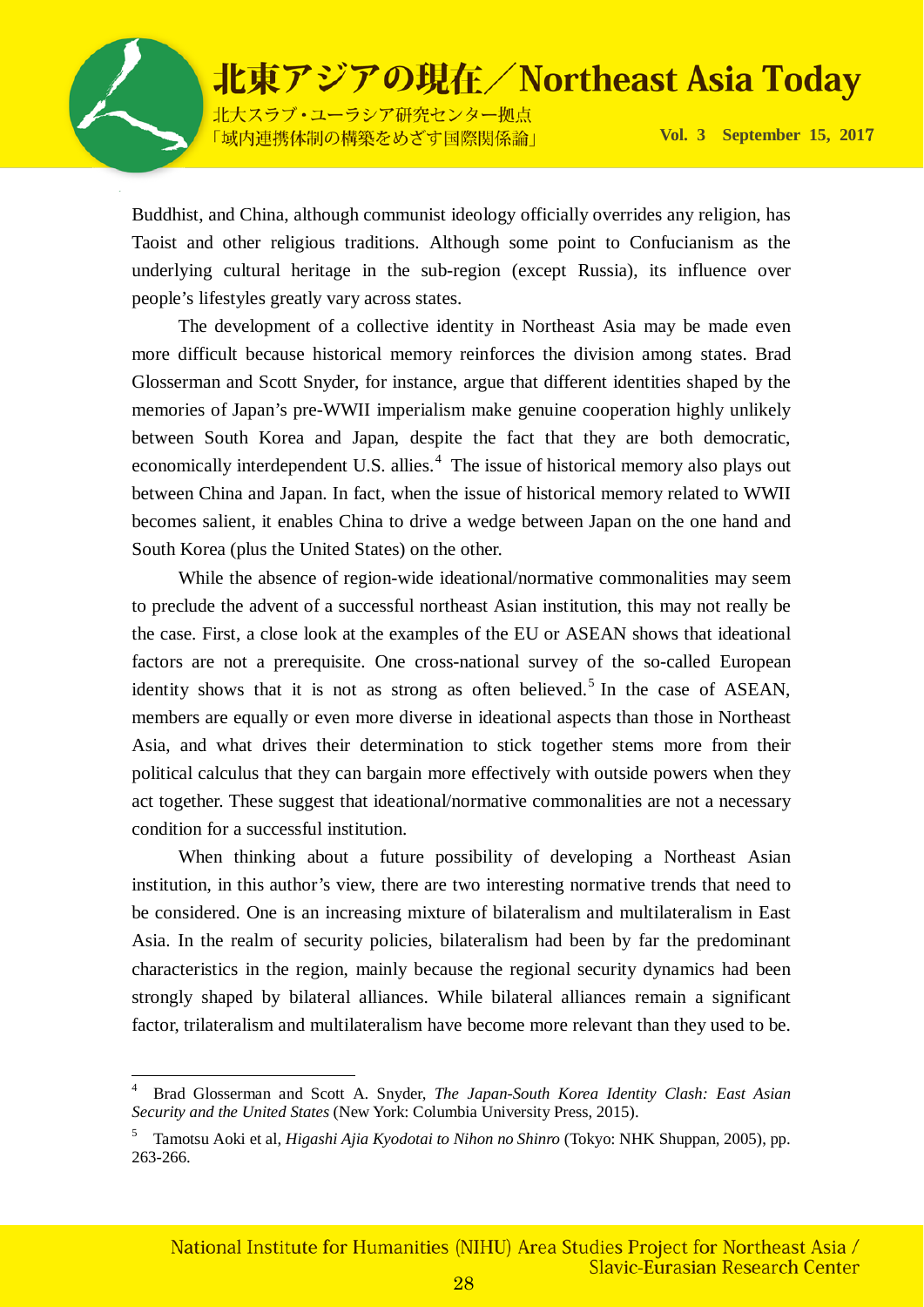

北東アジアの現在/Northeast Asia Today 北大スラブ·ユーラシア研究センター拠点

「域内連携体制の構築をめざす国際関係論」

**Vol. 3 September 15, 201**7

As a result, East Asia today is increasingly characterized by the mixture of bilateral, trilateral and multilateral institutions, or what Victor Cha dubs the "complex patchwork" of institutions.[6](#page-28-0)

The second is the future of democratic norms in East Asia. In a soon-to-be published article in the *Journal of Democracy*, Yascha Mounk and his coauthor show that public support for democracy has significantly dropped in developed nations, challenging the conventional wisdom that liberal democracy, once established with sufficient wealth accumulated, does not slide back into authoritarianism.<sup>[7](#page-28-1)</sup> While the debate on the retreat of democracy is ongoing, the perception that democracies are on the retreat has garnered strength, particularly after the two phenomenal events in 2016, namely, the Brexit and the victory of Donald Trump in the 2016 U.S. presidential election.<sup>[8](#page-28-2)</sup> Assuming that this democracy in retreat thesis is real, it may enhance the influence of non-democracies in Northeast Asia, such as China and Russia, while putting democratic states on the defensive. Or, Northeast Asia may prove an exception, as democracies such as South Korea and Taiwan are newly democratized entities in which people are not yet overly complacent about democracy. It is hard to argue which of the two pathways may be more likely to materialize without solid empirical analysis, and it is even more difficult to analyze what may happen to democratic norms that in East Asia may stabilize or de-stabilize the region.

<span id="page-28-0"></span> $\frac{1}{6}$  Victor D. Cha, "Complex Patchwork: U.S. Alliances as Part of Asia's Regional Architecture," *Asia Policy* no. 11 (January 2011), pp. 27-50.

<span id="page-28-1"></span><sup>7</sup> Yascha Mounk and Roberto Stefan Foa, "The Signs of Democratic Deconsolidation," *Journal of Democracy*, cited in Amanda Taub, "How Stable Are Democracies? "Warning Signs Are Flashing Red," The New York Times, November 29, 2016, available at

http://www.nytimes.com/2016/11/29/world/americas/western-liberal-democracy.html?ref=europe&\_ r=0 (accessed on December 1, 2016).

<span id="page-28-2"></span><sup>8</sup> Also see Larry Diamond and Marc F. Plattner, eds., *Democracy in Decline?* (Baltimore, MD: The Johns Hopkins University Press, 2015).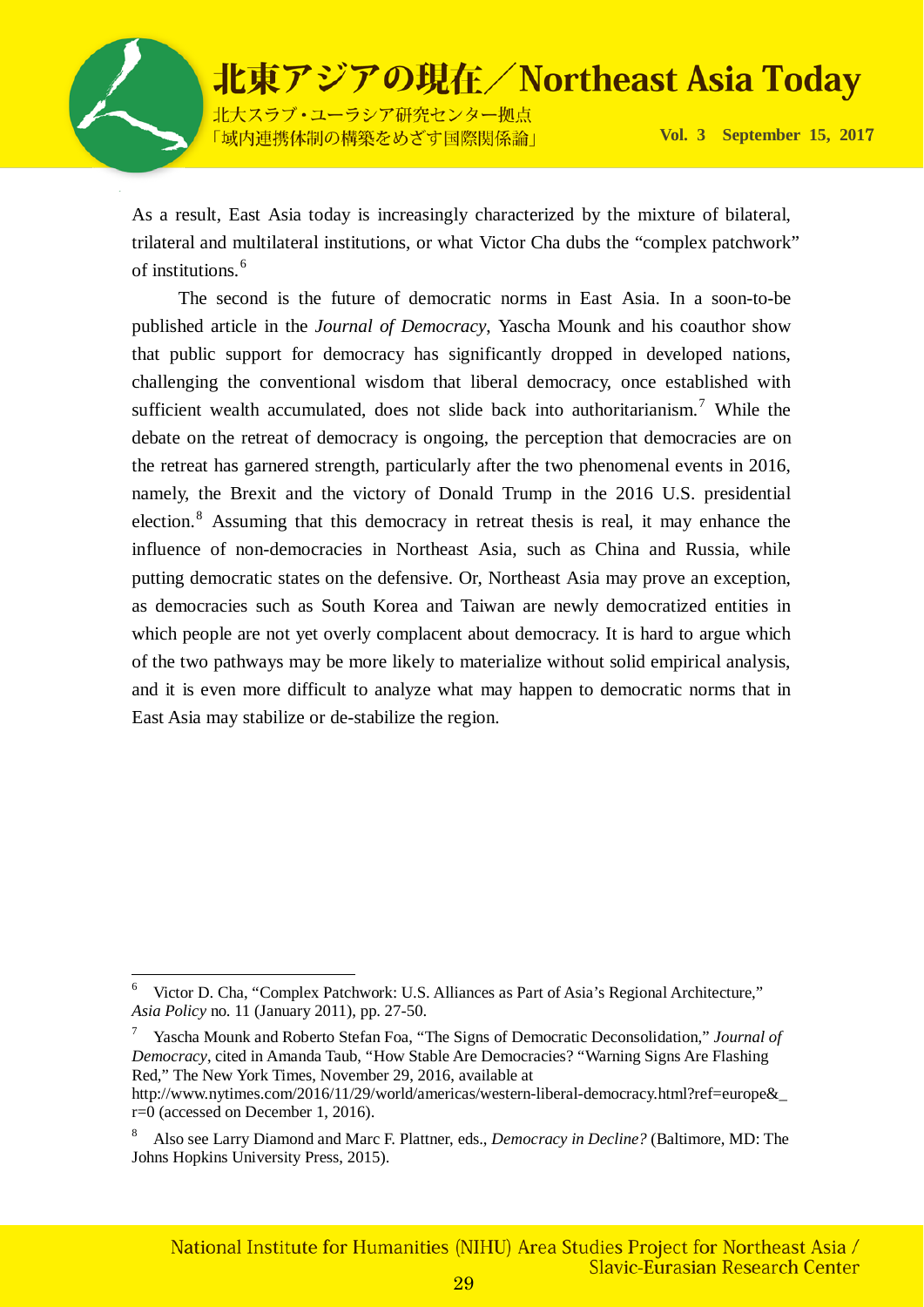

### **The Politics of Economic Integration and Institutional Architecture**

Seungjoo Lee

(Chung-Ang University)

Economic integration has steadily increased in East Asia. Between 1990 and 2012, intra-regional trade among the ASEAN+3 nations increased from US\$562 billion to US\$4,436 billion. This represented 38 percent of the region's total trade in 2010, up from 28.6 percent in 1990. In 2011, the share of trade in intermediate goods in East Asia was 56.9 percent, while only 28.2 percent of trade was in final goods.

However, East Asia has so far been unable to turn its ever-increasing economic interdependence into institutionalized cooperation, giving East Asian regionalism the nickname 'soft regionalism'. But the rise of China may give more context to East Asia's current wave of economic integration. The next question is how and why East Asian countries will redesign the regional institutional architecture.

Dual transition, symbolized by the rise of China and the relative decline of the United States and Japan, prompted East Asian countries to re-negotiate the regional architecture in the  $21<sup>st</sup>$  century. Three features – multilayering, complexity, and diversification – emerged in the re-design process of the regional architecture. First, the re-design of the regional architecture is multilayered in that the United States and China form the first tier with China/Japan and Korea/ASEAN at the second and the third tier, respectively. Second, the pattern of interaction among East Asian countries has become complex as they attempt to link various issues together. Third, in contrast to the cold war period, East Asian countries' policy choices have diverged in dealing with the United States and China.

The re-design of the regional architecture also influenced individual countries' strategic choices in East Asia. First, East Asian countries have demonstrated that they have tightly linked economy and security in negotiating the regional order. Second, East Asian countries have also diverged from each other in terms of institutional choices.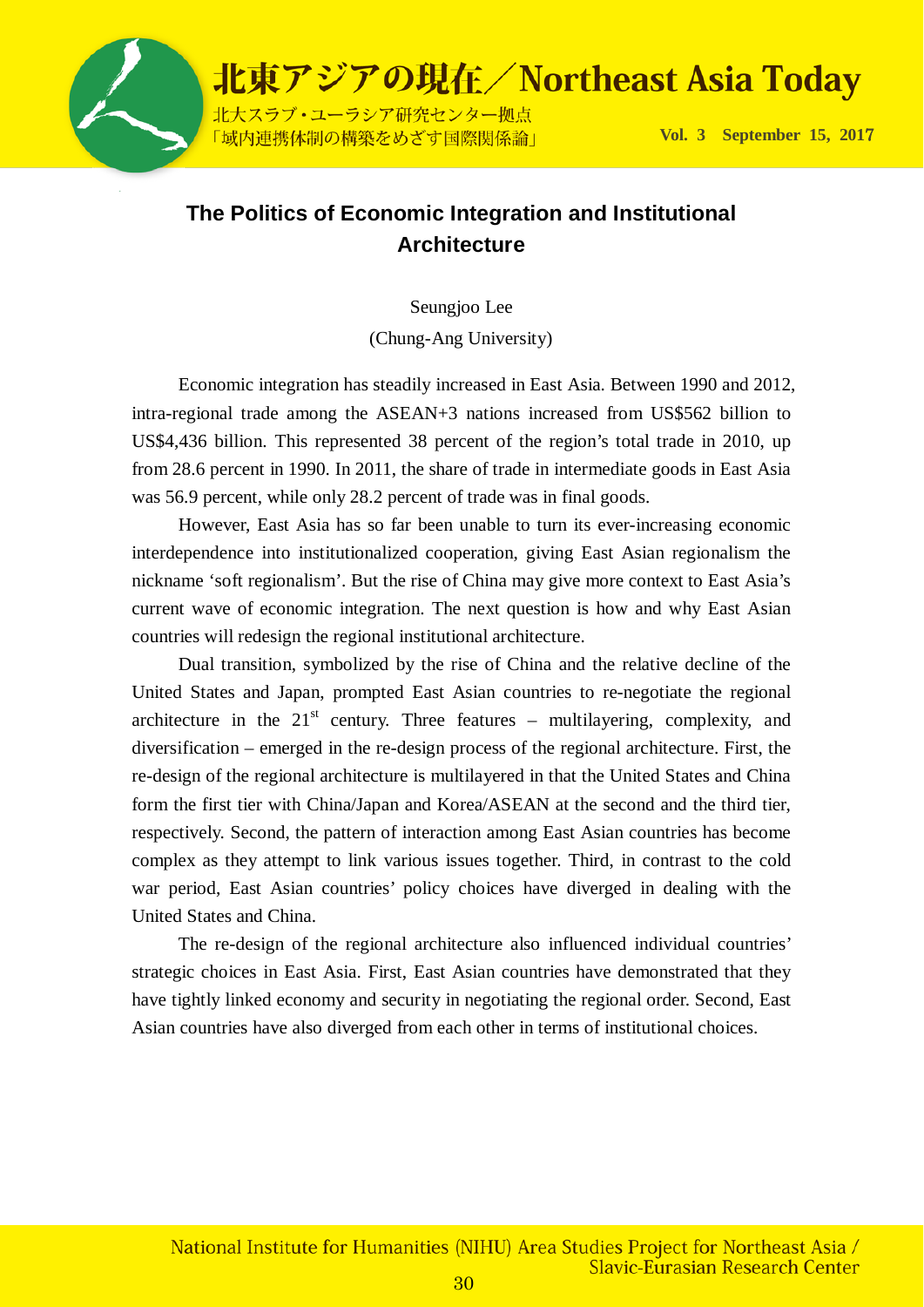

### **The Disinterested Colossus: The Balance of Interests and U.S. Foreign Policy during the Unipolar Era**

Evan N. Resnick

(Nanyang Technological University)

One of the most prominent themes in Donald J. Trump's victorious campaign for the U.S. presidency was that America "doesn't win anymore" in foreign policy. As early as April 2015, months before Trump even formally entered the race for the Republican nomination, in a speech before the Republican Leadership Summit in Nashua, New Hampshire, he remarked, "We don't win anymore, whether its ISIS or whether its China with our trade agreements." On another occasion, over a year later, in what CBS news referred to as an "epic rant about winning," Trump thundered at a rally in Woodlands, Texas, "We don't win on anything. We don't win on trade. We don't win with the military." He assured the audience that if he were to replace the failing incumbent president, Barack Obama, the United States would "start winning again," to the point that "people are gonna get sick of it."

#### **1. America doesn't win anymore**

Notwithstanding Trump's blinding ignorance about even the most basic facts and details pertaining to global affairs, his harsh verdict on America's recent track record in statecraft cannot be easily dismissed. Even the most fervent supporters of the Obama Administration would be hard-pressed to deny that the U.S. has been knocked back on its heels of late by a range of adversaries. In East Asia, China has pushed its expansive maritime claims in the South China Sea and East China Sea with growing assertiveness, slowly expanding its military control over various disputed islands and shoals while bullying rival claimants that include the longstanding American military allies of Japan and the Philippines. In so doing, Beijing has spurned White House exhortations to settle these disputes via peaceful, multilateral negotiations in accordance with the "rules– based order." Meanwhile, North Korea has intensified its quest to develop nuclear weapons and long-range ballistic missiles, thumbing its nose at the administration's policy of "strategic patience" towards Pyongyang by conducting no fewer than four nuclear tests since Obama's accession to the presidency in 2009.

In Europe, Obama's ostentatious "reset" of U.S. relations with the Russian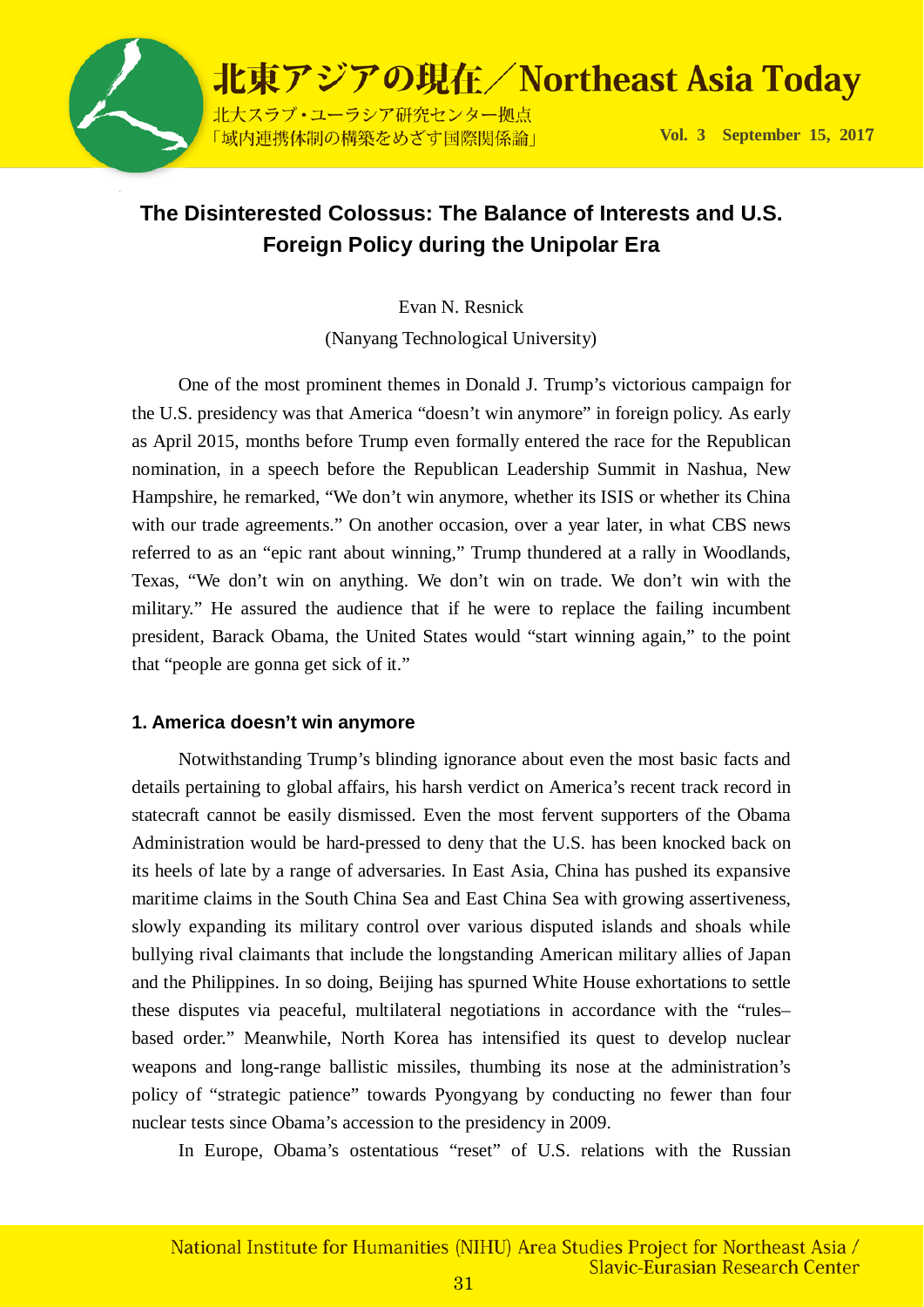

北大スラブ·ユーラシア研究センター拠点 「域内連携体制の構築をめざす国際関係論」

**Vol. 3 September 15, 201**7

Federation has yielded bitter fruit. Since returning to the Russian presidency in 2012, President Vladimir Putin Russia has consolidated his repressive grip over the Russian population, brazenly annexed the Crimean Peninsula, sponsored armed separatists in Eastern Ukraine, and authorized Russian bombers to enter the airspace of America's North Atlantic Treaty Organization allies. Farther afield, in 2015 Putin also launched a strategic bombing campaign in Syria that has not only targeted U.S.-backed moderate rebel groups but has also recklessly exacerbated civilian casualties in that already horrifyingly brutal civil war. Most recently, the U.S. intelligence community accused the Kremlin of hacking and disseminating via Wikileaks the emails of the Democratic National Committee and campaign staff of Democratic presidential candidate Hillary Clinton, in a deliberate effort to ensure Clinton's electoral defeat by Trump, who exhibited a strong affinity for Putin during the campaign.

The situation has been no less dismal for the Obama Administration in the Middle East. Syrian President Bashar Assad, who has butchered hundreds of thousands of his own people and unleashed a tidal wave of millions of refugees, still clings to power despite Obama's repeated calls for his removal. Assad's embattled regime has also frequently employed chemical weapons during the conflict in violation of President Obama's now-infamous 2012 declaration of a "red line" against the use of such banned munitions, as well as the subsequent 2013 United Nations Security Council Resolution which required the Syrian government to eliminate its chemical weapons arsenal. In addition, the Islamic State and Taliban remain undefeated in their vicious insurgent campaigns despite Obama's deployment of tens of thousands of additional U.S. troops to Afghanistan and thousands of special forces to Iraq. Moreover, the U.S.-led bombing campaign in Libya in 2011 helped topple the repressive regime of Moammar Khaddafi, but left in its wake an anarchic failed state that has become a breeding ground for various jihadist terrorist organizations.

Even the Obama Administration's signal accomplishments in international affairs have been lambasted by critics as hallmarks not of patient and tenacious diplomacy, but rank appeasement. For example, the landmark nuclear deal concluded in 2015 with Iran, which President-elect Trump has promised to abrogate, has been assailed on multiple grounds by critics. They claim that the Joint Comprehensive Plan of Action (JCPOA) signed by Iran and the five permanent members of the United Nations Security Council plus Germany mandates a weak verification regime, contains sunset provisions that would enable Tehran to begin reconstituting its nuclear program after a decade, and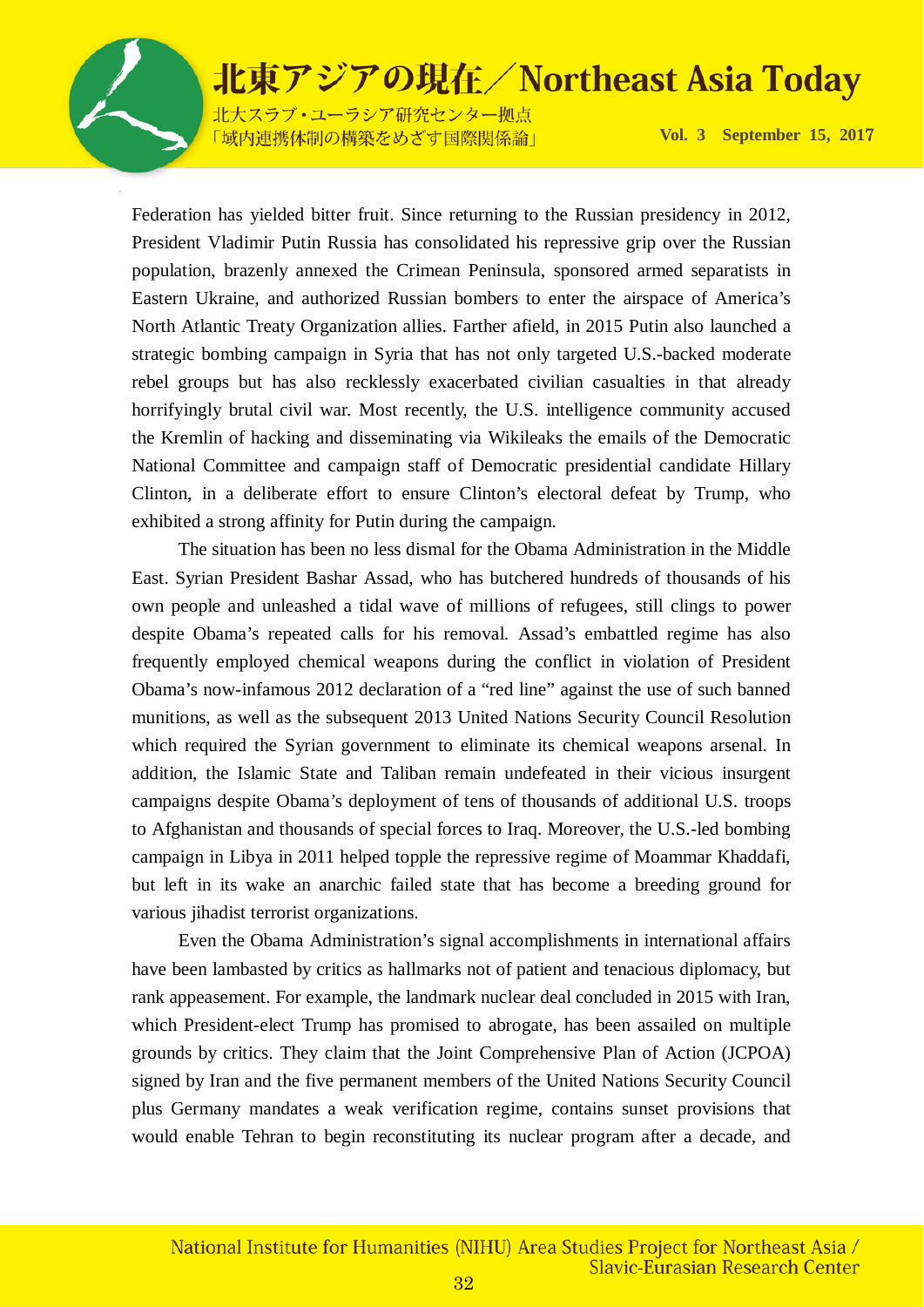

北大スラブ·ユーラシア研究センター拠点 「域内連携体制の構築をめざす国際関係論」

**Vol. 3 September 15, 201**7

ignores Iran's unabated proliferation of ballistic missiles and sponsorship of terrorism. Domestic critics have also condemned the administration's reestablishment of normal diplomatic relations with Cuba—which Trump has similarly pledged to reverse—because the White House failed to make the initiative contingent on the Castro government's improvement of its abysmal human rights record.

It would be grossly unfair and misleading, however, to single out the present occupant of the Oval Office for a poor foreign policy batting average. Obama's shortcomings in that domain pale when placed alongside those of his Republican predecessor George W. Bush. Bush not only failed to prevent the most catastrophic foreign attack on American soil since Pearl Harbor on September 11, 2001, but he also launched the calamitous U.S. war in Iraq. Bush additionally deserves the lion's share of the blame for the Taliban's resurgence in Afghanistan and the major strides made by both North Korea and Iran towards developing a nuclear arsenal. By comparison, although Bush's predecessor Bill Clinton managed to avoid catastrophes on the scale of a 9/11 or Iraq, there is little to admire in his two-terms helming the ship of state. Clinton ordered a humiliating military withdrawal from Somalia, stood pat as genocide engulfed Rwanda, and responded fecklessly to an increasingly deadly series of Al Qaeda terrorist attacks against U.S. targets abroad.

#### **2. Unipolarity: Mostly a blessing, but partly a curse**

America's unenviable foreign policy scorecard since the end of the Cold War is not necessarily attributable to ineptitude on the part of the individuals who have occupied the Oval Office during that period. Rather, for the most part, it is the paradoxical product of the United States' extraordinarily enviable position as a unipolar power. The collapse of the Soviet Union in 1991 eliminated the United States' sole peer competitor, transforming a bipolar international system into a unipolar one.

Since the demise of the USSR, the United States has possessed the most technologically advanced and best trained military on the planet, as well as the largest and most dynamic economy. Although the People's Republic of China is widely viewed as the state most likely to emerge as a great power challenger to the United States, the gap in power and wealth between the two remains yawning in key respects.

Militarily, according to the Stockholm International Peace Research Institute, in 2015 total Chinese defense spending (approximately \$191 billion) amounted to only about one-third that of the United States (\$569 billion). Economically, although China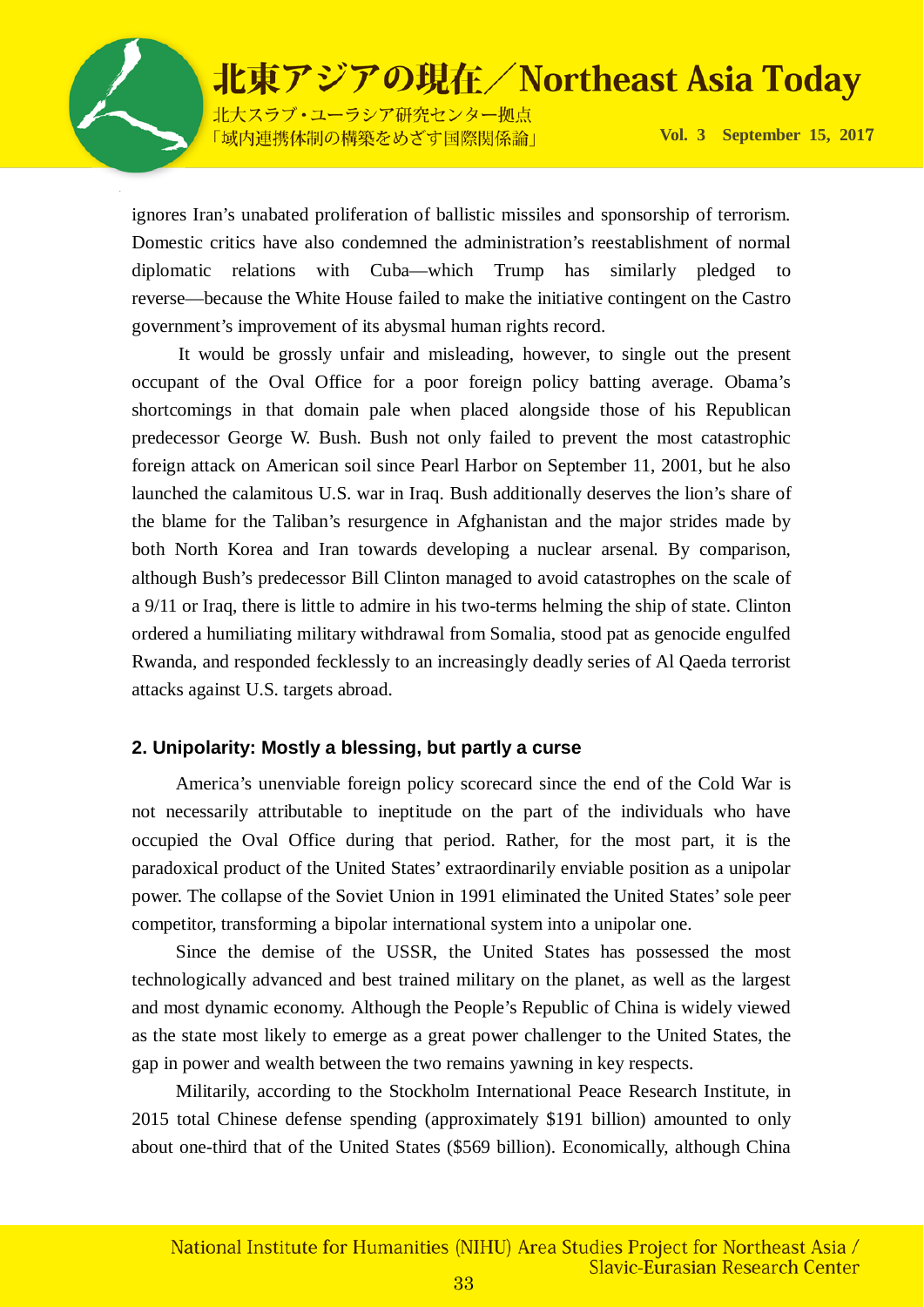

北大スラブ·ユーラシア研究センター拠点 「域内連携体制の構築をめざす国際関係論」

**Vol. 3 September 15, 201**7

possesses the second largest economy in the world in aggregate terms, according to the International Monetary Fund, its \$8,100 per capita income in 2015 ranked a lowly seventy-third, just above Gabon and just below Venezuela. Contrastingly, per capita income in the U.S. was \$56,000 placing it in sixth place globally. Moreover, as detailed in a recent article by Michael Beckley, the United States enjoys formal or de facto military alliances with no fewer than sixty countries, representing seventy-five percent of global economic output. Washington also engages in substantial defense cooperation with dozens more. By comparison, as Chinese strategist Yan Xuetong has noted, China is not formally allied to any other country.

On the whole, unipolarity has been a tremendous blessing for the United States. By definition, a unipole faces no external threat capable of conquering and occupying or dismembering it because the only actors capable of doing so, namely, rival great powers, do not exist. Instead, the unipole's chief antagonists are mere regional powers, such as China or Russia, small "rogue states" such as Iran and North Korea, and even less worrisome non-state terrorist and insurgent groups the likes of Al Qaeda, ISIS, and the Taliban. In the absence of peer competitors on the scale of the Cold War-era Soviet Union, Nazi and Wilhelmine Germany, or Imperial Japan, for the past two and a half decades, the United States has been more secure than any great power since the dawn of the Westphalian order in the mid-seventeenth century. Even by comparison with other conceivable unipoles, the United States enjoys an exceptionally high degree of security by virtue of its auspicious geographic location, as it is separated from its puny adversaries by massive ocean moats.

A crucial aspect of unipolarity that has been neglected by scholars of the concept, however, is that because the unipole is so strong and secure, its interest in prevailing in disputes with foreign nemeses will be slight. Since a unipole is confronted exclusively by small-scale, non-existential threats to its security, its leaders should rationally refrain from fully mobilizing the state's immense military and economic resources, and expending enormous amounts of political capital, for the purpose of decisively defeating them. This inclination will be reinforced as the number of small-scale foes with some axe to grind against the unipole grows. Conversely, though, by virtue of the unipole's overwhelming power, it inexorably poses a mortal threat to its much weaker foreign adversaries. As a result, in sharp contrast to the former, the latter will be highly motivated to prevail in disputes with the hegemon, placing few, if any, restrictions on the full mobilization of their own (inferior) power resources for as long as necessary, to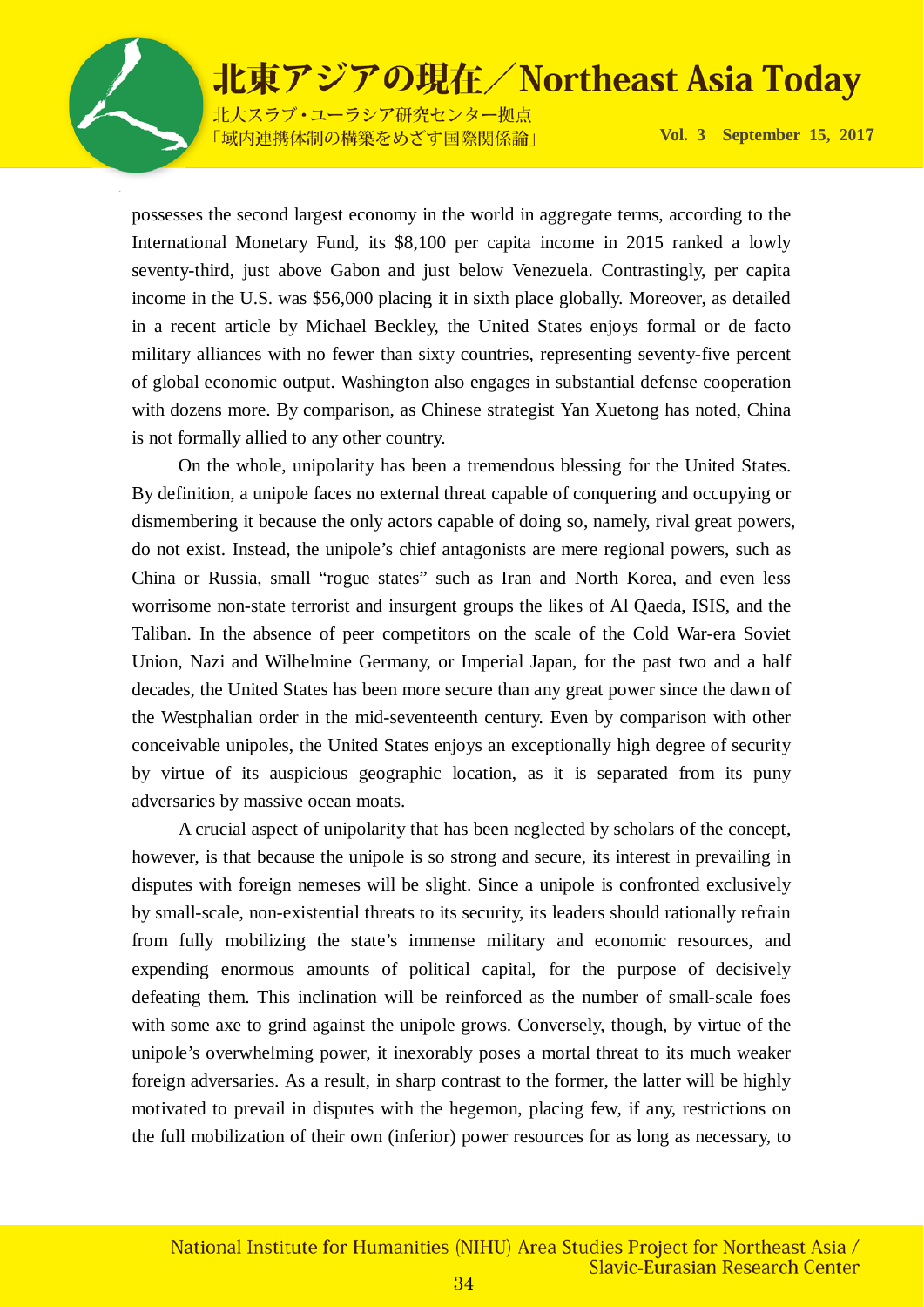

「域内連携体制の構築をめざす国際関係論」

**Vol. 3 September 15, 201**7

ensure their survival. Thus, the hidden curse of unipolarity is that the luxury of a grossly favorable balance of power inevitably produces a grossly unfavorable balance of interests or resolve.

The salience of the balance of interests in shaping the outcomes of deterrence, coercion, and war should hardly be surprising to policymakers in Washington. Despite possessing overwhelming military superiority, the United States failed to deter the Japanese surprise attack at Pearl Harbor in 1941, failed to coerce Iraq into reversing its annexation of Kuwait in 1990-1, and failed to militarily defeat communist North Vietnam and the Vietcong guerrillas in South Vietnam during the Vietnam War. Of course, America has not always found itself on the short end of the balance of interests. Most notably, Benjamin Franklin's stark warning that the American revolutionaries would "hang together or hang separately," helps explain how the ragtag rebels of thirteen disparate colonies in North America won their independence from Great Britain, the imperial superpower of the late eighteenth century.

#### **3. Partial successes, costly stalemates, and outright failures**

The post-Cold War juxtaposition of a balance of power lopsidedly favorable to the United States with a balance of interests just as asymmetrically favorable to its enemies explains Washington's persistent inability to achieve clear-cut foreign policy successes. Its manifold influence attempts have mostly fallen into one of three categories. First, several initiatives count as, at best, partial or fragile successes. These include the humanitarian interventions which stopped inter-ethnic bloodshed in Bosnia (1995) and Kosovo (1999) but did not produce lasting political solutions to those conflicts, and the Agreed Framework nuclear pact with North Korea, which froze Pyongyang's plutonium reprocessing program for nearly a decade (1994-2002). Second, the United States has ensnared itself in costly stalemates against insurgents in Afghanistan (2001-present) and Iraq (2003-2011, 2014-present). To date, these "small" but inconclusive wars have exacted a terrible toll in both blood and treasure, totalling over 6,800 U.S. combat fatalities and \$4.8 trillion, respectively, according to Brown University's Watson Institute. Third, several U.S. national security policies have been outright failures, a depressing list that includes the Clinton Administration's failure to stop the genocide in Rwanda in 1994 and its feeble efforts to counter Osama Bin Laden's Al Qaeda terrorist network in the years leading up to 9/11/2001, the efforts by the Bush and Obama Administrations to coerce North Korea into dismantling its nuclear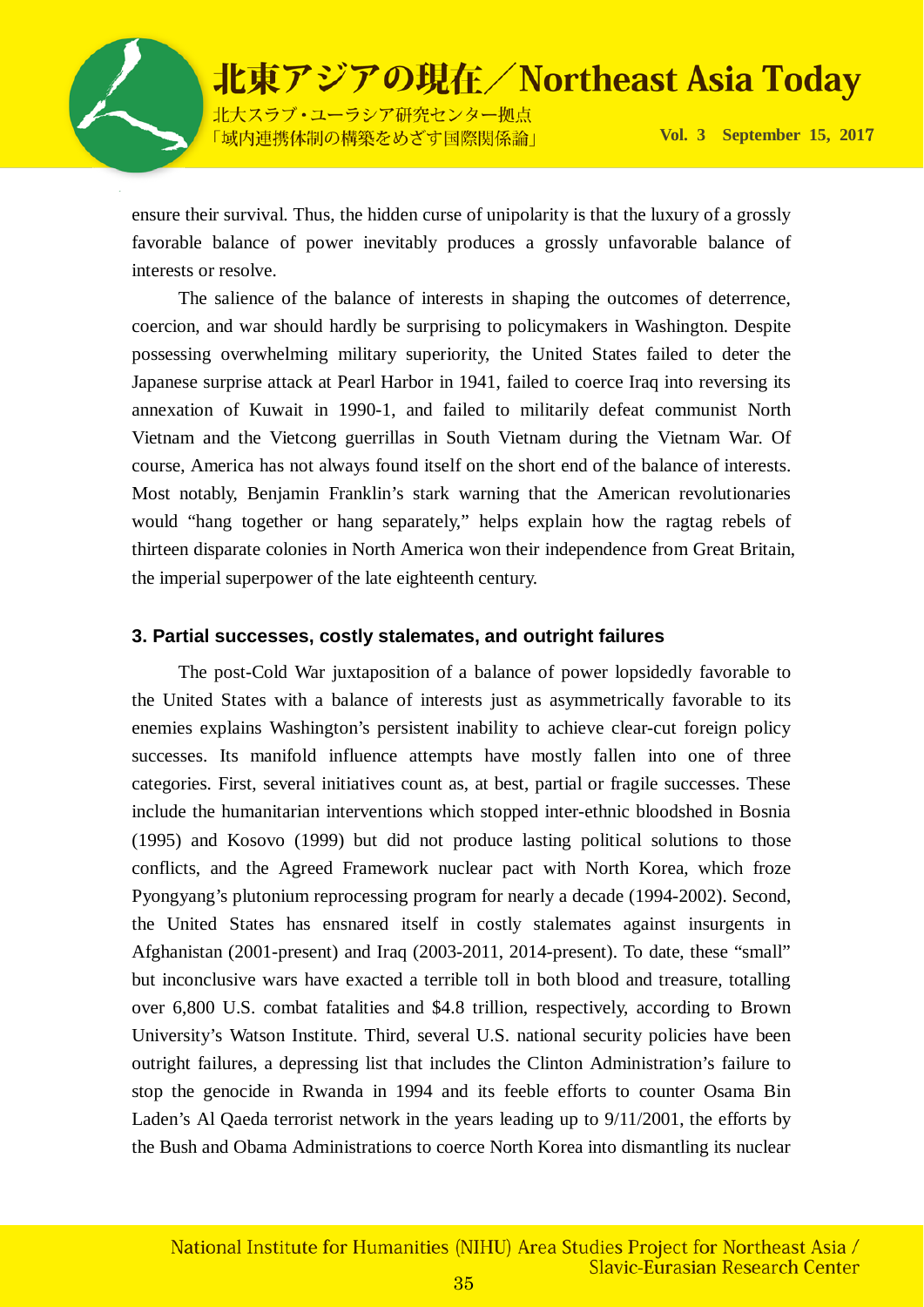

北大スラブ·ユーラシア研究センター拠点 「域内連携体制の構築をめざす国際関係論」

**Vol. 3 September 15, 201**7

weapons program, and Obama's 2011 regime-change war in Libya.

### **4. Implications**

Trump may be broadly correct to point out the lack of "wins" in recent U.S. national security policy, but the president-elect and most of the pundits, analysts, and ex-practitioners that constitute the country's more genteel foreign policy establishment have all failed to acknowledge the broader context that lies behind this judgment. The United States is so powerful and secure that none of its conflicts of interest with its various foreign antagonists matter enough for America's leaders to invest too heavily in achieving the outcome they prefer. Looked at another way, this lackluster batting average is actually consoling in one crucial respect: since none of the conflicts that embroil the United States encroach on its vital interests, it is extremely unlikely to fall victim to the pathology of "imperial overstretch" that has felled several great powers in history. Overstretch occurs when a great power becomes so obsessed with defending its manifold external commitments and interests that its defense spending runs out of control, thereby subverting its long-term economic competitiveness. On this score, according to statistics furnished by the United States Office of Management and Budget, whereas U.S. defense spending as a percentage of GDP at the height of World War II peaked at nearly 40 percent and fluctuated during the Cold War between just under 5 percent and 15 percent, at no point during the post-Cold War era has it surpassed 5 percent. In short, the unipolar United States is virtually immune from a Soviet-style economic implosion.

In certain respects, though, the unipole's predominant position in the international system complicates its ability to take adequate precautions against rising great power challengers. First, the prevalence of multiple small-scale threats to the unipole's wide-ranging (if shallow) interests abroad will frustrate its capacity to focus attention and resources on containing burgeoning great power rivals. To wit, the Obama Administration has been repeatedly distracted from its farsighted "rebalance" policy towards Asia—which is aimed at enhancing the United States' military, diplomatic, and economic profile in the region in order to offset China's rise—because of the more immediately pressing need to combat ISIS, Al Qaeda, and the Taliban in the Middle East.

Second and relatedly, the most vexatious phase in a power transition between the declining unipole and a rising challenger is the earliest one, in which the latter begins to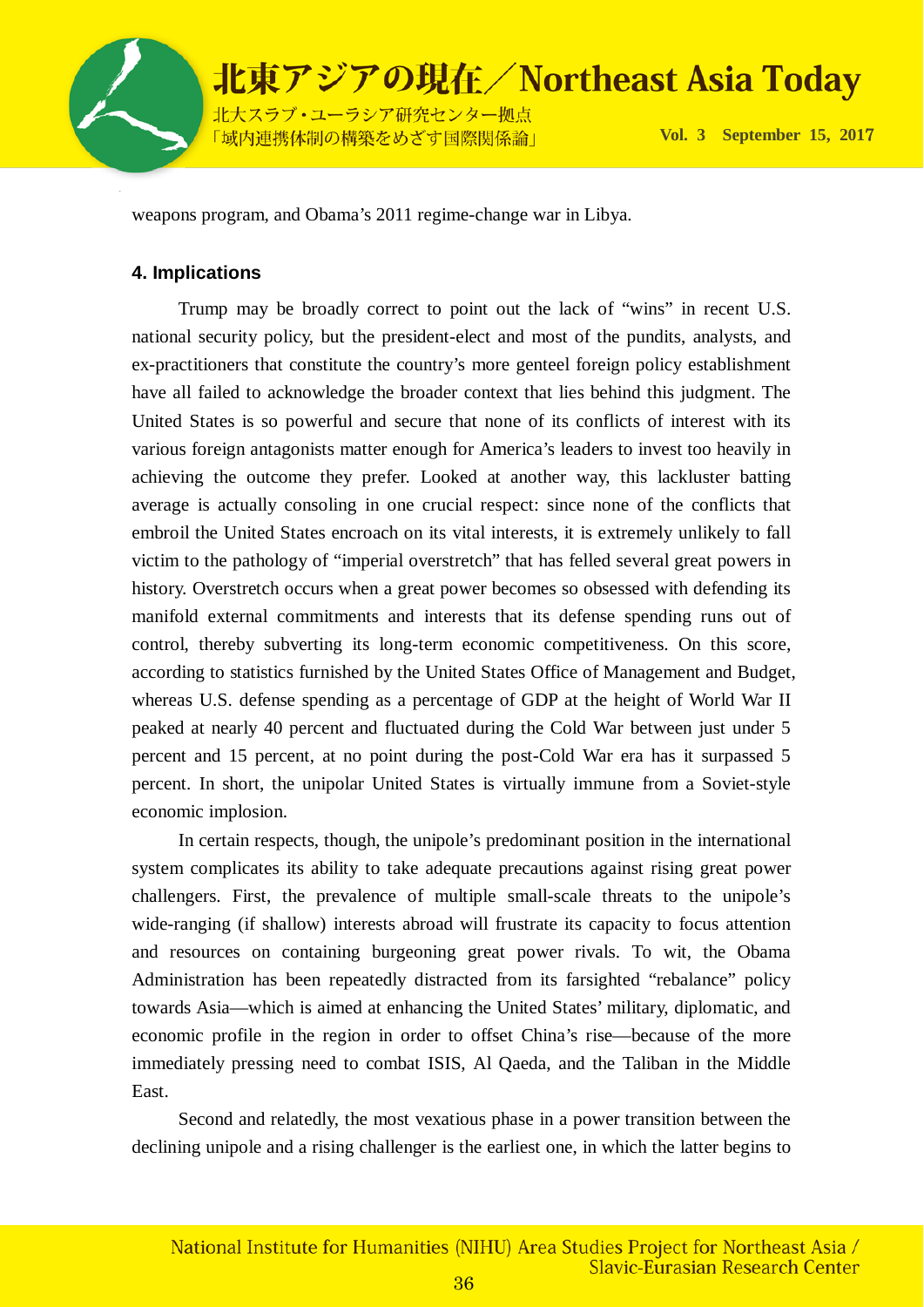北大スラブ·ユーラシア研究センター拠点 「域内連携体制の構築をめざす国際関係論」

**Vol. 3 September 15, 201**7

disrupt the status quo order by expanding its geopolitical control over its immediate neighbors, but has not yet encroached on the former's vital interests. For instance, although China is undeniably in the process of revising the post-World War II territorial status quo in East Asia, to date its expansionism in both the South and East China seas has taken the form of incremental "salami tactics" in disputed, uninhabited island chains relatively close to its shores that are of marginal geopolitical value to the United States. This has made it extremely difficult for Washington to both deter further Chinese expansion and compel China to reverse its advances.

Third, the unipole poses a distinct problem for those small and medium powers with which it is allied. On the one hand, the unipole possesses enormous capabilities with which to make robust defense commitments to its military allies. For those states in the international system that live in dangerous neighborhoods, a security guarantee from the hegemonic power represents the ultimate trump card in guaranteeing their security at low cost. On the other hand, though, since the vital interests of the unipole will not be engaged in any conceivable contingency involving those allies, the credibility of its commitments will be viewed as dubious by both its allies and the foes against which they are pitted. Anxious allies will thereby press the unipole to deepen its commitment to their defense. For example, during the long-running negotiations leading up to the signing of the JCPOA, both the Israeli and Saudi governments applied extensive public and private diplomatic pressure on the Obama Administration to launch airstrikes against Iranian nuclear facilities. Most notably and controversially, Israel's hardline Prime Minister Benjamin Netanyahu used the occasion of a joint address to the U.S. Congress in early 2015 to inveigh against the impending deal being negotiated by the Obama Administration. Netanyahu pleaded, "We must all stand together to stop Iran's march of conquest, subjugation, and terror."

For all the anxieties, fears, and uncertainties pertaining to the imminent handover of the White House keys to Donald Trump, it is important to recognize that President Trump will be subjected to the same unipolar temptations as the three foreign policy "losers" that preceded him. On the one hand, he will be tempted to exploit America's overwhelming military power to meddle in peripheral regional conflicts, while on the other hand, he will lack the necessary resolve to pay the high price of imposing decisive and lasting military solutions upon them. The prospects for thoroughgoing foreign policy victories, as well as those for cataclysmic defeats, will only avail themselves when new great powers enter the fray and U.S. national security is once again at issue.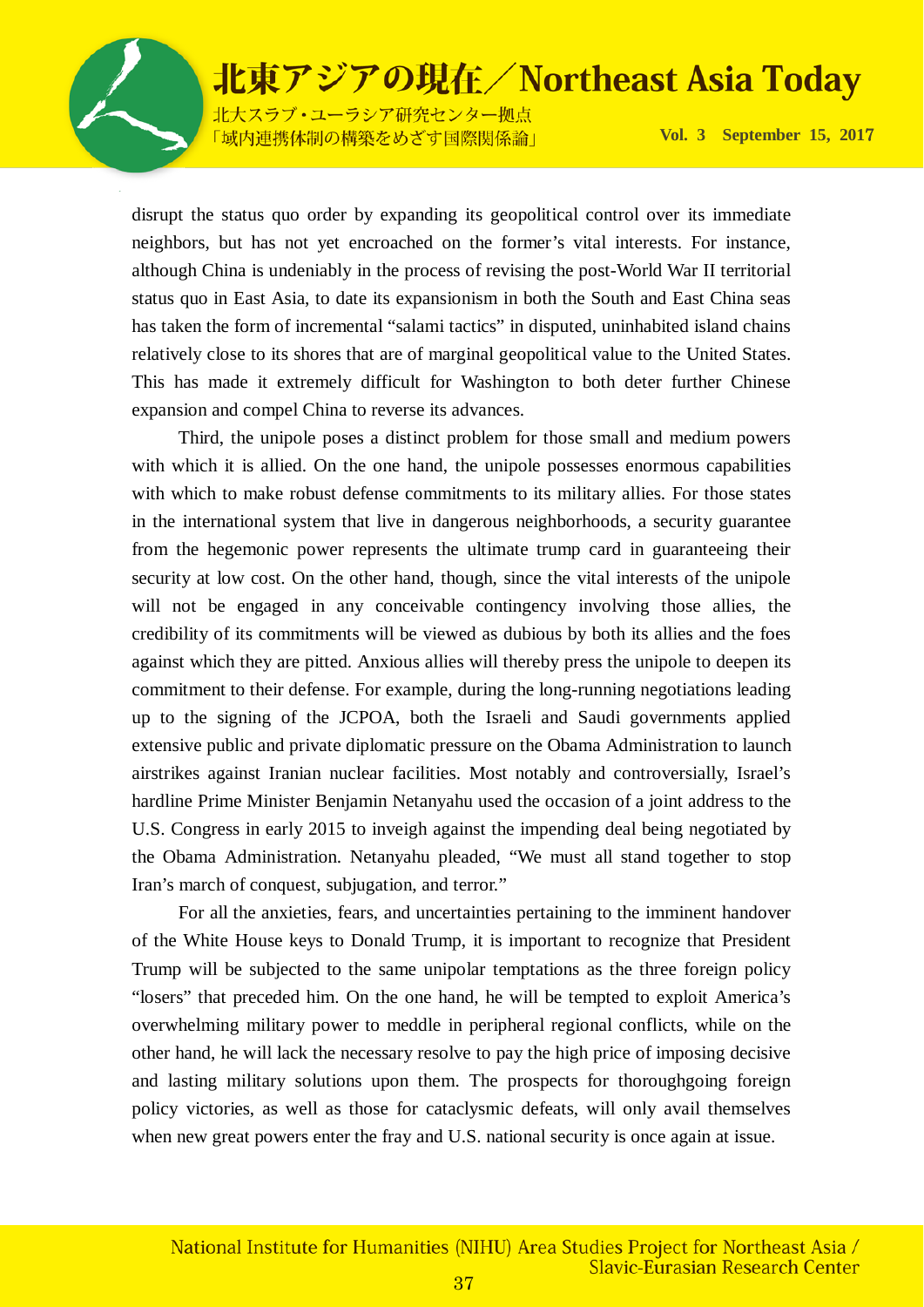

### **China's Challenge in Subsuming Hong Kong and Taiwan: Observations on Their Reunification Logic and Methods**

Hisako Shimono

(University of Kitakyushu)

### **1. Introduction**

The People's Republic of China (PRC) (China) considers it essential to complete national reunification by recovering Hong Kong, Macau and Taiwan, which Western powers and Japan had seized from China in the  $19<sup>th</sup>$  century. Deng Xiaoping, who initiated economic reform and created an open door policy to modernize China, expressed strong interest in taking back these territories. He was a tough negotiator in a series of Sino-British negotiations on Hong Kong, finally achieving an agreement with Britain. Regarding Taiwan, he stopped saying "liberalization of Taiwan" and showed a relatively soft approach of "peaceful reunification." As a result, China recovered Hong Kong in 1997 and Macau in 1999. Therefore, the remaining issue is the reunification of Taiwan. Although Deng's successors shared a "one China" policy and a goal of national reunification, achieving that goal seems distant due to a changing international environment, technological advancements, and social changes in both Hong Kong and Taiwan.

However, both China-Hong Kong economic relations and cross-strait economic relations have rapidly expanded in this century. The economies of these regions are highly dependent on the Chinese economy, yet it is also clear that local sentiments in these regions are not necessarily cooperative with China. In the 2010s, many young people in Hong Kong and Taiwan participated in political movements to stand against rapid expansion of Chinese influence over their societies. From Beijing's perspective, these movements were both arrogant and ungrateful because China had supported the economies of both Hong Kong and Taiwan through business, trade, and tourism.

In this context, international society is carefully watching how Beijing handles local worries regarding the expansion of China's presence in both Hong Kong and Taiwan. Although this question is not necessarily new, it cannot yet be answered because the situations in these regions are still developing and changing. Thus, this study examines China's justification for reunification, considers its attitude toward issues in both Hong Kong and Taiwan, and clarifies the major approaches that China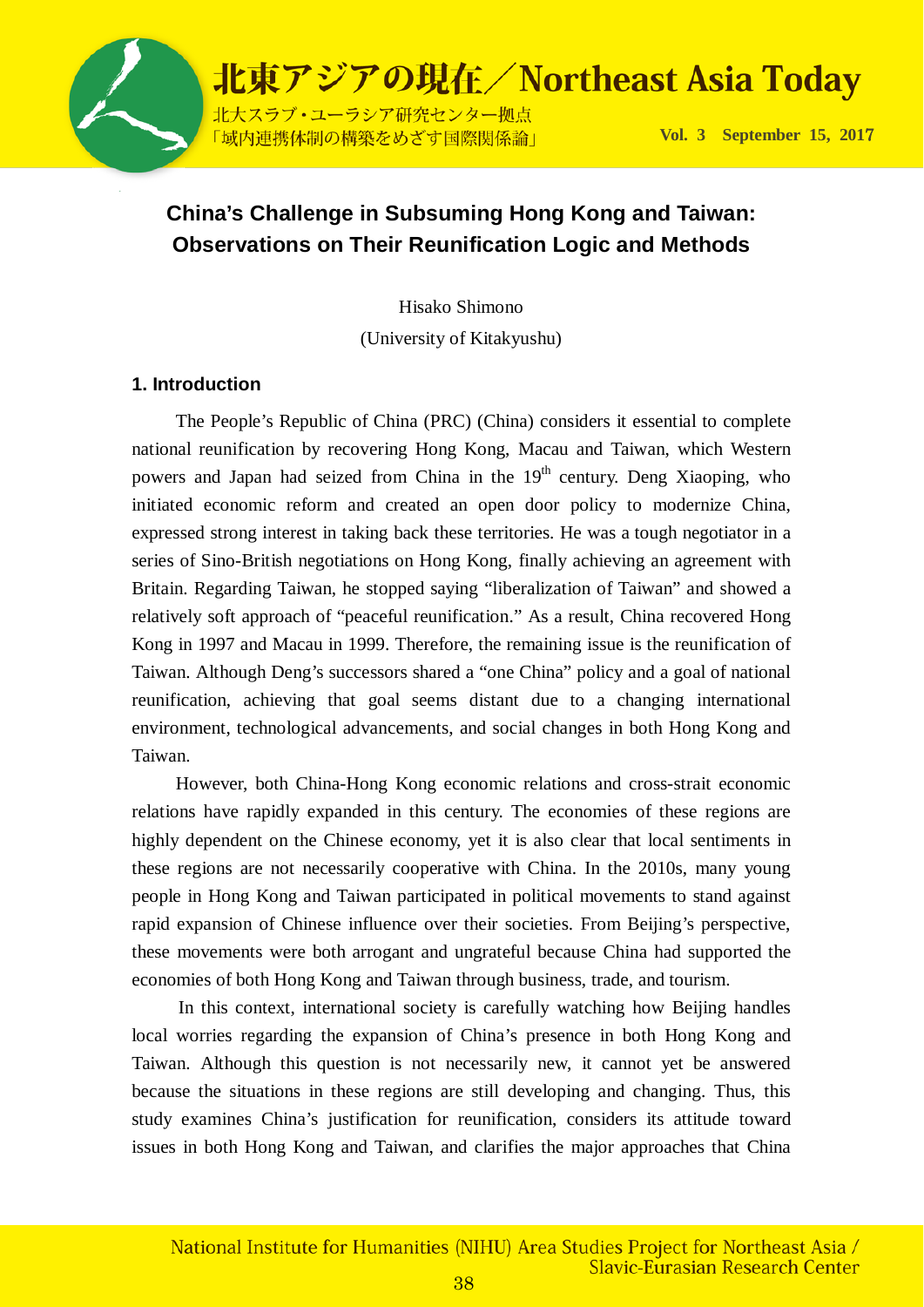

 $\overline{a}$ 

# 北東アジアの現在/Northeast Asia Today

北大スラブ·ユーラシア研究センター拠点 「域内連携体制の構築をめざす国際関係論」

**Vol. 3 September 15, 201**7

has taken to reunify these regions as territories. First, I will briefly explain the historical background of and changes in the reunification logic. Second, I will discuss asymmetrical economic interdependence between Hong Kong-mainland and between China and Taiwan, respectively. Third, I will explore China's approaches to developing relations with local societies—namely, economic support and institutionalization of economic and political frameworks. I will conclude that, although economic support and institutionalization have effectively developed relations with Hong Kong and Taiwan, these methods are facing a stalemate, especially in dealing with local societies.

### **2. Historical background and changing reunification logic**

China's firm stance on territorial issues has a historic basis. From Beijing's perspective, Hong Kong and Taiwan are Chinese territories, which the Great Powers seized from China with overwhelming force. Thus, these regions were symbols of humiliating experiences in modern Chinese history.<sup>[1](#page-38-0)</sup> To complicate the matter further, although Taiwan became part of the Republic of China in 1945, it again became a symbol of a divided China because of the civil war. Without recovering these territories, China cannot be the complete state that it once was.

Under a communist regime, China has placed the issues of Hong Kong, Macau, and Taiwan into the "united front framework" and investigated unification and cooperation with these regions. With a nonnegotiable principle of "one China" and national unification, the United Front Work Department  $(UFWD)^2$  $(UFWD)^2$  has had to solve issues related to both Hong Kong and Taiwan. The aims of the department have varied as the domestic political situation has changed. During Mao Zedong's era, the UFWD placed great importance on domestic politics in areas such as overthrowing imperialism and feudalism, completing socialization of each industrial sector, and accomplishing class struggle during the Cultural Revolution.<sup>[3](#page-38-2)</sup>

<span id="page-38-0"></span><sup>1</sup> 趙全勝『中国外交政策の研究―毛沢東、鄧小平から胡錦涛へ―』法政大学出版局、2007 年、pp. 258–260.

<span id="page-38-1"></span> $2\degree$  The United Front Work Department is a party organization that covers all relationships with non-communist institutions and people. It has a cooperative relationship with the Chinese People's Political Consultative Conference to promote the UFWD's goals. Specific organizations and party groups, including the Taiwan Affairs Office and the Liaison Office of the Central People's Government in the Hong Kong S.A.R., are responsible for individual policies and administrative matters.

<span id="page-38-2"></span><sup>3</sup> 中共中央統戦部、中共中央党校、国家行政学院、中央社会主義学院編著『中国統一戦線教 程』中国人民大学出版社、2013 年、p. 23.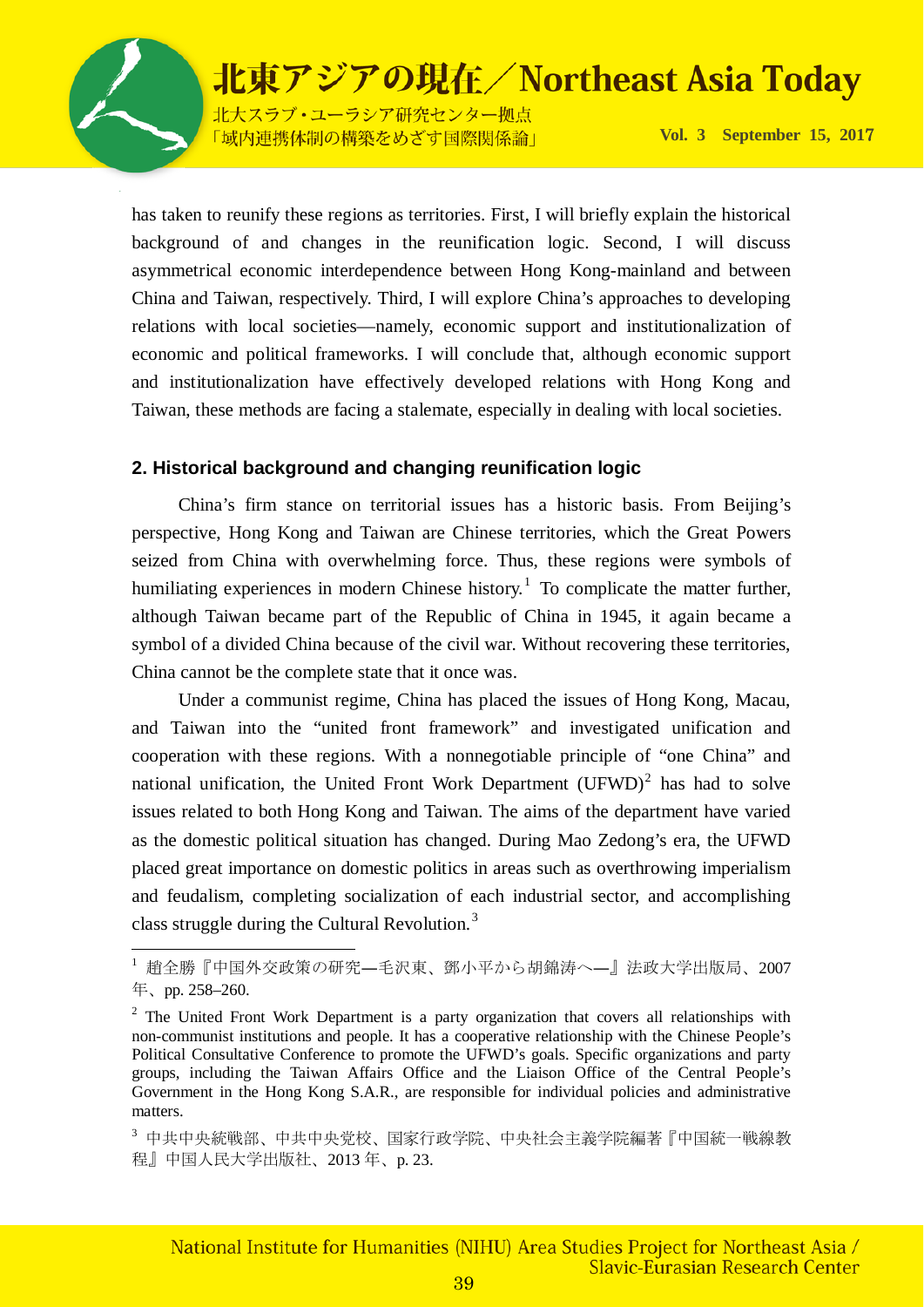

 $\overline{a}$ 

### 北東アジアの現在/Northeast Asia Today

北大スラブ·ユーラシア研究センター拠点 「域内連携体制の構築をめざす国際関係論」

**Vol. 3 September 15, 201**7

Mao Zedong did not push for the recovery of Hong Kong for three reasons. First, Britain recognized the PRC in January 1950. Second, issues in Taiwan were more important to Mao at that time. Third, under economic sanctions, only Hong Kong could provide a trade route to the capitalist world. [4](#page-39-0) However, China stood firm in its principles regarding territory and sovereignty, even if Hong Kong was under the colonial rule of Britain. Regarding China's representative office in Hong Kong, although Britain asked China to establish a consulate, China refused, saying "Hong Kong is our territory. What country will establish a consulate in its own land?" As a compromise, a branch of the Xinhua News Agency was established in Hong Kong to carry out tasks as both a press office and a *de facto* embassy of the PRC. Mao was unable to accomplish reunification with Taiwan; therefore, after two failed Taiwan Strait crises, his priority moved to the status quo, namely keeping the rivalry between the communist party and Kuomintang.<sup>[5](#page-39-1)</sup>

In Deng Xiaoping's era, the UFWD was liberalized from a class struggle and defined to serve modernization and reunification. When Britain confirmed the renewal of a lease for the New Territory, Deng refused it and demanded the return of the sovereignty of Hong Kong to China. The Chinese side placed a high priority on sovereignty, and suggested relatively lenient conditions ("one country, two systems") for governing post-colonial Hong Kong.[6](#page-39-2)

After the restitution of Hong Kong, the idea of "one country, two systems" was included in the UFWD's goals. During Jiang Zemin's period, the UFWD discussed "one country, two systems," "Hong Kong people administering Hong Kong," and a "high degree of autonomy". Regarding Taiwan, the UFWD emphasized the one-China principle and a strong opposition to the independence of Taiwan. After the restoration of Hong Kong and Macau, the 19<sup>th</sup> National Conference of the United Front Work advocated completion of national reunification as a basic duty of the united front. It can be said that this is when the Communist Party of China (CPC) considered that the reunification of Taiwan was in sight.

<span id="page-39-0"></span><sup>4</sup> 余汝信『香港,1967』天地圖書有限公司、2012 年、pp. 11–22.

<span id="page-39-1"></span><sup>&</sup>lt;sup>5</sup> Per Fukuda (2013), Mao Zedong realized that the CPC would not liberalize Taiwan quickly, and he believed that the continuous confrontation between the mainland and Taiwan would justify Chiang Kai-shek's strategy against the mainland in Kuomintang party politics, and making Chiang's position as the president of the Republic of China stable. (福田円『中国外交と台湾–「一つの 中国」原則の起源』慶應義塾大学出版会、2013 年).

<span id="page-39-2"></span><sup>6</sup> 邵維正主編『鄧小平百年百事』解放軍出版社、2004 年、pp. 410–13.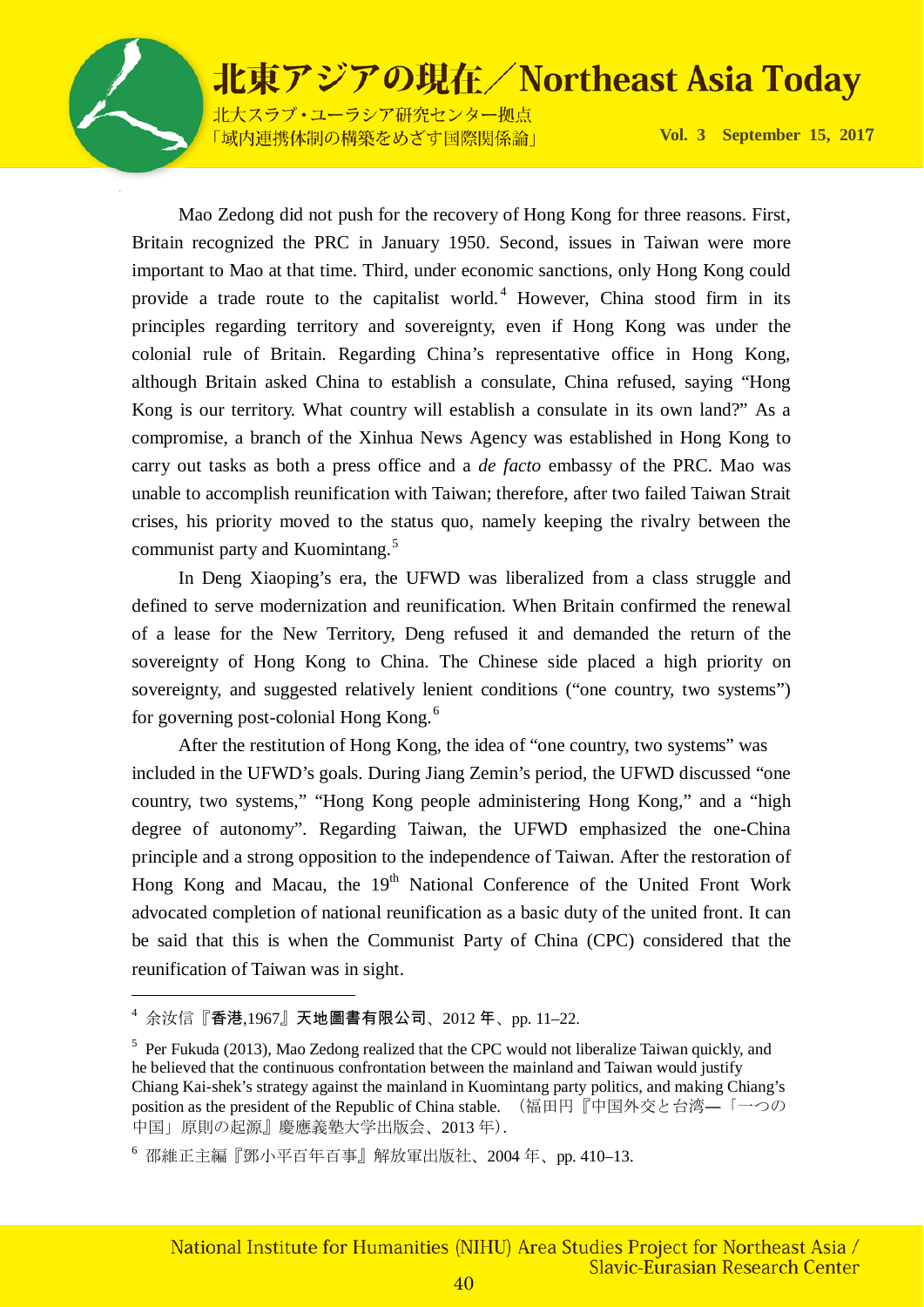

北大スラブ·ユーラシア研究センター拠点 「域内連携体制の構築をめざす国際関係論」

**Vol. 3 September 15, 201**7

In the  $21<sup>st</sup>$  century, because of repeated economic recessions and social unrest in Hong Kong, the UFWD has had to cope with long-term economic development and maintenance of stability in Hong Kong. At present, the UFWD emphasizes solidarity with Hong Kong, Macau, Taiwan and overseas Chinese to achieve the "Chinese Dream" of Xi Jinping's political slogan.

To conclude the above argument, although China's claim for its sovereignty was coherent, the international environment of the Cold War and weak national power in the arena of international politics prevented Mao's China from reunification of the territories. After the restoration of Hong Kong, the UFWD had to consider both the stability and prosperity of the recovered territory because Hong Kong was expected to provide a successful model of "one country, two systems" for the sake of China's reunification with Taiwan, and China has no other effective framework.

However, China holds its position on sovereignty. For example, in the UFWD, "Hong Kong people administering Hong Kong" means being patriotic or faithful to the Beijing citizens of Hong Kong. Under the same logic, Beijing firmly opposes being independent of Taiwan by any means.

#### **3. Increased economic interdependence**

During Mao Zedong's era, Hong Kong was a precious port city for China because it was directly connected to the world market. At the end of the 1970s, China regarded Hong Kong as an effective economic model and a symbol of modernization. However, the economic value of Hong Kong declined relative to China's continued economic growth. Soon after restoration to China, Hong Kong suffered during the Asian Economic Crisis, the avian flu, and a Severe Acute Respiratory Syndrome (SARS) epidemic, which heavily damaged tourism industries in Hong Kong. Shocked by a 500,000-strong demonstration, Beijing quickly intervened in Hong Kong's economy by enacting the Closer Economic Partnership Arrangement (CEPA) and allowing individual tourism for mainland residents to Hong Kong. Massive amounts of mainland capital also reached Hong Kong through the purchase of dairy products, luxury goods, and condominiums.

Since 2007, the value of the Hong Kong dollar has been below that of the Renminbi. The reversal of the currency values symbolizes economic dependence on the mainland. In Hong Kong, merchandise trade between the mainland and Hong Kong exceeds more than 40 percent, or nearly 50 percent of Hong Kong's total exports.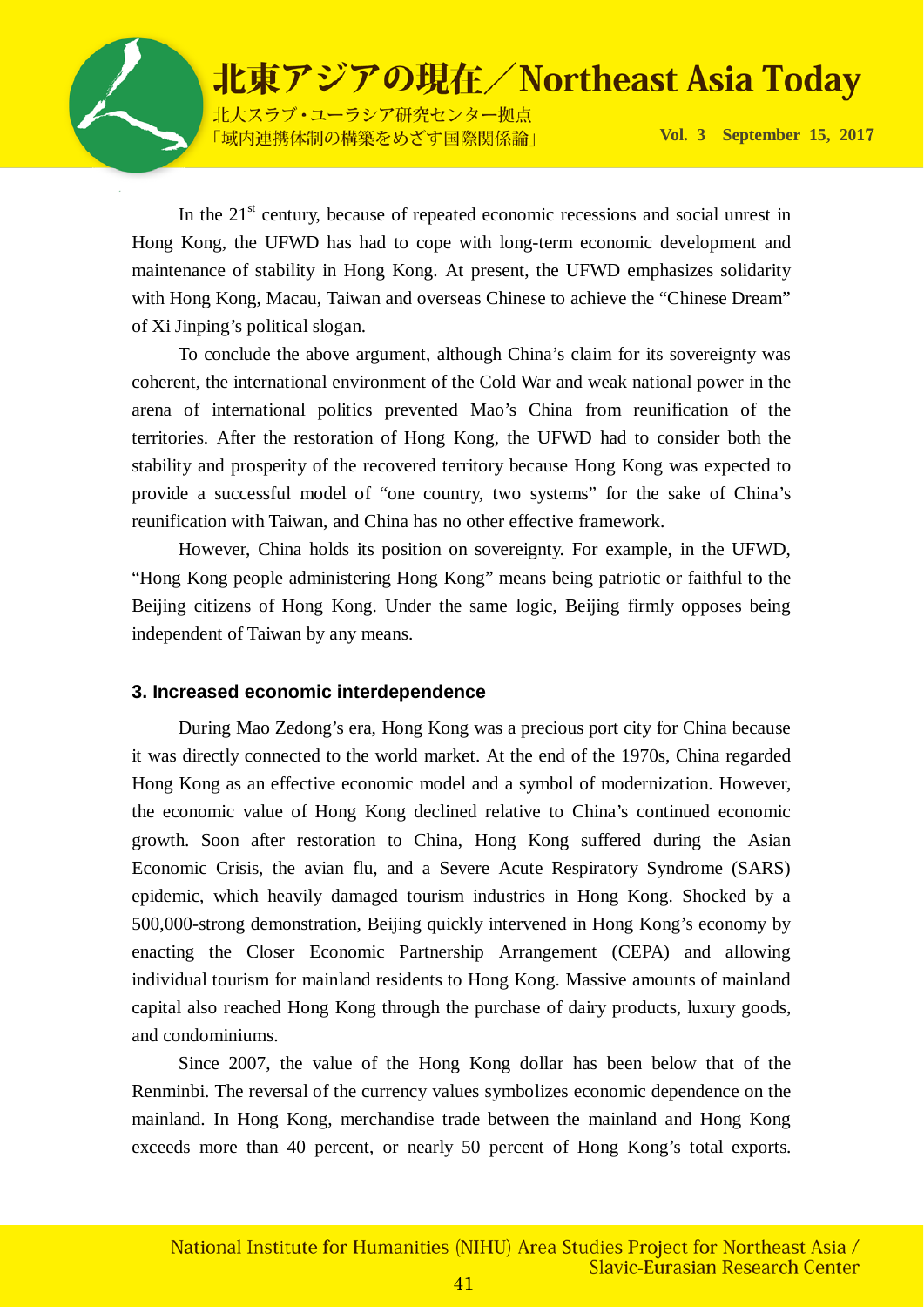

北大スラブ·ユーラシア研究センター拠点 「域内連携体制の構築をめざす国際関係論」

**Vol. 3 September 15, 201**7

Re-exported goods between the mainland and Hong Kong account for 50–60 percent or more, of the total re-exported goods to and from Hong Kong. Service trade among the two is rapidly developing, currently reaching approximately 40 percent. Since the inception of China's open door policy, Hong Kong has been the top investor in the mainland. Hong Kong's inbound Foreign Direct Investment (FDI) from the mainland lies at a high level of investment. Mainland visitors to Hong Kong have been increasing since 2002 because of the removal of the upper limit of tourism to Hong Kong. Since 2014, the number of mainland tourists has exceeded six times the total population of Hong Kong.

Regarding Taiwan, economic relations with the mainland improved during the Ma Ying-jeou administration. In cross-strait merchandise trade, Taiwan has gained a consecutive trade surplus. Exports to the mainland consistently exceed 20 percent of total exports. Notably, part of the exports to the mainland go to Hong Kong first and are then redirected to the mainland.[7](#page-41-0) Visitors from the mainland, most of which are tourists, have increased rapidly since 2009.[8](#page-41-1) While they are expected to have an economic impact on Taiwan's economy, they may also put pressure on Taiwanese society due to congestion caused by massive numbers of tourists from the mainland and a shortage of mutual understanding between the two.

Both Hong Kong and Taiwan are highly dependent on the Chinese economy in the 21st century. The question is whether their high level of economic dependence on the mainland will intensify the political negotiating power of Beijing.

#### **4. Post-Mao China's attempts to approach Taiwan and Hong Kong**

#### (1) Taiwan

China abolished the liberalization of Taiwan, which suggested socialization under the communist regime, and defined a new policy of peaceful reunification in 1979. In response to the mainland's proposal, Taiwan implemented a "three noes" policy: no contact, no negotiation and no compromise. Thus, there was nothing for the communist government to do but to deal with business people in Taiwan. The mainland authorities established economic frameworks for Taiwanese businesses on the mainland such as Taiwanese investment zones, the Pingtan Comprehensive Pilot zone and so on. Per the

<span id="page-41-0"></span><sup>-&</sup>lt;br>7 When considering exports to Hong Kong, trade dependence on the mainland could be much higher.

<span id="page-41-1"></span><sup>8</sup> Individual visa for residents of the mainland to travel Taiwan was allowed in 2011.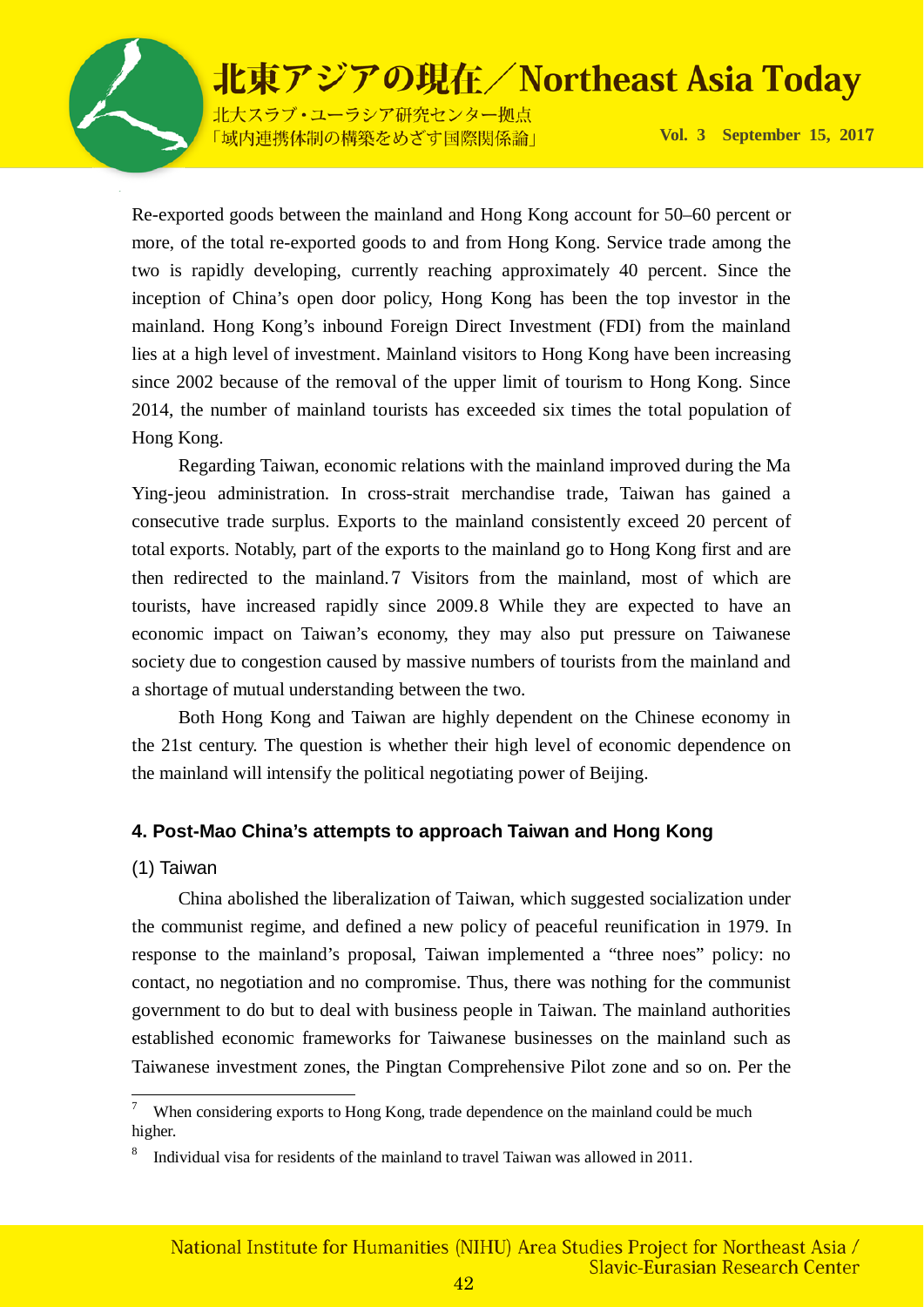

l

### 北東アジアの現在/Northeast Asia Today

北大スラブ·ユーラシア研究センター拠点 「域内連携体制の構築をめざす国際関係論」

**Vol. 3 September 15, 201**7

Chinese government, Taiwanese businesses that invested in these frameworks could obtain better conditions than other foreign businesses. Notably, responsibilities and discretion for management and operations of these economic frameworks were left to local governments, and the locals were often inclined to implement economic development on their own. In this situation, the city of Xiamen, which has been a primary port for accepting Taiwanese citizens since the 1980s, is promoting many cross-strait forums to open communication with Taiwan, and some important forums have obtained policy support from the central government of China.

China will still oppose Taiwan's independence by any means, including military methods. From the summer of 1995 to the spring of 1996, China conducted military drills using missiles in the Taiwan Strait to express strong objection to Lee Tung-hui's private visit to the United States and democratization of Taiwan's politics. Despite the menace expressed by the mainland, Lee was reelected as president, and China learned that military threats would not necessarily change politics in Taiwan.

In Hu Jintao's era in 2005, the CPC government established the anti-session law, in which some conditions that allowed China to exercise military methods in Taiwan were mentioned. According to the law, China will appeal to arms when a possibility for peaceful reunification has "completely" disappeared. From an optimistic view, it can be said that this condition relieved China of domestic pressure to resort to arms against Taiwan. As a big beneficiary of the current international economic system and globalization, it is obvious that, for China, military action against Taiwan would heavily damage its own economic prosperity.

However, China is actively impeding Taiwan from gaining full membership in state-centered international societies, such as the World Health Organization and the International Civil Aviation Organization conference.<sup>[9](#page-42-0)</sup> China did allow certain generous benefits for Taiwan, such as offering them an observer status with the Asia-Pacific Economic Cooperation and participation in the Olympic Games as Chinese Taipei. The degree of pressure on Taiwan by the communist government varies, depending on whether Taiwanese authorities share the "one-China" policy idea or not. For example, Beijing rewarded the Ma Ying-jeou administration for his support of reunification, by implementing cross-strait direct flights and the cross-strait economic cooperation framework agreement (ECFA). The communist government also attempted

<span id="page-42-0"></span><sup>9</sup> 『台湾週報』2016 年 9 月 23 日[http://www.roc-taiwan.org/jp\_ja/post/39285.html](2016 年 11 月 12 日閲覧).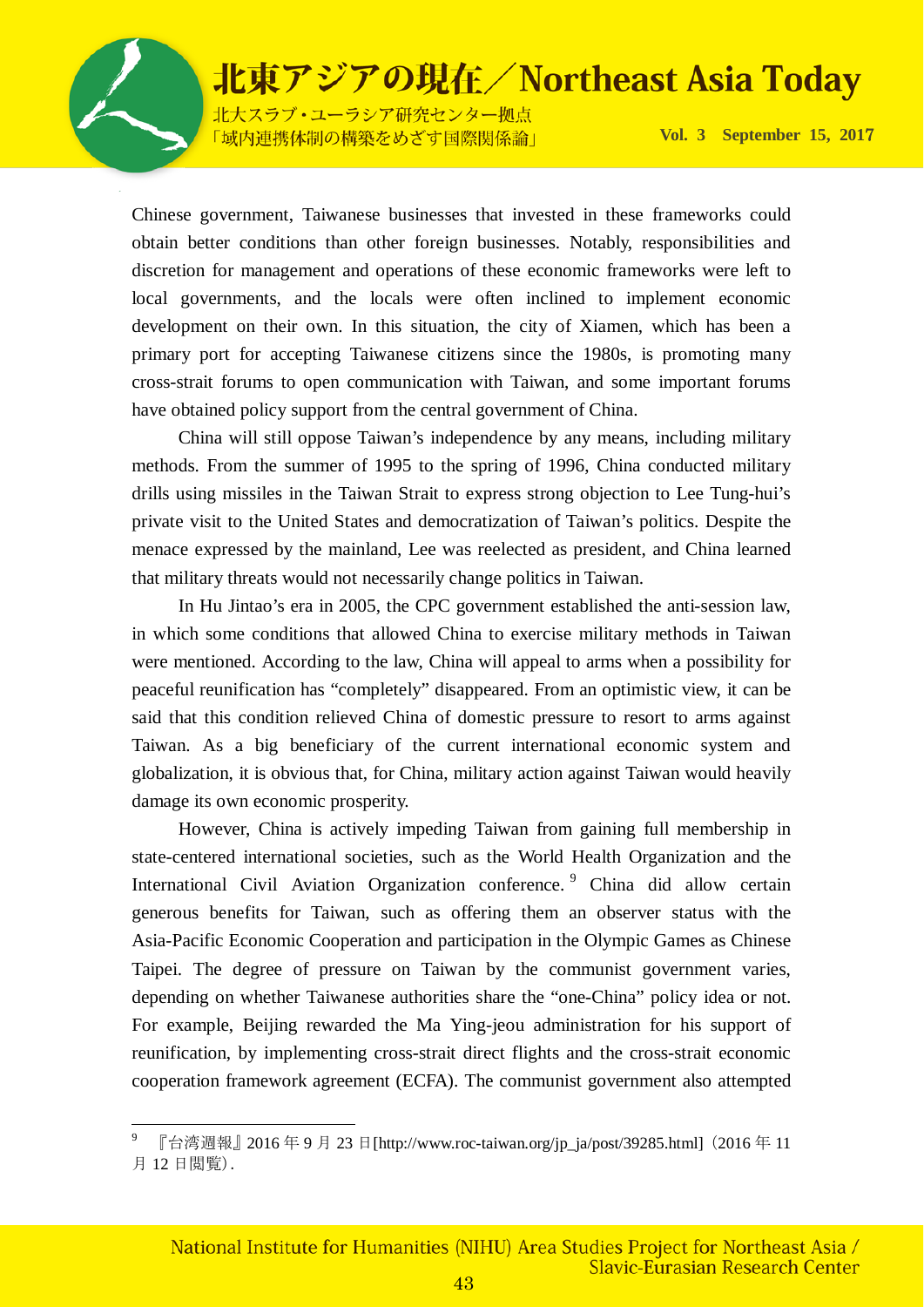

北大スラブ·ユーラシア研究センター拠点 「域内連携体制の構築をめざす国際関係論」

**Vol. 3 September 15, 201**7

to stimulate Taiwan's economy by increasing mainland residents' visits to Taiwan and purchasing large amounts of Taiwanese agricultural products. The aims of these economic activities were to (a) show that the Taiwanese people can obtain economic benefits under a Beijing-led framework and (b) to help Kuomintang maintain majority power in Taiwan's political realm.

In a 2005 discussion, Hu Jintao clearly recognized that China and Taiwan are—in reality—still divided. He also spoke of the need to win Taiwan's heart over time. Coinciding with his announcement, mainland authorities started the UFWD at a grass-roots level. For example, the Fujian province developed their cross-strait cultural communication by using the local cultural assets of Zheng Chenggong, a historical Chinese hero of the  $17<sup>th</sup>$  century, and the myth of Mazu—a Chinese sea goddess.<sup>[10](#page-43-0)</sup>

As for development of cross-strait educational relations, high-level educational institutions on the mainland have increased acceptances of Taiwanese students, and economic and financial cooperation is also being implemented through increased  $\csc$ -strait direct trade.<sup>[11](#page-43-1)</sup>

### (2) Hong Kong

 Since 1979, China has had a coherent initiative in Sino-British negotiations and the drafting of a mini constitution—namely, the Basic Law of the Hong Kong Special Administrative Region (HKSAR). The Basic Law was adopted at the  $3<sup>rd</sup>$  Session of the  $7<sup>th</sup>$  National People's Congress in April 1990, the year after the Tiananmen Square protests. With the establishment of the Basic Law, China obtained a strong initiative for post-colonial Hong Kong because the law clearly stated that "the power of interpretation of this law shall be vested in the Standing Committee of the National People's Congress."<sup>[12](#page-43-2)</sup>

During the transition period, which continued into July 1997, China insisted that the status quo of Hong Kong should be maintained, and they opposed the Patten reform, which called for further democratization just before the restoration. Another issue that emerged after the Tiananmen Square protests was that influential democrats criticized

<span id="page-43-0"></span> $10\,$ 10 林尚立、肖存良主編『統一戦線理論與実践前沿』上海人民出版社、2013 年、p. 360.

<span id="page-43-1"></span> $11$  同上、pp. 354–358, 360.

<span id="page-43-2"></span><sup>12</sup> Article 158 of Chapter VIII of the Basic Law of HKSAR, cited from *The Basic Law of the Hong Kong Special Administrative Region of the People's Republic of China and Related Documents. Second ed.* (Hong Kong: Joint Publishing, 2016), p. 235.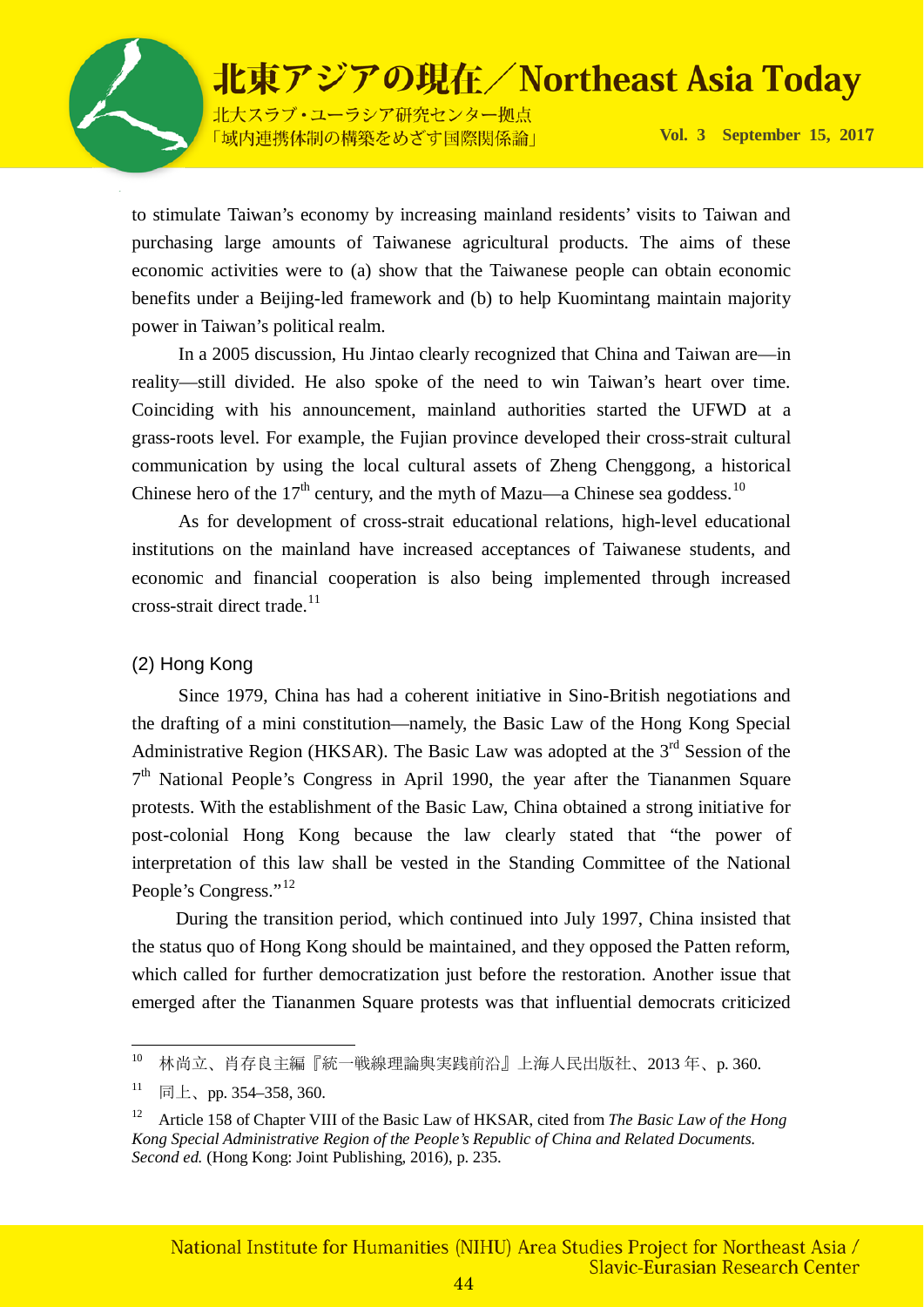

北大スラブ·ユーラシア研究センター拠点 「域内連携体制の構築をめざす国際関係論」

**Vol. 3 September 15, 201**7

the Chinese government for oppression of the student democracy movement in June 1989. China expelled the influential democrats from the Basic Law Drafting Committee. Since that time, discrepancies between Beijing and pro-democracy people in Hong Kong have gradually expanded.

Hong Kong's restoration to China was implemented smoothly without significant economic or social change.<sup>[13](#page-44-0)</sup> The status of the Hong Kong dollar as an international currency and economic relations with other countries and the British-style legal system have been maintained. Regarding the political system, only a Hong Kong citizen can be elected as its Chief Executive, which is the highest position in the HKSAR government. The seats of the Legislative Council (Legco) are decided through universal suffrage of people over 18 years of age. The freedom of speech, right of demonstration, and establishment of a political party are secured. In addition, cross-border immigration control has also been maintained. Although residents of both Hong Kong and the mainland do not need passports for coming and going, they do need travel permits.

While Beijing worked with Hong Kong in a careful manner at the initial stage of restoration, it gradually increased its intervention in the Hong Kong economy in response to big business opportunities.<sup>[14](#page-44-1)</sup> Soon after the restoration, due to consecutive economic crises, Hong Kong business leaders asked Beijing to provide economic support to help the Hong Kong economy overcome recessions. Large Beijing and Hong Kong businesses even built a cooperative relationship through preparation and mutual committees to ensure the restoration. In post-colonial Hong Kong, Beijing, the HKSAR government, and big businesses in Hong Kong formed a tripartite relationship based on business interests and a mutual goal to make Hong Kong prosper. After the three parties initiated CEPA, infrastructure projects, and encouraged tourists to come from the mainland, the non-economic elites of Hong Kong realized the economic benefits of a coexistence with the communist authority.

In contrast, many changes and problems also occurred in people's daily lives. For example, small shops were replaced with luxury boutiques for mainland tourists. When large numbers of mainland pregnant women began visiting Hong Kong to give birth, people worried about experiencing a shortage of hospital beds and the future costs of providing for children born in Hong Kong whose parents were mainland residents.

<span id="page-44-0"></span><sup>13</sup> 13 倉田徹、張彧暋『香港―中国と向き合う自由都市』岩波新書、2015 年、pp. 6–13.

<span id="page-44-1"></span><sup>14</sup> 竹本孝之『返還後香港政治の 10 年』アジア経済研究所、2007 年、pp. 52–53.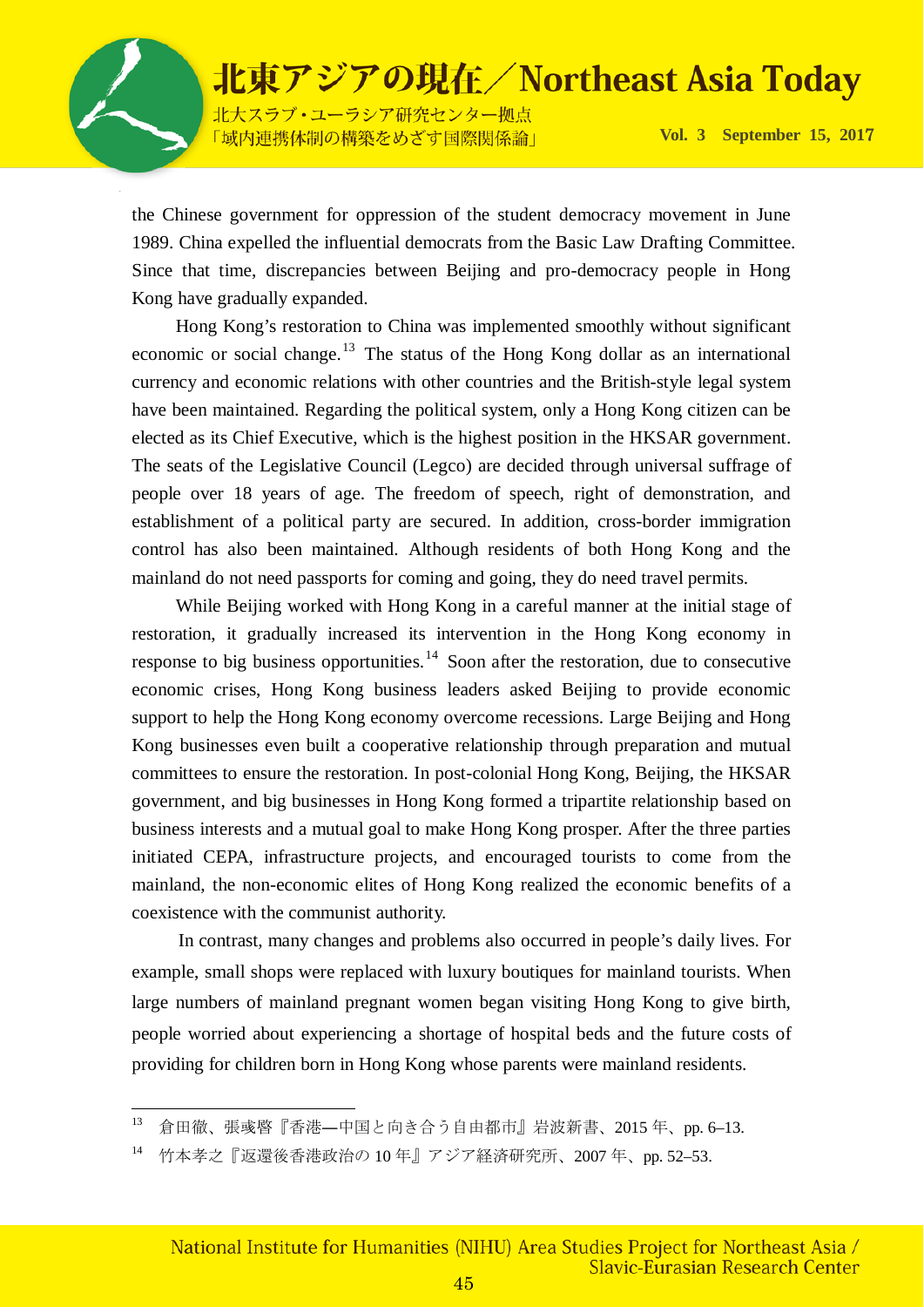

北大スラブ·ユーラシア研究センター拠点 「域内連携体制の構築をめざす国際関係論」

**Vol. 3 September 15, 201**7

Excessive purchases of powdered milk and diapers by mainland residents also irritated Hong Kong citizens. Ngok Ma, a scholar of Hong Kong, pointed out that the sphere of intervention by mainland authorities expanded to political affairs, such as the Chief Executive election. He suggested that Hong Kong citizens

eventually started to rethink whether the post-colonial process brought any benefits to Hong Kong.[15](#page-45-0)

As of today, Beijing and the HKSAR government have not changed their approach to solving local dissatisfaction. Furthermore, the communist government seems to oppress unfavorable voices in the political arena. In response to pressure from Beijing, some locals have been inclined to become more provocative. Neither authorities nor the societies have found a solution to this vicious circle between Beijing's quiet oppression and the radicalization of local protests.

#### (3) Consecutive demonstrations in Hong Kong and Taiwan

In the summer of 2012, because of strong protests made by high school students and their parents, the HKSAR government was forced to postpone the "moral and national education" school curriculum, a part of Beijing's patriotism education. In March 2014, young Taiwanese occupied the Legislative Yuan to protest a non-transparent policymaking process regarding a service trade agreement with the mainland, resulting in a postponement of the agreement's completion. Starting at the end of September, young students and ordinary citizens demanded equal opportunities for democrats to run for the Chief Executive election of 2017 and began a 79-day sit-in protest in several areas in Hong Kong.

Some observations can be taken from these consecutive peaceful demonstrations. First, both in Hong Kong and Taiwan, local worries regarding China's presence in their society have increased rapidly. A combination of China-related factors and economic differences in local societies created a vicious circle.[16](#page-45-1) Second, many demonstrators were of the younger generation and well-trained in spreading information via social networking services; they shared real-time information using borderless technology. Third, because Hong Kong is a model of "one country, two systems", people of Taiwan

<span id="page-45-0"></span>15 Ngok Ma, "The Rise of "Anti-China" Sentiments in Hong Kong and the 2012 Legislative Council Elections," *The China Review* 15, no.1 (2015), pp. 48, 52-61.

<span id="page-45-1"></span> $^{16}$  Ibid. p.61.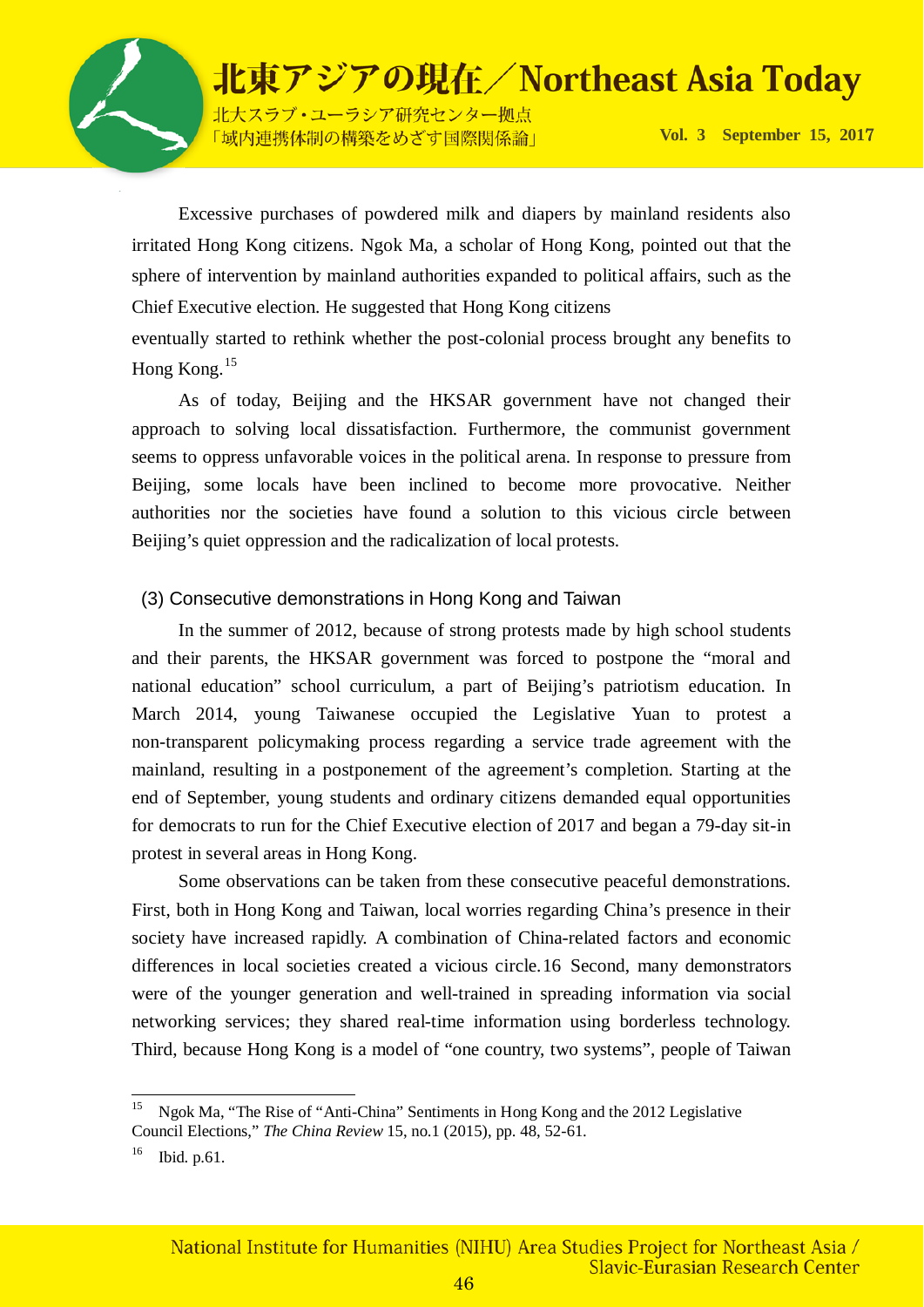

are quite interested in what is happening there. These observations suggest that China will have to closely watch the new generation because it has no intimate feelings of the mainland as home.

### **5. Conclusion**

Recent demonstrations by young people in Hong Kong and Taiwan have suggested that feelings of caution and fear regarding the communist government are deeply rooted in local societies. However, China will likely continue to insist on the concept of a united front and claim sovereignty over these regions because the issues are related to the modern history of China. Thus, the methods used to subsume these regions are vital, and few options are left to the communist government. Realistically, military means are not available because both Hong Kong and Taiwan are incorporated into the global economy and open to the world. The use of force would also damage Beijing's international reputation and aggregate anti-China sentiments in local societies.

The remaining possibilities include expanding China's influence through economic support and building political and economic institutions. In Hong Kong, the communist government is shielding itself behind basic law and attempting to take an advantageous position in a struggle over political institutionalization for the Chief Executive election of 2017. Both China and Hong Kong will soon face another issue of building a post-2047 institutional framework, the key of which is how to protect freedom of Hong Kong. As for Taiwan, the cross-strait relationship among authorities is still fragile and easily stopped when the independence-oriented Democratic Progressive Party (DPP) gain power. Mainland authorities have shown that cooperation and a closer relationship with the mainland will bring economic benefits to the Taiwanese through tourism and trade. Since the occupation of the Legislative Yuan in March 2014, this mainland strategy has seemed to reach a stalemate. In addition, the DPP administration of Tsai Ing-wen has not stated that it recognizes a premise of reunification. Although huge economic power of China is obviously influential in dealing with territorial matters, it is not a panacea to solve the issues of Hong Kong and Taiwan. It can be said that China needs more flexible attitude and a long-range strategy to decrease local resistances in both areas.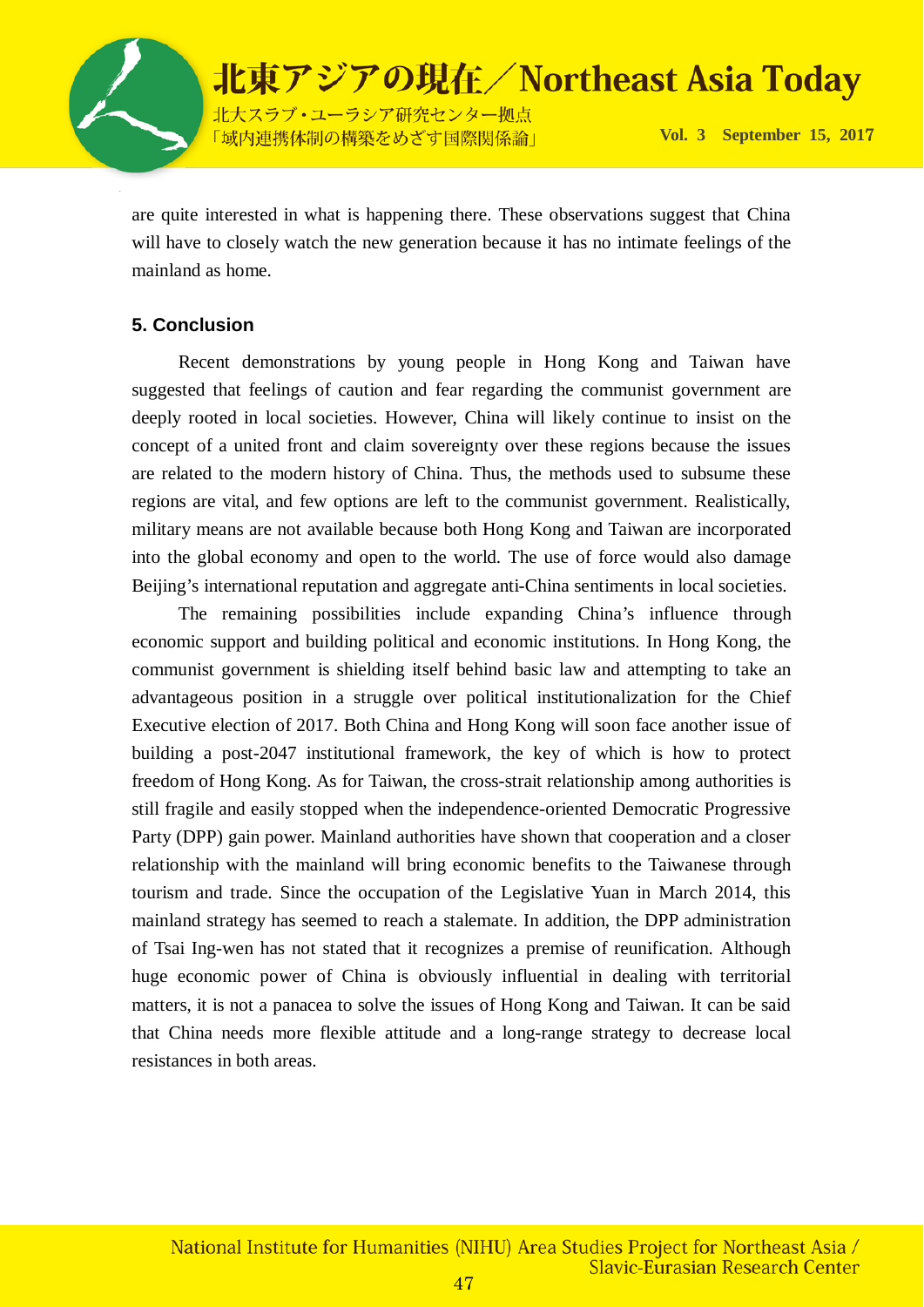

北大スラブ·ユーラシア研究センター拠点 「域内連携体制の構築をめざす国際関係論」

**Vol. 3 September 15, 201**7

### **List of Contributors**

**Elena Barabantseva** is Senior Lecturer at the School of Social Sciences, University of Manchester, UK. Her current research concerns marriage migration and governance issues in the context of China's borders with Russia and Vietnam. Dr. Barabantseva is the author of many articles and papers, and her latest publications include, "When borders lie within: ethic marriages and illegality on the Sino-Vietnamese border," *International Political Sociology* (2015); "From 'customary' to 'illegal': Yao ethnic marriages on the Sino-Vietnamese border," *Cross-Currents: East Asian History and Culture Review* (2015) and "Messengers from the US-Chinese Past," *Harvard Journal of Asiatic Studies* (2015).

**Dai Erbiao** is Research Professor of Economics at the Asian Growth Research Institute, Japan. Professor Dai specializes in the economic development of China and East Asia, urban and regional development, and international migration. His latest publications include, *The New Chinese Immigrants and China's Economic Development: From Brain Drain to Brain Circulation* (Tokyo: Taga Shuppan, 2012); "Housing inequality and underlying factors in urban China: a study based on panel data of the NBC Survey (2004-2007)," in Jinjun Xue, ed., *Growth with Inequality: An International Comparison on Income Distribution* (World Scientific Pub. Co., 2012).

**Naoki Amano** is Associate Professor of Yamagata University. He obtained his Ph.D. from Hokkaido University. He is a specialist in history of the Russian Far East and the Sakhalin Island. His recent works include "Sakhalin / Karafuto: the Colony between Empires," in Sergei V. Sevastianov et. al., eds., *Borders and Transborder Processes in Eurasia* (Vladivostok: Dalnauka, 2013); Naoki Amano and Teruyuki Hara, eds., *40 years history of Karafuto* (Sapporo: All Japan Federation of Karafuto, 2017). (in Japanese).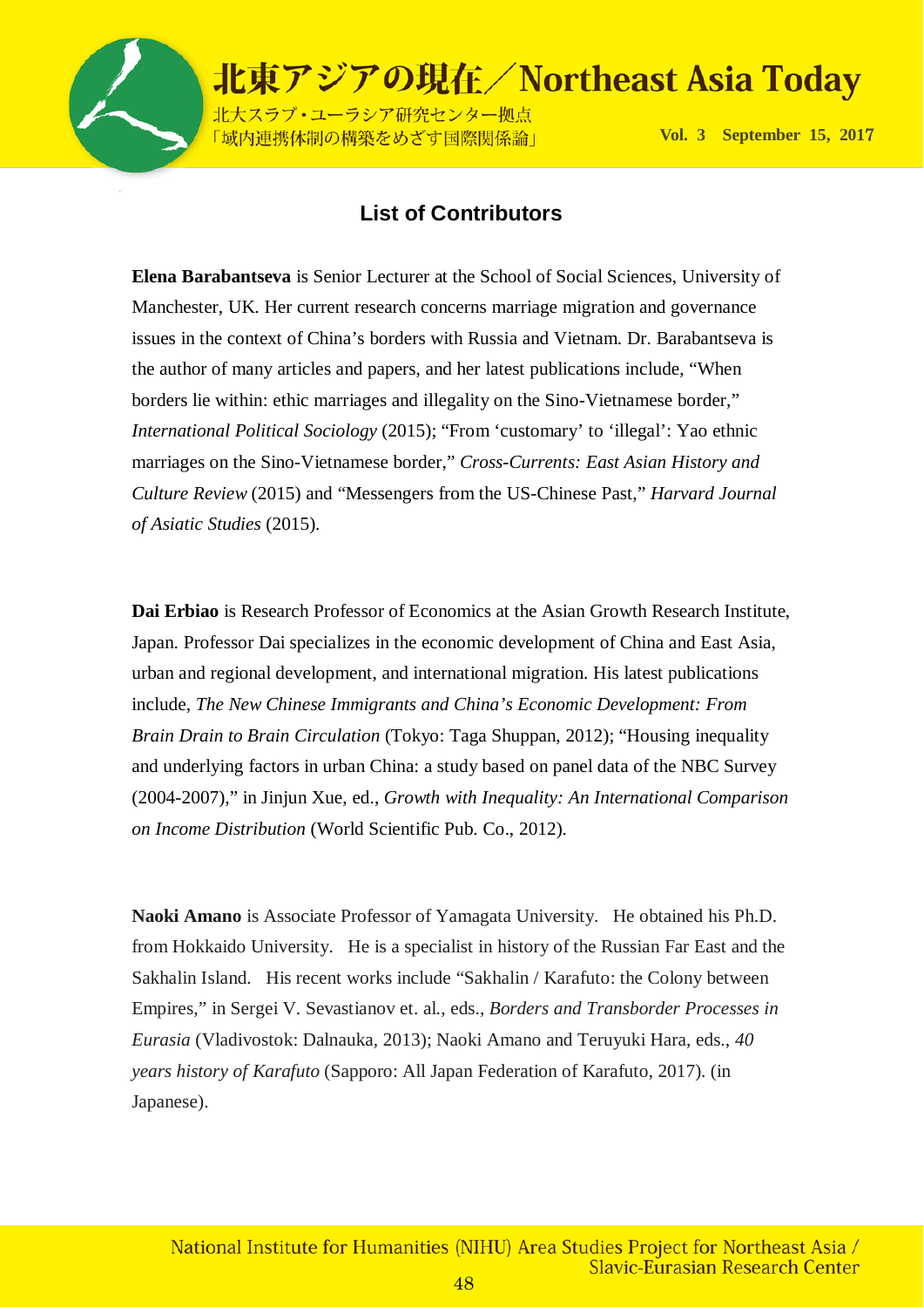

北大スラブ·ユーラシア研究センター拠点 「域内連携体制の構築をめざす国際関係論」

**Vol. 3 September 15, 201**7

**Yasuhiro Izumikawa** is Professor at the Faculty of Policy Studies, Chuo University. He holds a Ph.D. from Georgetown University. His research activities focus on international relations and Japanese foreign policy after World War II. His recent publications include Yasuhiro Izumikawa, "Japan's Approach to Russia under Shinzo Abe: A Strategic Perspective," Gilbert Rozman ed., *Japan-Russia Relations: Implications for the U.S.-Japan Alliance*, (Washington, D.C.: Sasagawa Peace Foundation U.S.A., 2016), pp. 61-69.

**Seungjoo Lee** is Professor of Political Science and International Relations at Chung-Ang University, South Korea. His research focuses on the Asia-Pacific region, Northeast Asian integration, and East Asian security issues in the region. His latest works include, "The Economy-Security Nexus in East Asian FTAs," in Vinod K. Aggarwal and Kristi Govella, eds., *Linking Trade and Security: Evolving Institutions and Strategies in Asia, Europe, and the United States* (New York, US: Springer, 2013), pp. 135-156.

**Evan Resnick** is Assistant Professor of International Relations at Nanyang Technological University, Singapore. Dr. Resnick specializes in International Relations theory, United States foreign policy, and military alliances. His latest works include, "The 'Rebalance' and the Dangers of Amerika's Creeping Containment of China," in Geoffrey Till, ed., *The Changing Maritime Scene in Asia: Rising Tensions and Future Strategic Stability* (London, UK: Palgrave Macmillian, 2015); "I Will Follow: Smart Power and the Management of Wartime Alliances," *Journal of Strategic Studies* (2015).

**Hisako Shimono** is Professor at the Faculty of Foreign Studies, the University of Kitakyushu. She specializes in contemporary Chinese politics, Fujian province, and cross-strait relations. Her recent works include "A Prospect toward Regional Integration from China's Point of View," *CIEE journal, The University of Kitakyushu*, 12 (2014), pp.11-34; "How Internal Politics Influenced the Opening-Up Policy in China: Lessons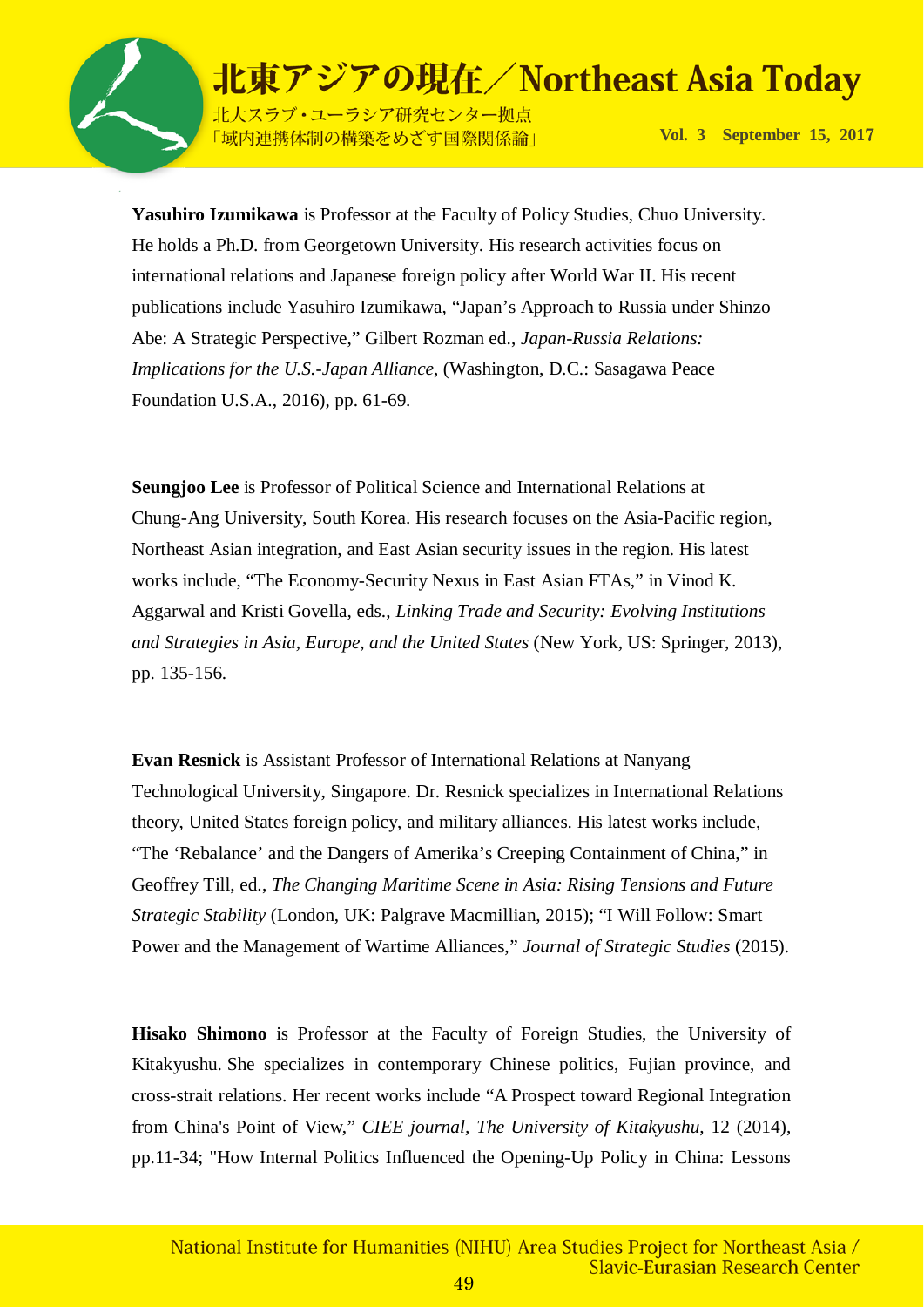

from a Case Study of the Xiamen Special Economic Zone," *Bulletin of Faculty of Foreign Studies*, *The University of Kitakyushu*, 135 (2013), pp.25-58.